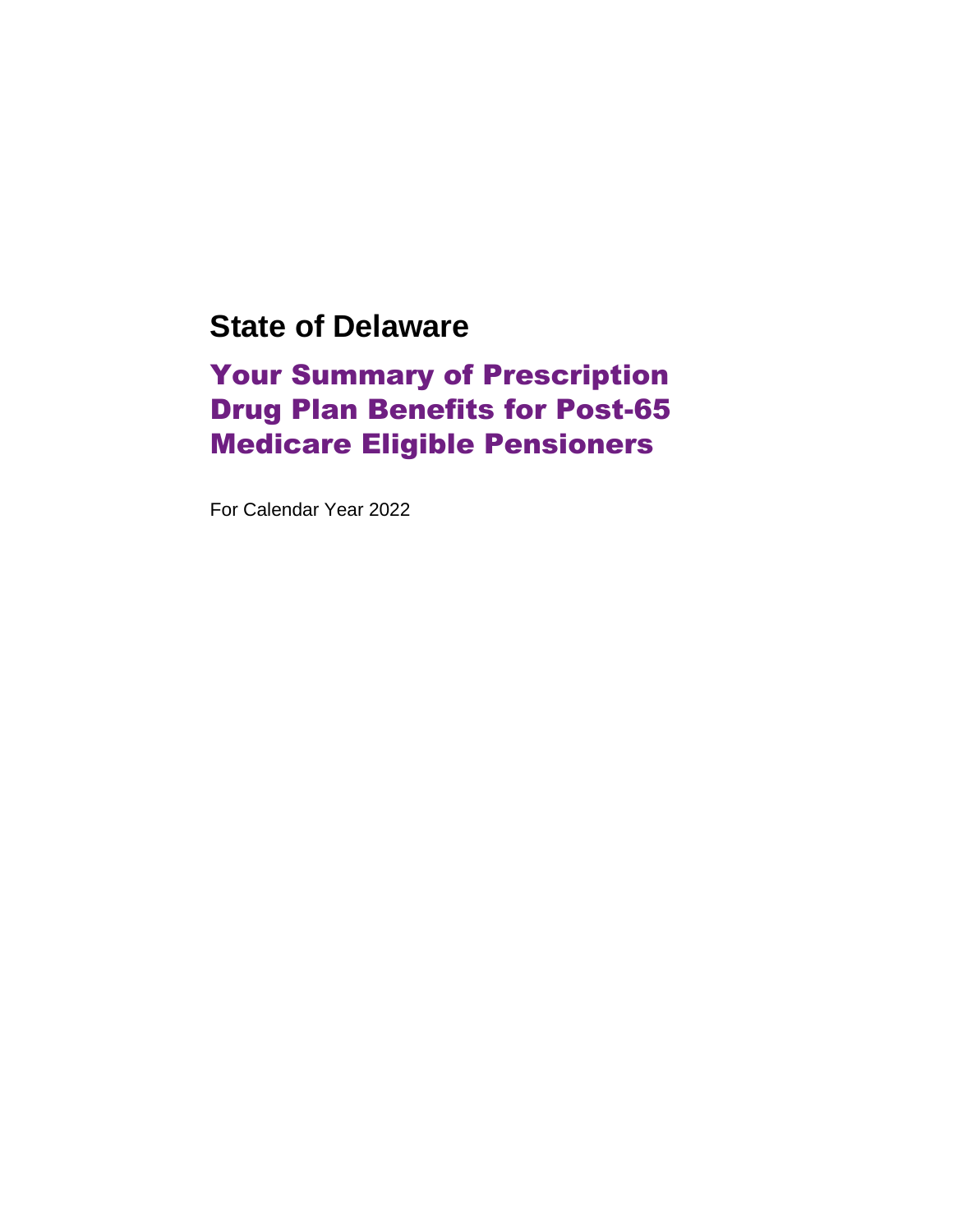This booklet summarizes and describes the main provisions of the prescription drug plan (Plan) called the **SilverScript Employer PDP sponsored by the State of Delaware** (SilverScript) made available to eligible Post-65 Medicare Eligible Pensioners and their eligible dependents enrolled in the State of Delaware Group Health Insurance Plan (GHIP). This Plan supplements Medicare Part D prescription drug coverage. This prescription drug plan is provided by SilverScript Insurance Company which is affiliated with CVS Caremark, the pharmacy benefit manager for the State of Delaware (State). The effective date of this summary is January 1, 2022.

This is a summary of the most important provisions of the Plan. While this summary should answer most of your questions, it does not provide all the details of the Plan. These can be found in Plan documents maintained by SilverScript. If there is any difference between SilverScript documents and this summary, your rights will be based on the provisions of documents prepared by SilverScript.

We encourage you to read this summary carefully and share it with your family members. If you have any questions about this Plan or your benefits, please contact the State of Delaware Office of Pensions at 1-800- 722-7300 from 8:00 a.m. to 4:30 p.m., Eastern Time, Monday through Friday or CVS Caremark, the prescription drug plan administrator, directly at 1-844-757-0448 or the Statewide Benefits Office at 1-800-489- 8933.

Separate summaries describing other benefits available under the GHIP are available to you and may be obtained by contacting the Statewide Benefits Office at 1-800-489-8933 from 8:00 a.m. to 4:30 p.m., Eastern Time, Monday through Friday or at [www.de.gov/statewidebenefits.](http://www.de.gov/statewidebenefits)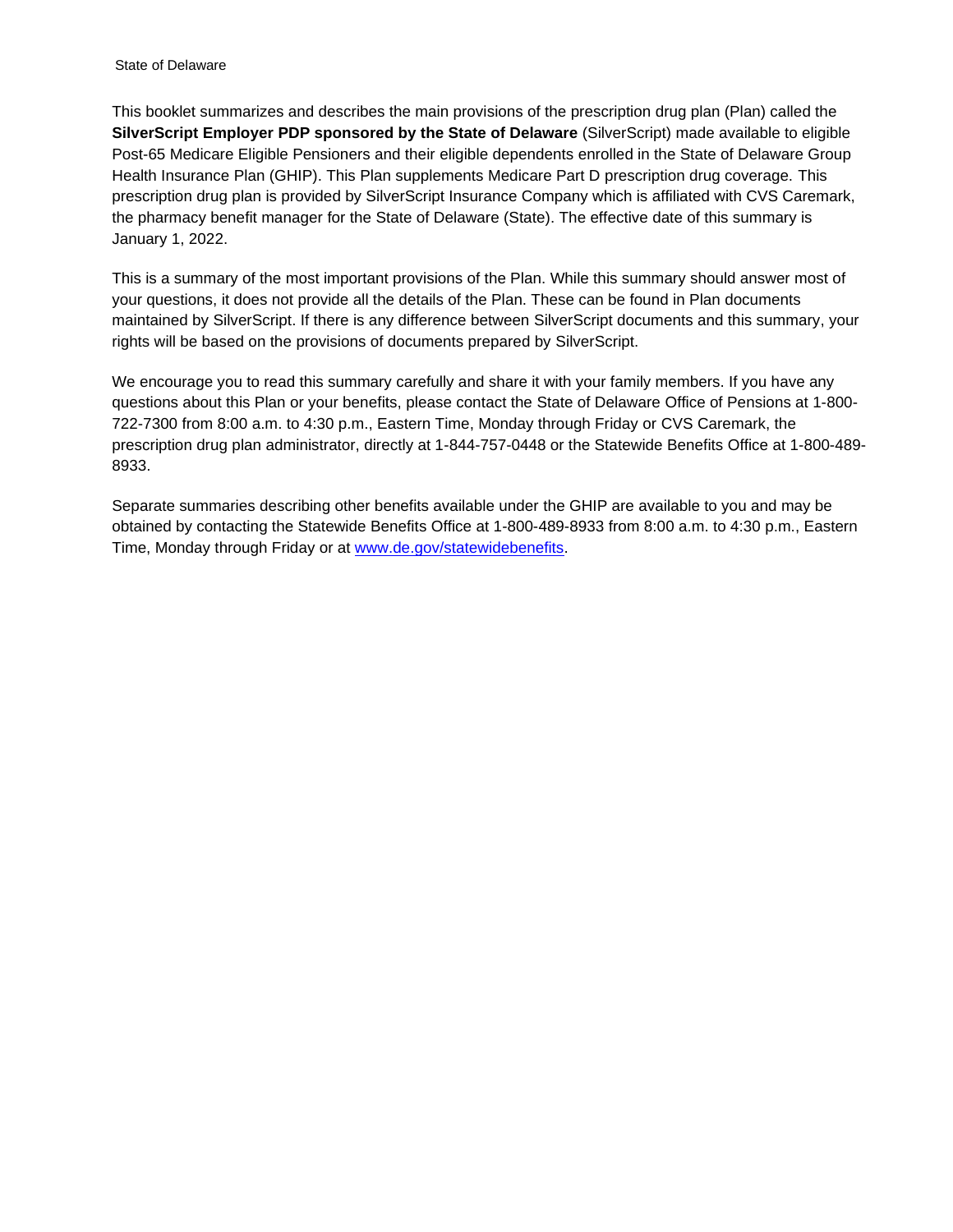## **Table of Contents**

| Premium Assistance Under Medicaid and the Children's Health Insurance Program |  |  |  |  |
|-------------------------------------------------------------------------------|--|--|--|--|
|                                                                               |  |  |  |  |
|                                                                               |  |  |  |  |
|                                                                               |  |  |  |  |
|                                                                               |  |  |  |  |
|                                                                               |  |  |  |  |
|                                                                               |  |  |  |  |
|                                                                               |  |  |  |  |
|                                                                               |  |  |  |  |
|                                                                               |  |  |  |  |
|                                                                               |  |  |  |  |
|                                                                               |  |  |  |  |
|                                                                               |  |  |  |  |
|                                                                               |  |  |  |  |
|                                                                               |  |  |  |  |
|                                                                               |  |  |  |  |
|                                                                               |  |  |  |  |
|                                                                               |  |  |  |  |
|                                                                               |  |  |  |  |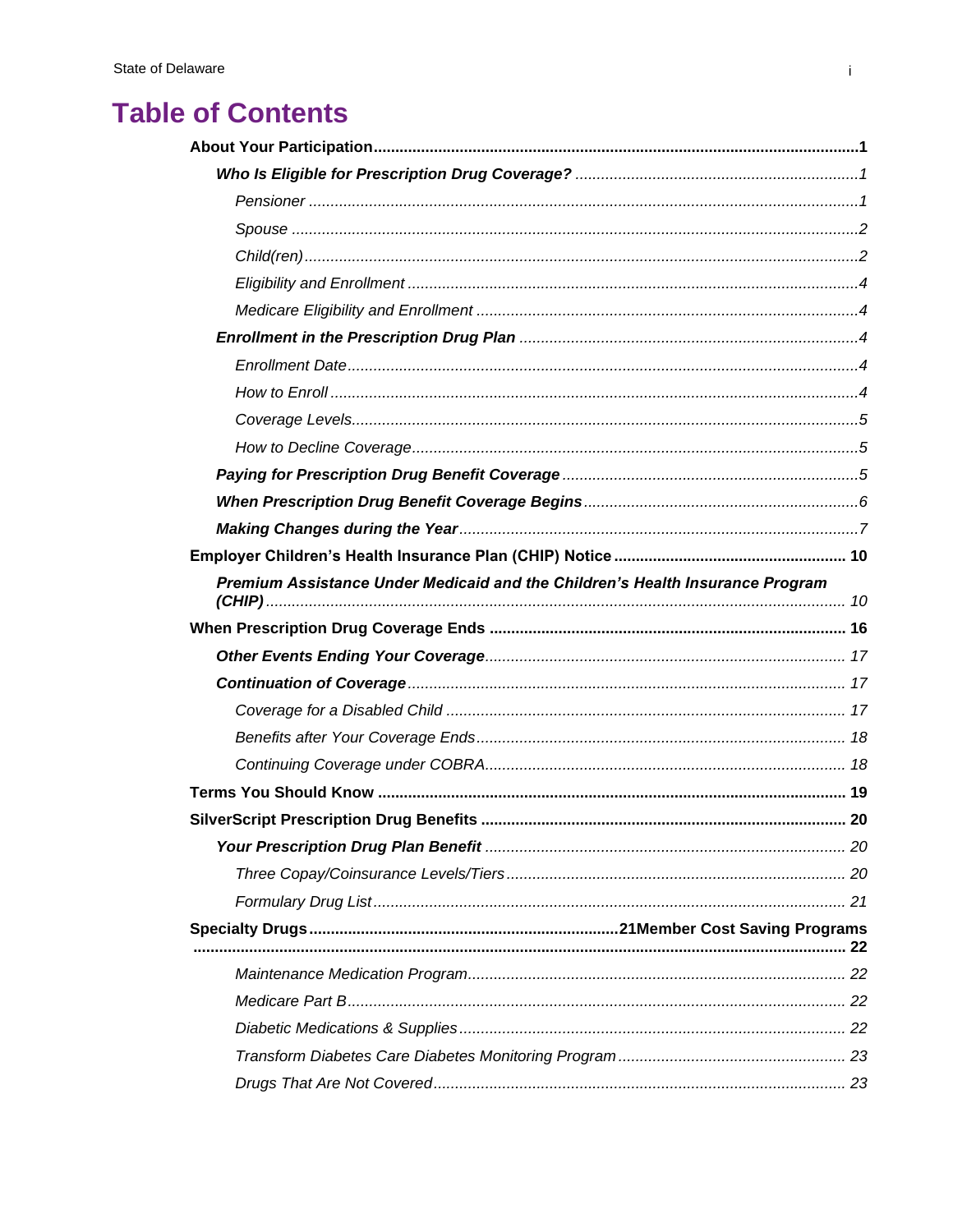| Coordination of Benefits If You Are Covered by More Than One Medical Plan 37           |  |
|----------------------------------------------------------------------------------------|--|
| Circumstances That May Result in Denial, Loss, Forfeiture or Rescission of Benefit  37 |  |
|                                                                                        |  |
|                                                                                        |  |
|                                                                                        |  |
|                                                                                        |  |
| Giving Notice that a COBRA Qualifying Event (or Second Qualifying Event) Has Occurred  |  |
|                                                                                        |  |
|                                                                                        |  |
|                                                                                        |  |
|                                                                                        |  |
|                                                                                        |  |
|                                                                                        |  |
|                                                                                        |  |
|                                                                                        |  |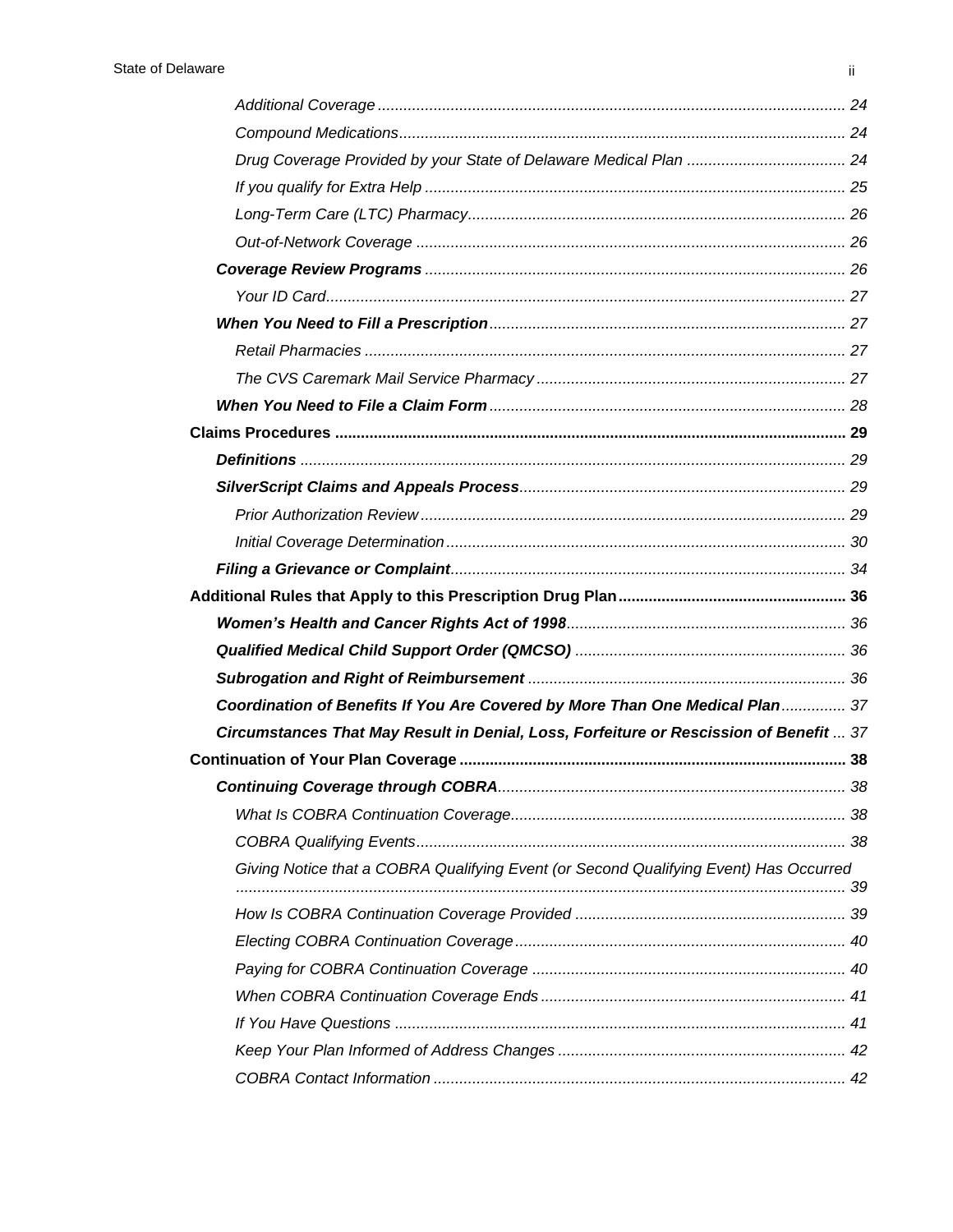| Plan Administrator's Discretionary Authority to Interpret the Plan  44 |  |
|------------------------------------------------------------------------|--|
|                                                                        |  |
|                                                                        |  |
|                                                                        |  |
|                                                                        |  |
|                                                                        |  |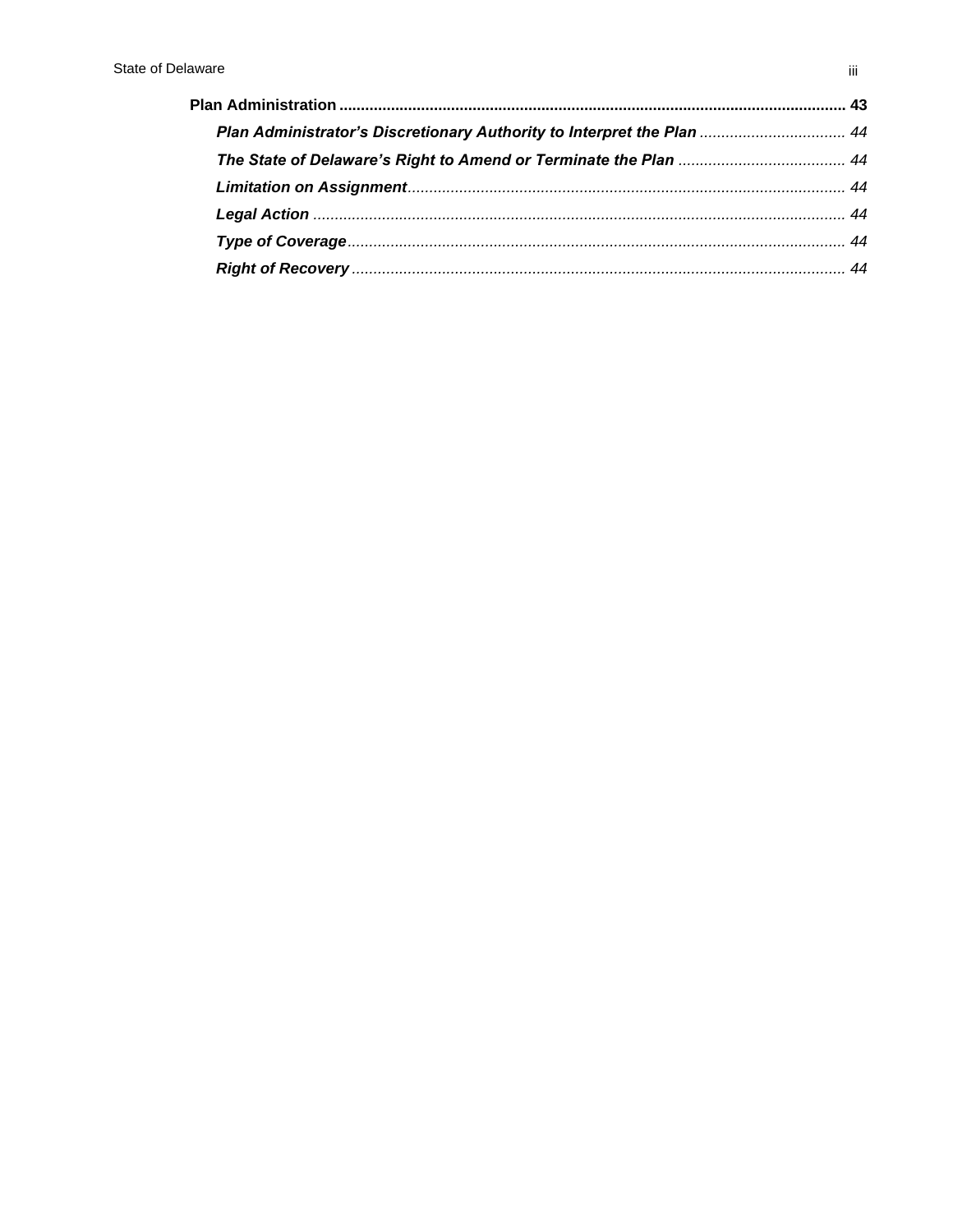## <span id="page-5-0"></span>About Your Participation

This section includes important information about your participation in the Plan, including eligibility information, when to enroll, when you can make election changes, paying for coverage and when coverage ends.

## <span id="page-5-1"></span>**Who Is Eligible for Prescription Drug Coverage?**

This Plan is made available through the State of Delaware who elected to provide Medicare supplementary coverage for:

- Retired employees age 65 and older and their eligible spouses age 65 or older
- Disabled employees, on long term disability through the Disability Pension Plan, spouses and dependent children who are Medicare eligible
- Employees, spouses and dependent children who have End-Stage Renal Disease [\(ESRD\) o](https://www.medicare.gov/sign-up-change-plans/get-parts-a-and-b/when-how-to-sign-up-for-part-a-and-part-b.html#1317)r Amyotrophic lateral sclerosis (ALS)

You, your spouse and/or dependents must be enrolled in Part A and Part B of the Medicare program to participate in this coverage. You, your spouse and/or dependents must also continue to be covered under both Part A and Part B to keep coverage in this Plan.

**NOTE:** The classification of being "disabled" by the State of Delaware as it relates to your ability to perform your job for the State of Delaware (or another employer for a spouse) may differ from the classification of being "disabled" by the Social Security Administration. It is always your responsibility to provide the State's Office of Pensions with your current classification by the Social Security Administration. There are special Medicare requirements regarding some health conditions, such as End Stage Renal Disease (ESRD) and Amyotrophic Lateral Sclerosis (ALS, commonly known as Lou Gehrig's disease). Generally, you may apply to have the standard 24- month Medicare eligibility waiting period waived if you have been diagnosed with either of these conditions. Upon receiving a diagnosis of either of these conditions, whether you are an Active State of Delaware Employee or Pensioner or spouse, you should contact Aetna's or Highmark Delaware's Customer Services and request information on the Medicare requirements.

#### <span id="page-5-2"></span>**Pensioner**

Eligible Pensioners include retired employees who are permitted to participate in the GHIP. An eligible Pensioner shall also include former employees who are receiving or are eligible to receive retirement benefits in accordance with the following provisions:

- The State Employees' Pension Plan under Chapters 53 and 55 of Title 29 of the Delaware Code,
- The State Police Pension Plan under subchapter II and the subchapter III of Chapter 83 of Title 11 of the Delaware Code,
- The Pension Plan for the Members of the State Judiciary under Chapter 56 of Title 29 of the Delaware Code,
- The County & Municipal Police/Firefighter Pension Plan or other county & municipal pension plans under Chapter 88 of Title 11 of the Delaware Code and 55A of Title 29 of the Delaware Code, and
- The Teachers' Retirement and Disability plan of Chapter 39 of Title 14 of the Delaware Code.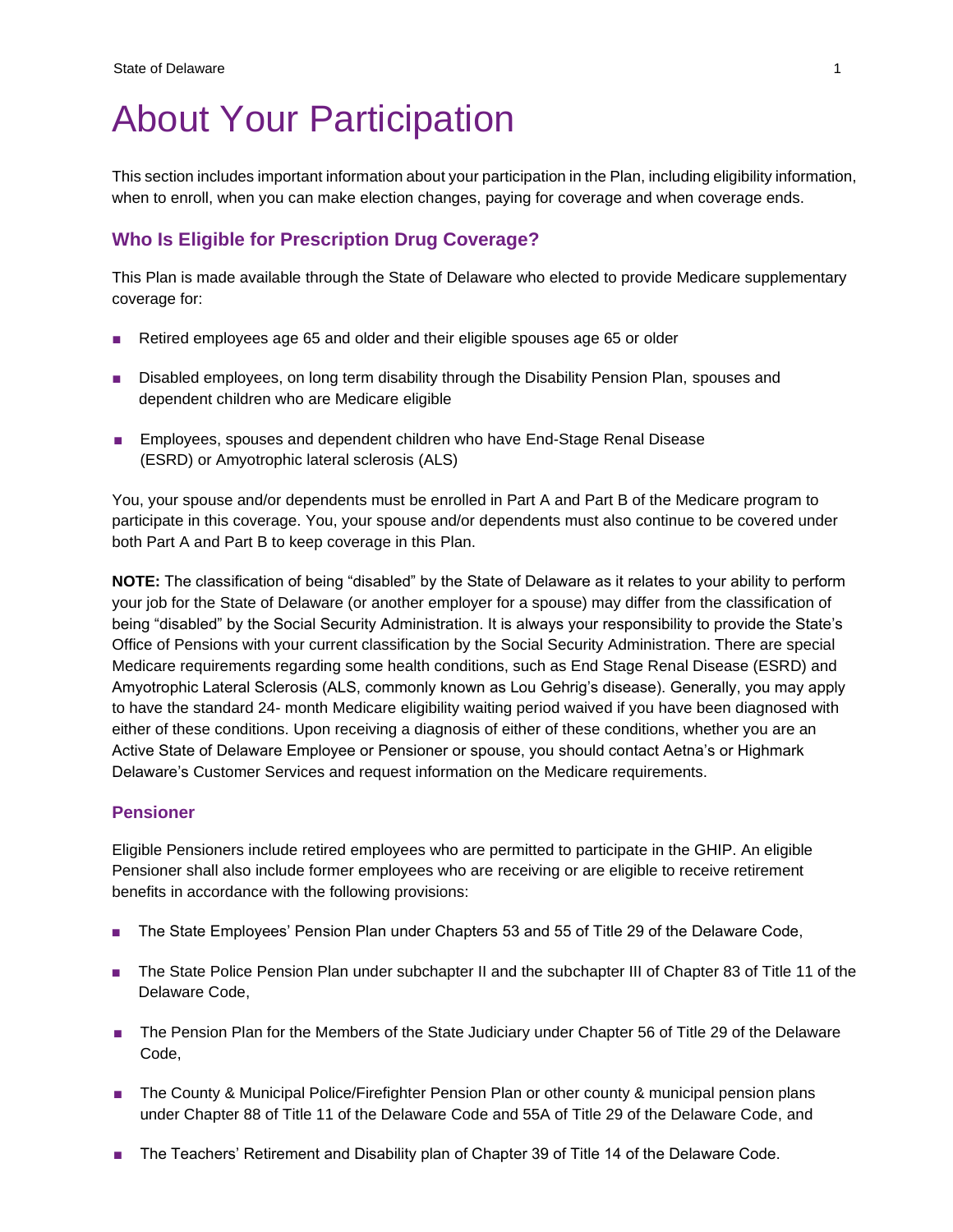Eligible Pensioners shall also include the following classes of individuals:

- Those individuals who were employed by the county prothonotary offices immediately prior to October 1, 1987, and who chose to remain in their respective county pension plans and who would otherwise be eligible to receive retirement benefits in accordance with the State Employees' Pension Plan under Chapters 53 and 55 of Title 29 of the Delaware Code, and
- Those employees who are receiving disability benefits pursuant to § 5253(c) of Title 29 of the Delaware Code.

This subsection shall not apply to members of boards or commissions.

#### <span id="page-6-0"></span>**Spouse**

Your eligible spouse can also participate in the Plan if you elect medical coverage for them. An eligible spouse is a spouse that is receiving Medicare Part A and Part B and one of two persons united in either:

- Marriage that is recognized by and valid under Delaware law; or
- Civil union that is recognized by and valid under Delaware law.

Information on civil union or same-gender marriage, including Frequently Asked Questions (FAQ), tax dependent status, coverage codes, health plan rates and enrollment is available at <https://dhr.delaware.gov/benefits/cusgm/index.shtml>

**Note:** If your Medicare eligible spouse is covered under this Plan, you may need to complete the Spousal Coordination of Benefits Form if your spouse's employment or health status has changed. The Spousal Coordination of Benefits form is available at: **[Spousal Coordination of Benefits Form](https://cob.dhr.delaware.gov/)**. Contact the Statewide Benefits Office at: 1-800-489-8933 for more information.

If your spouse is under age 65, your spouse may be eligible to participate in the pre-65 prescription drug program. Please see spouse eligibility requirements in the Summary of

Prescription Drug Plan Benefits for Active State Employees and Non-Medicare Eligible Pensioners.

#### <span id="page-6-1"></span>**Child(ren)**

Your eligible child(ren) that are receiving Medicare Part A and Part B can also participate in the Plan if you elect medical coverage for them. Eligible child(ren) include:

- Your or your spouse's child(ren) who is:
	- *■* a natural child,
	- *■* a legally adopted child by you or your spouse, or
	- *■* a child placed in your home for adoption.
- A child for whom health care coverage is required through a qualified medical child support order or other court or administrative order, as described in the section "Qualified Medical Child Support Order." A copy of the order must be provided to the Office of Pensions at McArdle Building, 860 Silver Lake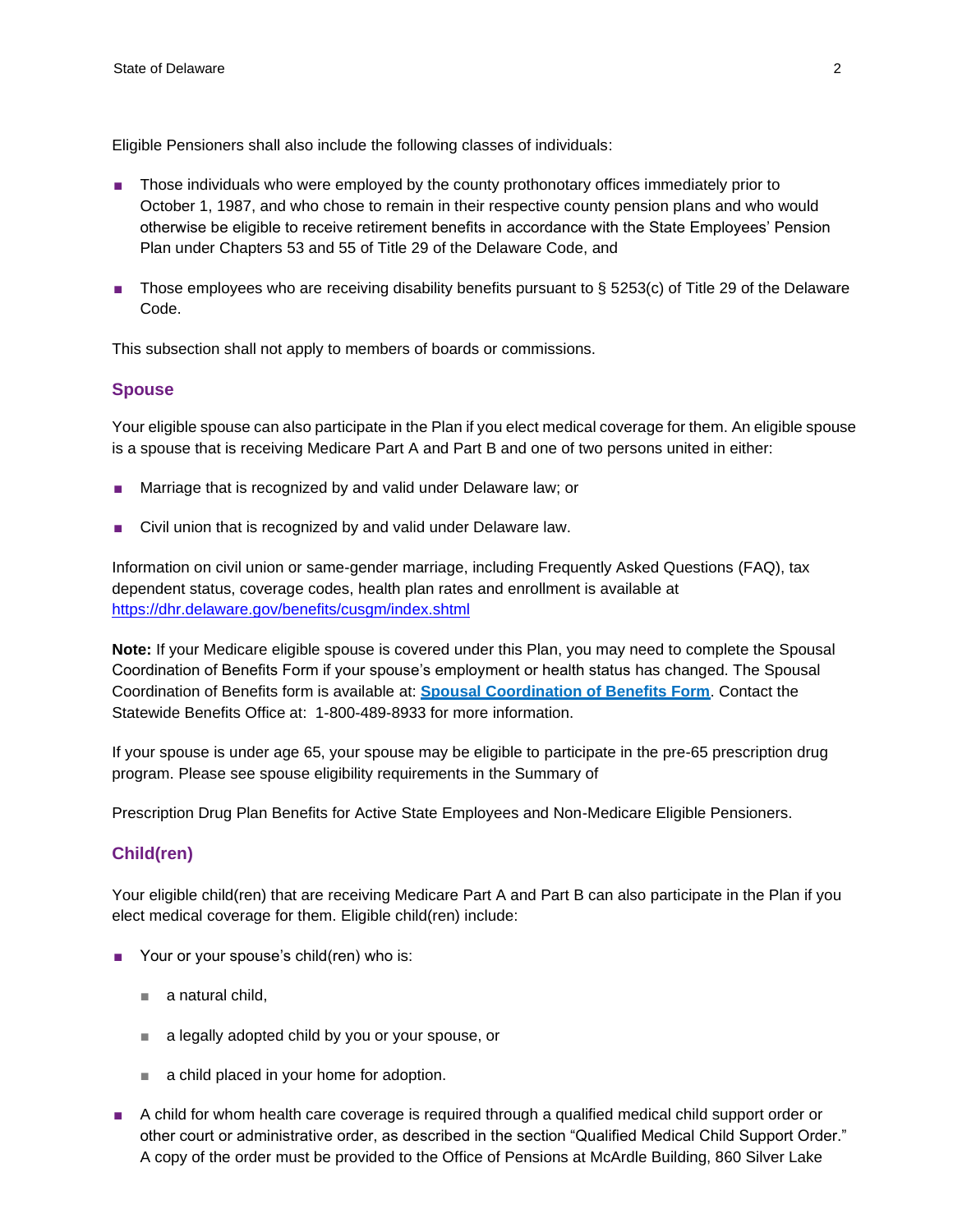Blvd., Suite #1, Dover, DE 19904-2402.

■ If your dependent is under age 26, your dependent may be eligible to participate in the pre-65 prescription drug program. Please see the dependent eligibility requirements in the Summary of Prescription Drug Plan Benefits for Active State Employees and Non-Medicare Eligible Pensioners.

For each child, you are required to show proof of dependency, such as a birth certificate, court order or federal tax return. The applicable documents must be provided to the Office of Pensions upon enrollment. You must request enrollment within 30 days of the date the child became eligible.

#### *Other Children*

You may also cover an eligible child who is not your or your spouse's natural or adoptive child if the child is:

- Unmarried; and
- Living with you in a regular parent-child relationship; and
- Dependent on you for support and qualifies as your dependent under Internal Revenue Code Sections 105 and 152; and
	- *■* Is under age 19; or
	- *■* A full-time student and under age 24.

For each child, you are required to show proof of dependency, such as a birth certificate, court order or federal tax return. The applicable documents must be provided to the Office of Pensions upon enrollment. You must request enrollment within 30 days of the date the child became eligible.

You must also submit a Statement of Support form to verify you provide at least 50 percent support for the child upon enrollment and any time there are changes to the support you provide. The Statement of Support form is available at, [https://dhr.delaware.gov/benefits/agencies/highmark.shtml.](https://dhr.delaware.gov/benefits/agencies/highmark.shtml)

- Under "FORMS"
- Click "Statement of Support"

Please print the form, complete it, and provide to the Office of Pensions.

You must also submit a Full-Time Student Certification form for each child between the ages of 19 and under age 24, when the child is initially eligible as a full-time student, each time the child's student status changes, and for each school semester. The Full-Time Student Certification form is available at [www.de.gov/statewidebenefits. P](http://www.de.gov/statewidebenefits)lease print the form, complete it, and provide to the Office of Pensions.

*Note*: Your dependents (spouses and children) may not enroll in the Plan unless you are also enrolled in a State of Delaware GHIP. A dependent may also not be enrolled in more than one medical option under the Plan sponsored by State of Delaware (i.e., if both parents work for and/or are retired from a participating employer or an adult child also works for a participating employer).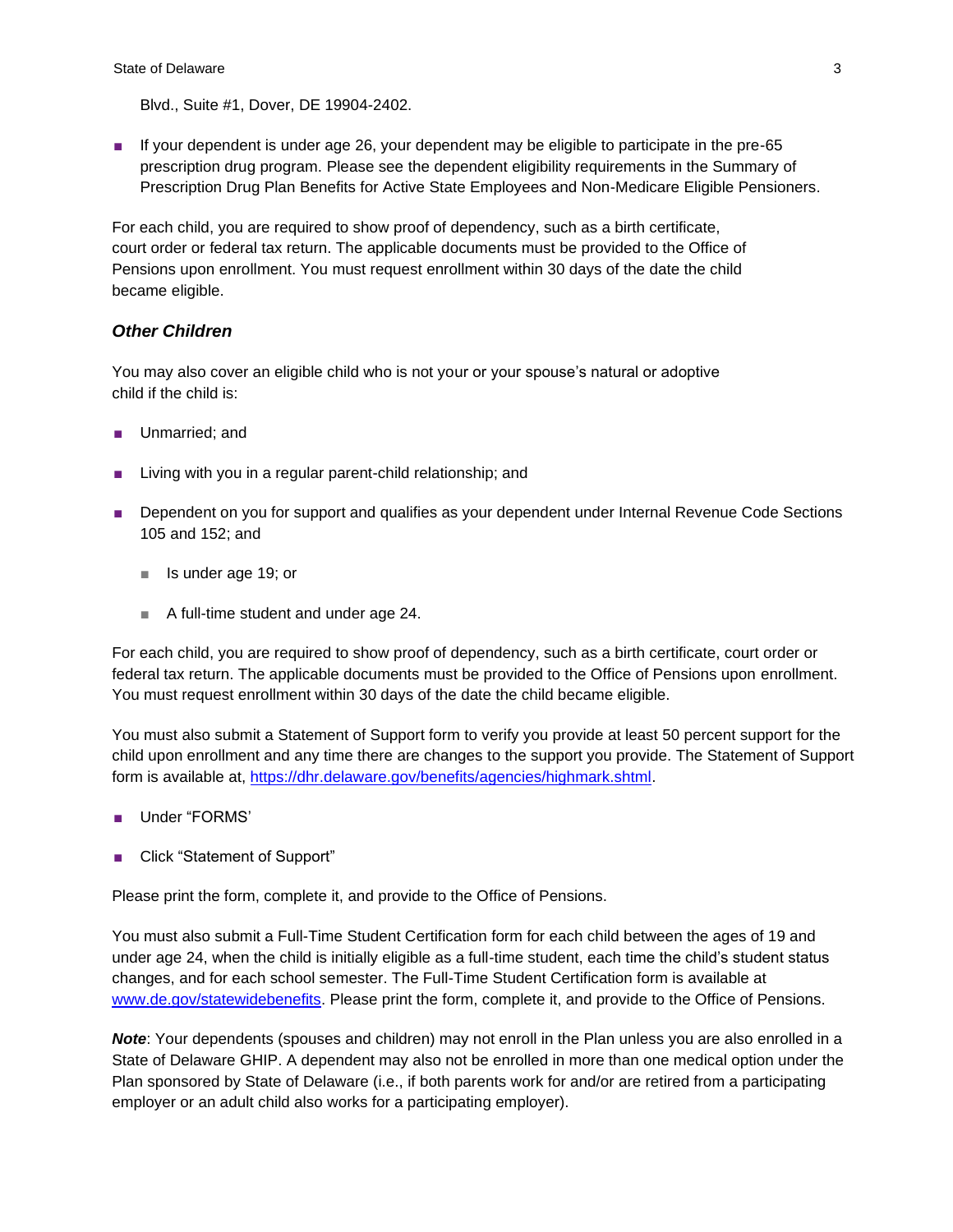### <span id="page-8-0"></span>**Eligibility and Enrollment**

#### <span id="page-8-1"></span>**Medicare Eligibility and Enrollment**

You, and your spouse, and your dependents, are eligible to enroll in Medicare Parts A and B based on being at least 65 years of age, or sooner if you are disabled. In accordance with 29 Delaware Code § 5203(b) and the State of Delaware's GHIP's Eligibility and Enrollment Rule 4.12 you, your spouse and your dependents must enroll in Medicare upon eligibility. Failure to enroll and maintain enrollment in Medicare Parts A and B when eligible may result in you, as the subscriber, being held financially responsible for the cost of the claims incurred under this Plan for you, your spouse and dependents.

If you are an eligible Pensioner, or a spouse of an eligible Pensioner, about three months before turning 65:

- Visit your local Social Security Administration Office and apply for Medicare Part A
- Advise the Office of Pensions that you have applied
- When you receive your Medicare Parts A and B card, provide the Office of Pensions with a copy of your card

If you are a Pensioner, or the spouse or dependent of a Pensioner, and are disabled or become disabled:

- If you are under 65 and have a disability, you are automatically enrolled in Part A and Part B after you get Social Security or Railroad Retirement benefits for 24 months
- When you receive your Medicare Parts A and B card, provide the State's Office of Pensions with a copy of your identification card. The Office of Pensions will enroll you in a Medicare supplement plan to cover costs not covered by Medicare Parts A and B.

If you are denied enrollment in Medicare Parts A and/or B, then you are required to appeal and provide a copy of the denial and your appeal to the State's Office of Pensions. Failure to enroll and maintain enrollment in Medicare Parts A and B when eligible may result in you, as the subscriber, being held financially responsible for the cost of the claims incurred, including prescription costs, for you and your spouse. Should Medicare deny your appeal and you provide a copy of the denial to the State's Office of Pensions, then you will continue to be covered under your Aetna or Highmark Delaware plan with the State's Group Health Insurance Plan.

### <span id="page-8-2"></span>**Enrollment in the Prescription Drug Plan**

#### <span id="page-8-3"></span>**Enrollment Date**

Your enrollment date is the effective date of your enrollment in the Medicare Supplement Plan with Prescription drug coverage.

#### <span id="page-8-4"></span>**How to Enroll**

When you receive your Medicare card, you will need to provide a copy of the card to the Office of Pensions as soon as possible so your enrollment in the Medicare supplement plan and prescription drug coverage under this Plan can be entered into the Pension system. Enrollments will be processed with a prospective effective date and must be sent a minimum of 30 days in advance of the effective date to ensure members receive all required notifications per the Centers for Medicare & Medicaid Services (CMS) guidelines.

A completed health application is required and can be obtained from the Office of Pensions. When you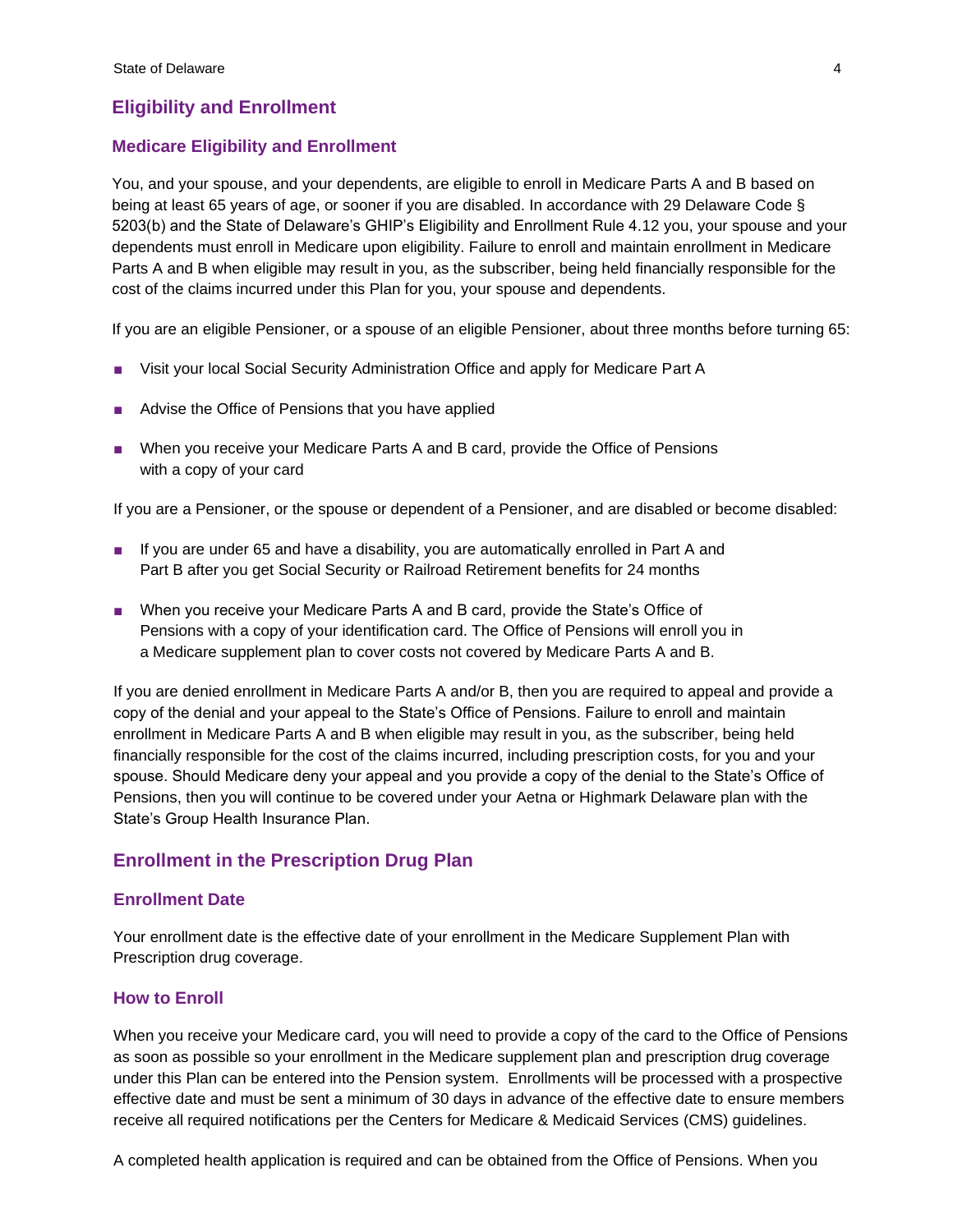#### State of Delaware 5 and  $\sim$  5 and  $\sim$  5 and  $\sim$  5 and  $\sim$  5 and  $\sim$  5 and  $\sim$  5 and  $\sim$  5 and  $\sim$  5 and  $\sim$  5 and  $\sim$  5 and  $\sim$  5 and  $\sim$  5 and  $\sim$  5 and  $\sim$  5 and  $\sim$  5 and  $\sim$  5 and  $\sim$  5 and  $\sim$  5 and

select a Medicare supplement plan with prescription drug coverage, you will be automatically enrolled in that Plan. If you do not elect this coverage combination, you would need to wait until the next annual Medicare supplement Open Enrollment in October for coverage beginning the following January. Please note that you cannot enroll in prescription drug coverage only; it must be in combination with a Medicare supplement plan.

You should then receive information and welcome kits before your Medicare eligibility date, and you would use the new ID card beginning on the effective date of your coverage. Please contact the Office of Pensions at 1-800-722-7300 for assistance if you are unable to obtain your Medicare enrollment far enough in advance of your effective date. (Late enrollment may cause penalties and/or coverage problems.)

If you want to cover your spouse, you'll need to complete the Spousal Coordination of Benefits Form. See the Office of Pensions to get the enrollment information. The Spousal Coordination of Benefits form is available at **[Spousal Coordination of Benefits Form](https://cob.dhr.delaware.gov/)**.

#### <span id="page-9-0"></span>**Coverage Levels**

The coverage level you choose under your State of Delaware medical plan will be the same coverage level you have under the Prescription drug plan. This Prescription drug plan is not a stand-alone benefit option. In other words, you may not enroll in pharmacy benefits through State of Delaware without enrolling in the underlying group medical plan.

#### <span id="page-9-1"></span>**How to Decline Coverage**

You may decline medical and prescription drug coverage if you don't want to enroll when you are first eligible. You will need to complete the enrollment process with the Office of Pensions indicating that you are waiving coverage.

#### <span id="page-9-2"></span>**Paying for Prescription Drug Benefit Coverage**

The cost of the Plan is included in the cost of the State of Delaware medical plan you choose. You and State of Delaware share in the cost of your coverage. Expected costs and contributions are group rates that is, they are determined by the total cost of providing coverage to all Plan participants. Your premium will be deducted from your pension check each month.

Your actual premium will be determined by the portion of the State of Delaware contribution for which you are eligible, according to your years of service and retirement date. If your adjusted gross income exceeds a certain amount, you may be required to pay an amount in addition to your monthly premium. This extra amount is paid directly to Medicare, and not to the Plan.

A late enrollment penalty is an amount added to your Medicare Part D monthly premium if, for any continuous period of 63 days or more after your initial enrollment period is over, you go without one of the following:

- A Medicare Prescription Drug Plan (Part D)
- A Medicare Advantage Plan (Part C) (like an HMO or PPO)
- Another Medicare health plan that offers Medicare prescription drug coverage
- [Creditable prescription drug](https://www.medicare.gov/part-d/costs/penalty/part-d-late-enrollment-penalty.html#1303) coverage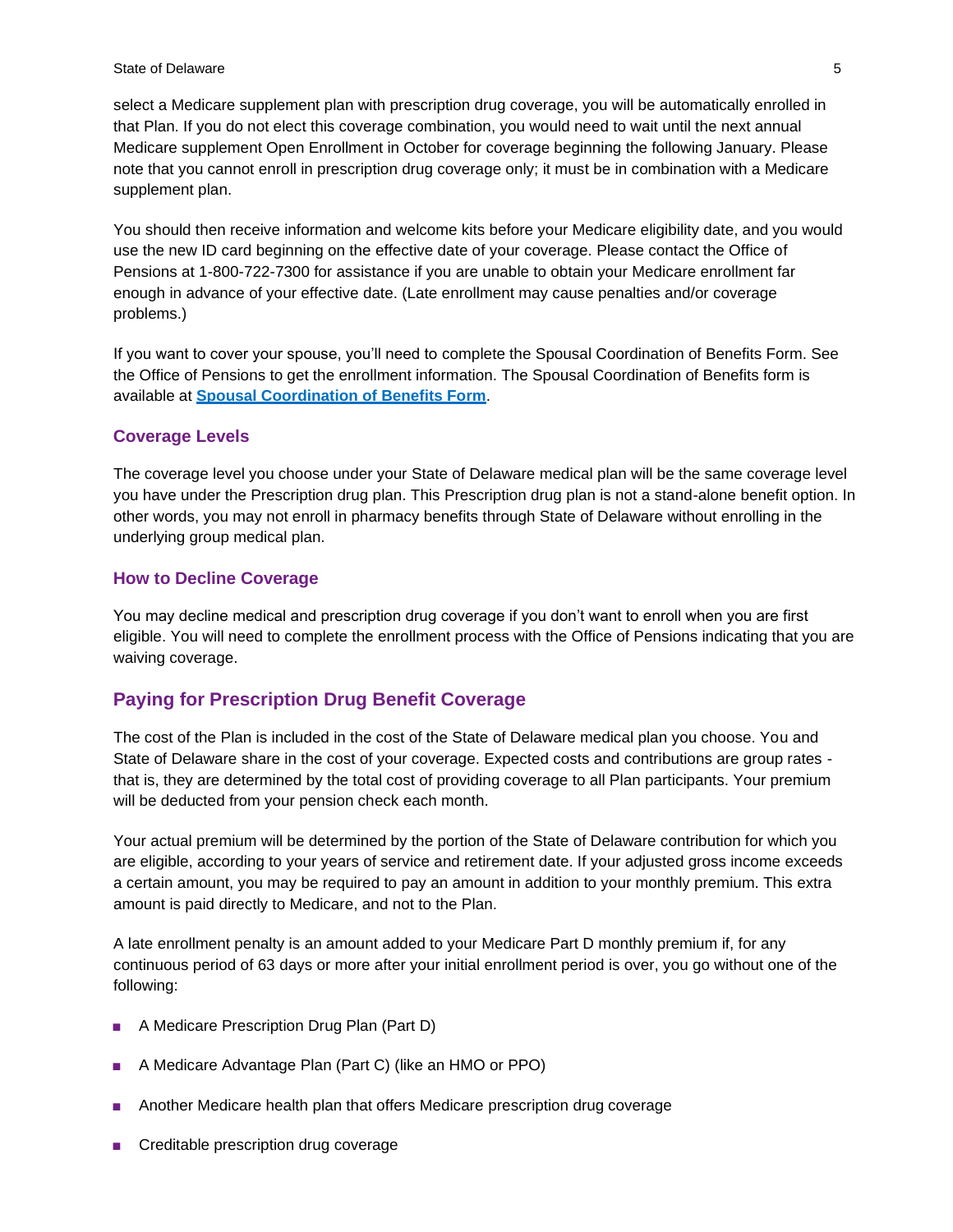### <span id="page-10-0"></span>**When Prescription Drug Benefit Coverage Begins**

When your coverage begins is determined by:

- When you are eligible for coverage; and
- When you enroll for coverage.

There are two categories of enrollees based on when you enroll for coverage. You can be a:

- Timely Enrollee; or
- Special Enrollee.

#### *Timely Enrollees*

You are a Timely Enrollee if you enroll when you are first eligible to be covered by Medicare.

#### *Special Enrollees*

You are a Special Enrollee if you request enrollment within the 30-day enrollment period. The enrollment period is within 30 days of:

- Losing other health coverage under certain conditions;
- Obtaining a new dependent because of marriage, birth, adoption, or placement in the home for adoption, or court ordered support.

If you do not request enrollment within the 30-day enrollment period, you will be required to wait until the next annual open enrollment period to enroll.

#### *Loss of Other Coverage*

To qualify as a Special Enrollee because of loss of coverage, you (the Pensioner or dependent) must meet all these conditions:

- You were covered under another group or individual health plan when coverage was previously offered under this plan (when first eligible or during annual open enrollment);
- When this plan was previously offered, you declined coverage under this plan because you had other coverage; and,
- The other coverage was either:
	- *■* COBRA continuation coverage that is exhausted or
	- *■* other (non-COBRA) coverage that was lost because:
		- you are no longer eligible;
		- ˗ the lifetime limits under the other coverage were reached;
		- ˗ the employer stopped contributing; and, you enrolled within 30 days of the date other coverage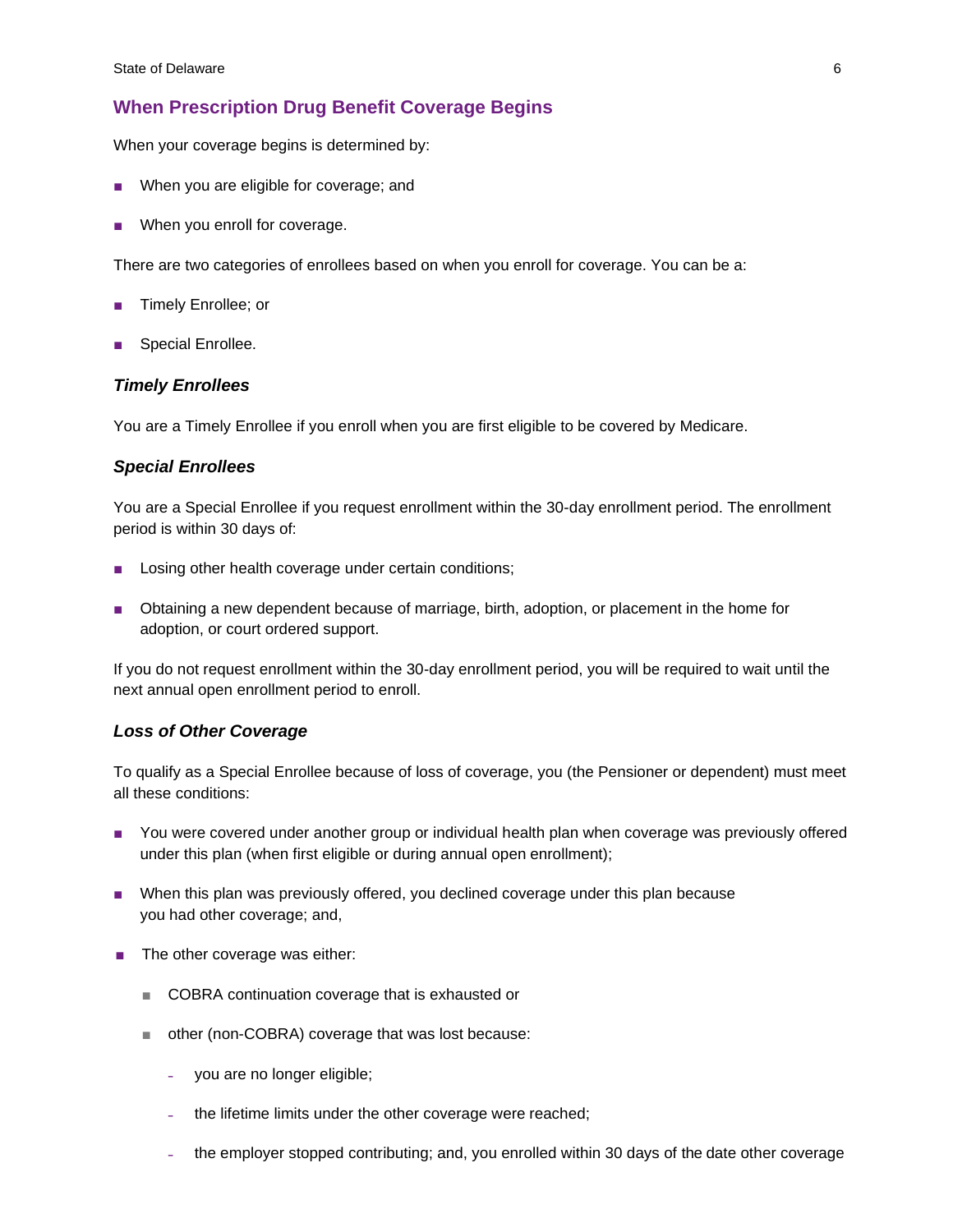was lost; and

■ You can prove the loss of the other coverage by providing proof of coverage, such as a Certificate of Coverage.

#### *New Dependents*

You (Pensioner or dependent) are a Special Enrollee if the Pensioner gets a new eligible dependent because of:

- A marriage
- **Birth**
- **Adoption**
- Placement of a child in the home for adoption
- Court ordered support.

Coverage for Special Enrollees begins as follows if the Office of Pensions was notified of a loss of coverage or new dependent within 30 days and your application and premium is subsequently submitted:

- Pensioners: the first day of the month after the loss of coverage.
- Eligible Spouses: either the date of the marriage or civil union or the first day of the month after the marriage or civil union or the date your spouse turns 65.
- Eligible Children: either:
	- *■* the date of birth, adoption, or placement in the home for adoption;
	- *■* the first day of the month after you request enrollment if:
		- ˗ you lost coverage under a prior plan; or,
		- your parents got married.

Remember, if you do not request enrollment within the 30-day enrollment period, you will be required to wait until the next annual open enrollment period to enroll.

When you get married and add your spouse, you'll also need to review the Spousal Coordination of Benefits Policy and complete the Form, available at **[Spousal Coordination of Benefits Form](https://cob.dhr.delaware.gov/)** and provide a copy of your Marriage Certificate to the Office of Pensions. The Spousal Coordination of Benefits Form must be completed upon enrollment and subsequently when your spouse has a change of job status or health insurance status.

### <span id="page-11-0"></span>**Making Changes during the Year**

#### *Marriage*

You may add your eligible spouse when you get married. You must request enrollment within 30 days after the marriage. If added premium is due, you must pay when you request enrollment.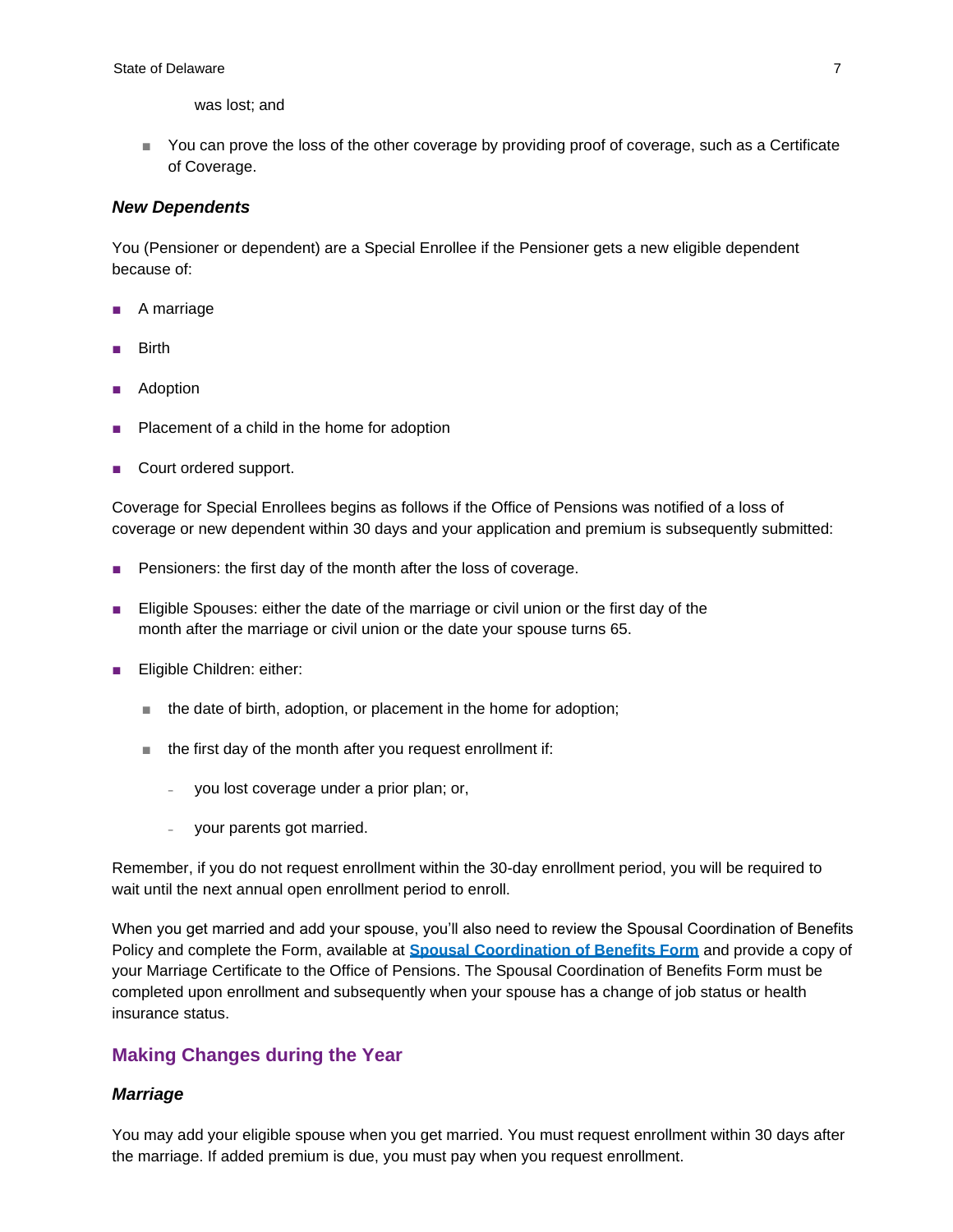If you request enrollment within the 30-day period, your spouse will be a Special Enrollee. If you don't request enrollment within the 30-day period, your spouse will be required to wait until the next annual open enrollment period to enroll.

Don't forget, when you get married and add your spouse, you'll also need to review the Spousal Coordination of Benefits Policy and complete the Spousal Coordination of Benefits Form, available at **[Spousal Coordination of Benefits Form](https://cob.dhr.delaware.gov/)** and provide a copy of your marriage certificate to the Office of Pensions. The Spousal Coordination of Benefits Form must be completed initially upon enrollment and subsequently when your spouse has a change of job status or health insurance status. You may also add stepchildren you acquire when you marry. See section below describing coverage for other children.

#### *Divorce*

Former spouses are not eligible for coverage under this program. You must notify the Office of Pensions of the divorce and provide them with a copy of your divorce decree.

An enrollment form/application must be completed within 30 days of the divorce. You should state "divorce" as the reason for the change. Coverage for the former spouse ends on the last day of the month in which the divorce becomes final. Failure to provide notice of your divorce to the Office of Pensions will result in you being held financially responsible for the cost of the premium as well as health care and prescription services provided to your former spouse and his or her children.

#### *Newborns*

If your newborn child is eligible for enrollment in the Plan, you may add your newborn child. A birth certificate or legal documentation needs to be supplied to the Office of Pensions within 30- days of the child's birth. There is no coverage after those 30 days unless:

- You have coverage that already covers dependent children. However, you must provide initial notification within 30-days of the child's birth in order for claims to process.
- You have coverage that doesn't cover dependent children and you request enrollment for coverage that includes children. You must provide initial notification within 30-days of the child's birth. If added premium is due, you must pay it when you enroll.

If your newborn is not eligible for coverage under the Plan, your newborn may be eligible to participate in the pre-65 prescription drug program. Please see the dependent eligibility requirements in the Summary of Prescription Drug Plan Benefits for Active State Employees and Non-Medicare Eligible Pensioners.

#### *Adopted Children*

You may add an eligible child because of adoption or placement in your home for adoption. A birth certificate or legal documentation needs to be supplied to the Office of Pensions. You must request enrollment within 30 days of the date of adoption or placement in the home in order for the child to be a Special Enrollee.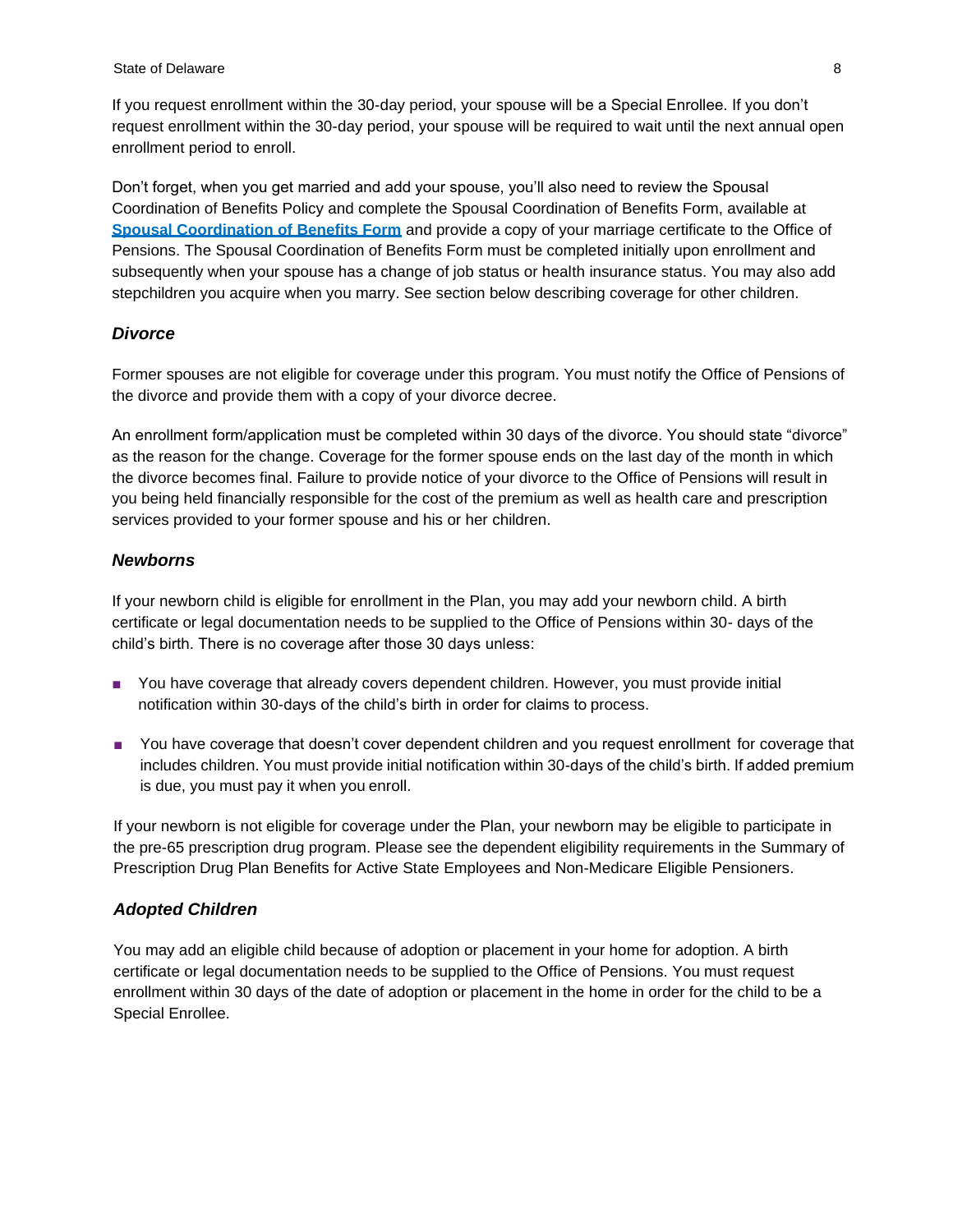#### *Other Children*

You may also cover an eligible child who is not your or your spouse's natural or adoptive child if the child is:

- Unmarried; and
- Living with you in a regular parent-child relationship; and
- Dependent on you for support and qualifies as your dependent under Internal Revenue Code Sections 105 and 152; and
	- *■* Is under age 19; or
	- *■* A full-time student and under age 24.

For each child, you are required to show proof of dependency, such as a birth certificate, court order or federal tax return. The applicable documents must be provided to the Office of Pensions upon enrollment. You must request enrollment within 30 days of the date the child became eligible.

You must also submit a Statement of Support form to verify you provide at least 50 percent support for the child upon enrollment and any time there are changes to the support you provide. The Statement of Support form is available at, [https://dhr.delaware.gov/benefits/agencies/highmark.shtml.](https://dhr.delaware.gov/benefits/agencies/highmark.shtml)

- Under "FORMS'
- Click "Statement of Support"

Please print the form, complete it, and provide to the Office of Pensions.

You must also submit a Full-Time Student Certification form for each child between the ages of 19 and under age 24, when the child is initially eligible as a full-time student, each time the child's student status changes, and for each school semester. The Full-Time Student Certification form is available at [www.de.gov/statewidebenefits. P](http://www.de.gov/statewidebenefits)lease print the form, complete it, and provide to the Office of Pensions.

#### *When Continuation of Coverage Under COBRA Ends*

You may have declined coverage under this plan when you were first eligible because you chose to keep COBRA coverage with another plan. When your COBRA continuation coverage is exhausted, you may request enrollment in this plan within 30 days. If you request enrollment within the 30-day period, you will be a Special Enrollee. If you don't request enrollment within the 30-day period, you will be required to wait until the next annual open enrollment period to enroll.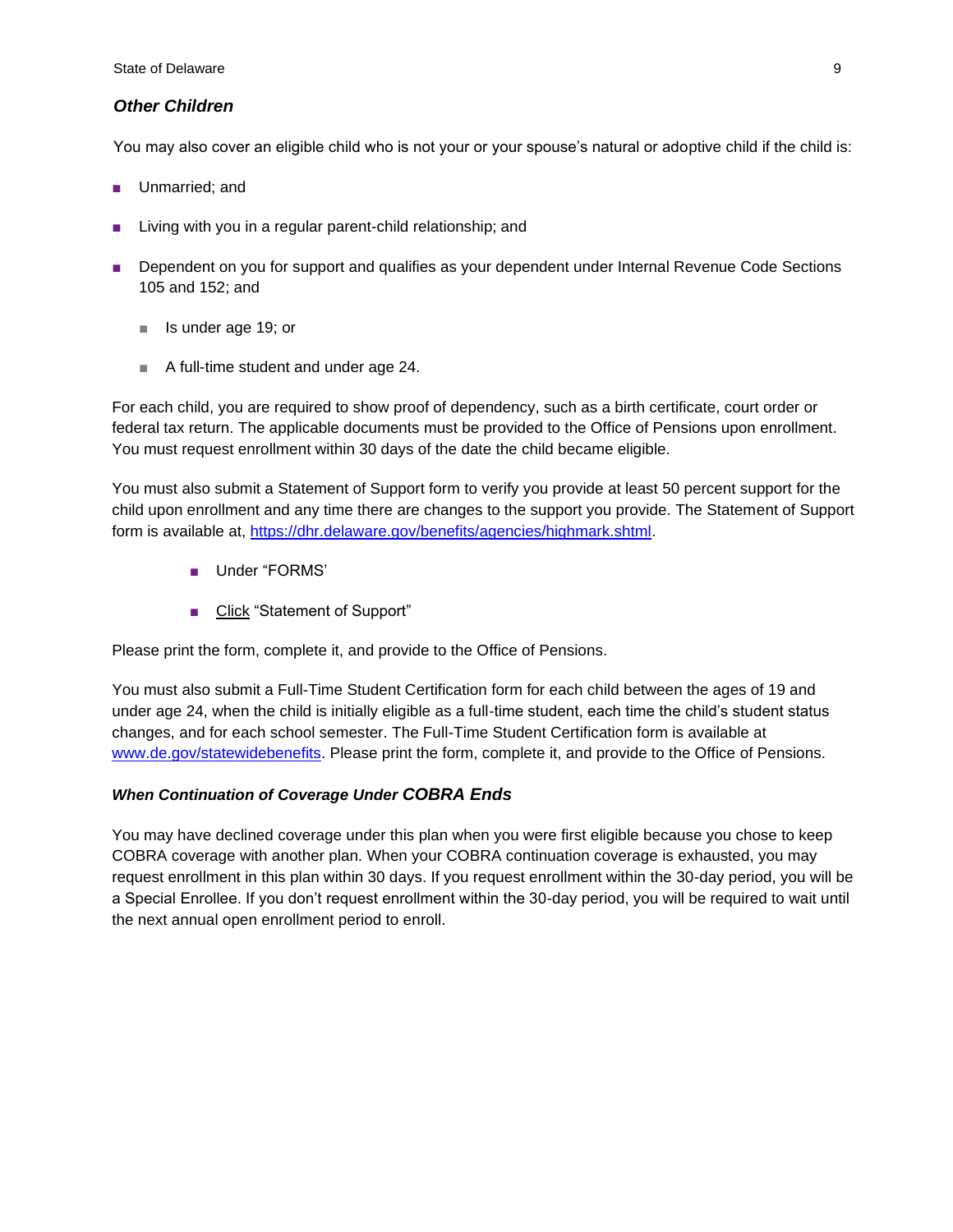## <span id="page-14-0"></span>Employer Children's Health Insurance Plan (CHIP) Notice

## <span id="page-14-1"></span>**Premium Assistance Under Medicaid and the Children's Health Insurance Program (CHIP)**

If you or your children are eligible for Medicaid or CHIP and you're eligible for health coverage from your employer, your state may have a premium assistance program that can help pay for coverage, using funds from their Medicaid or CHIP programs. If you or your children aren't eligible for Medicaid or CHIP, you won't be eligible for these premium assistance programs but you may be able to buy individual insurancecoverage through theHealth Insurance Marketplace. For more information, visit **[www.healthcare.gov](http://www.healthcare.gov/)**.

If you or your dependents are already enrolled in Medicaid or CHIP and you live in a State listed below, contact your State Medicaid or CHIP office to find out if premium assistance is available.

If you or your dependents are NOT currently enrolled in Medicaid or CHIP, and you think you or any of your dependents might be eligible for either of these programs, contact your State Medicaid or CHIP office or dial **1- 877- KIDS NOW** or **[www.insurekidsnow.gov](http://www.insurekidsnow.gov/)** to find out how to apply. If you qualify, ask your state if it has a program that might help you pay the premiums for an employer-sponsored plan.

If you or your dependents are eligible for premium assistance under Medicaid or CHIP, as well as eligible under your employer plan, your employer must allow you to enroll in your employer plan if you aren't already enrolled. This is called a "special enrollment" opportunity, and **you must request coverage within 60 days of being determined eligible for premium assistance**. If you have questions about enrolling in your employer plan, contact the Department of Labor at **[www.askebsa.dol.gov](http://www.askebsa.dol.gov/)** or call **1-866-444-EBSA (3272)**.

If you live in one of the following states, you may be eligible for assistance paying your employer **health plan premiums. The following list of states is current as of July 31, 2021. Contact your State for more information on eligibility –**

|                                                                                                                                                                                                                               | <b>ALABAMA</b>    | <b>Medicaid</b> |  |  |
|-------------------------------------------------------------------------------------------------------------------------------------------------------------------------------------------------------------------------------|-------------------|-----------------|--|--|
| Website: http://myalhipp.com/<br>Phone: 1-855-692-5447                                                                                                                                                                        |                   |                 |  |  |
|                                                                                                                                                                                                                               | <b>ALASKA</b>     | <b>Medicaid</b> |  |  |
| The AK Health Insurance Premium Payment Program Website: http://myakhipp.com/<br>Phone: 1-866-251-4861<br>Email: CustomerService@MyAKHIPP.com Medicaid Eligibility:<br>http://dhss.alaska.gov/dpa/Pages/medicaid/default.aspx |                   |                 |  |  |
|                                                                                                                                                                                                                               | <b>ARKANSAS</b>   | <b>Medicaid</b> |  |  |
| Website: http://myarhipp.com/<br>Phone: 1-855-MyARHIPP (855-692-7447)                                                                                                                                                         |                   |                 |  |  |
|                                                                                                                                                                                                                               | <b>CALIFORNIA</b> | <b>Medicaid</b> |  |  |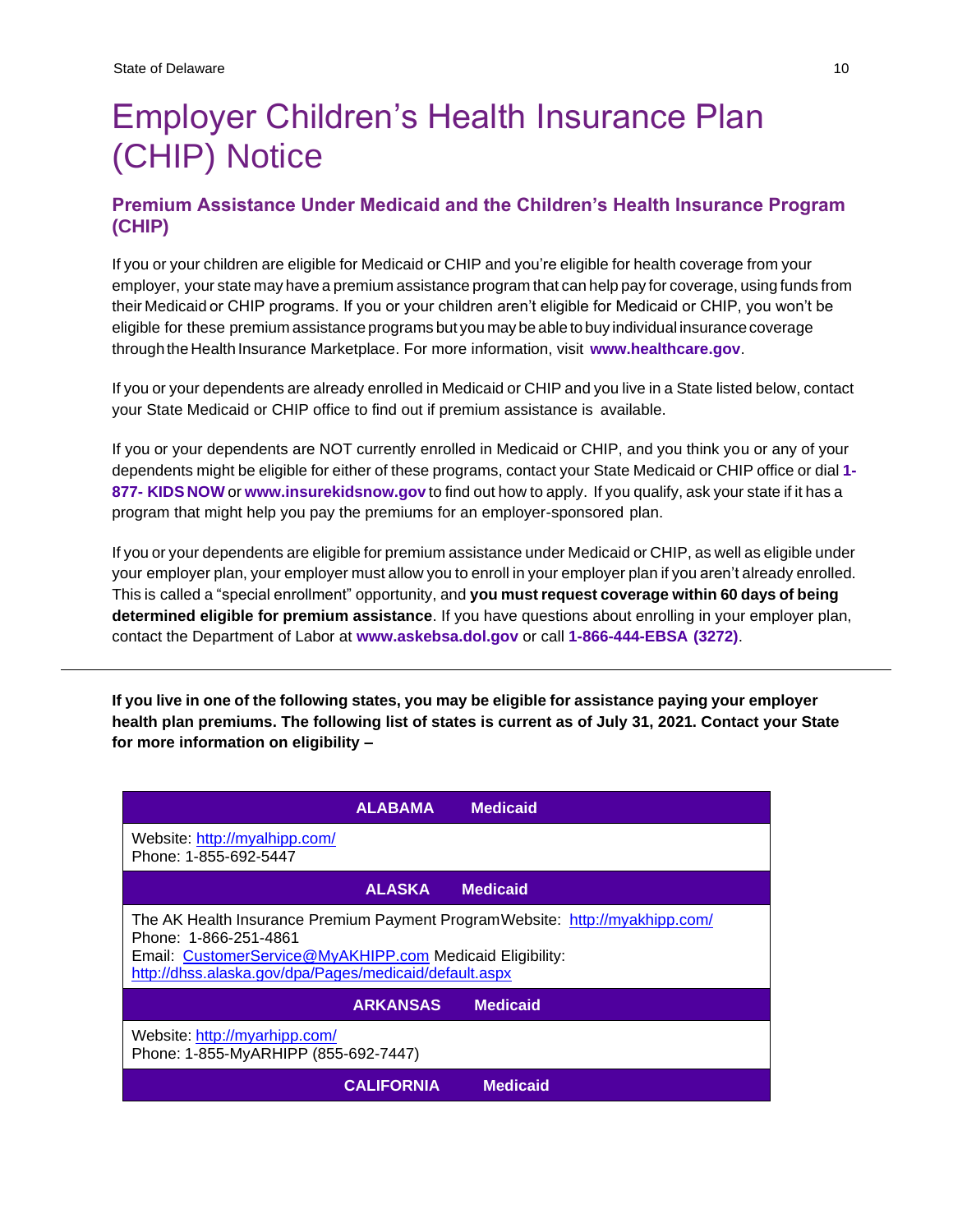$\mathsf{l}$ 

| Website:<br>Health Insurance Premium Payment (HIPP) Program<br>http://dhcs.ca.gov/hipp<br>Phone: 916-445-8322                                                                                                                                                                                                                                                                                                                               |  |  |  |  |
|---------------------------------------------------------------------------------------------------------------------------------------------------------------------------------------------------------------------------------------------------------------------------------------------------------------------------------------------------------------------------------------------------------------------------------------------|--|--|--|--|
| Email: hipp@dhcs.ca.gov                                                                                                                                                                                                                                                                                                                                                                                                                     |  |  |  |  |
| <b>COLORADO</b><br>Health First Colorado (Colorado's Medicaid Program) & Child<br>Health Plan Plus (CHP+)                                                                                                                                                                                                                                                                                                                                   |  |  |  |  |
| Health First Colorado Website: https://www.healthfirstcolorado.com/<br>Health First Colorado Member Contact Center: 1-800-221-3943/ State Relay 711<br>CHP+: https://www.colorado.gov/pacific/hcpf/child-health-plan-plus<br>CHP+ Customer Service: 1-800-359-1991/ State Relay 711 Health Insurance Buy-In<br>Program (HIBI): https://www.colorado.gov/pacific/hcpf/health-insurance-buy- program<br>HIBI Customer Service: 1-855-692-6442 |  |  |  |  |
| <b>Medicaid</b><br><b>FLORIDA</b>                                                                                                                                                                                                                                                                                                                                                                                                           |  |  |  |  |
| Website: https://www.flmedicaidtplrecovery.com/flmedicaidtplrecovery.com/hipp/index.html<br>Phone: 1-877-357-3268                                                                                                                                                                                                                                                                                                                           |  |  |  |  |
| <b>GEORGIA Medicaid</b>                                                                                                                                                                                                                                                                                                                                                                                                                     |  |  |  |  |
| Website: https://medicaid.georgia.gov/health-insurance-premium-payment-program-hipp<br>Phone: 678-564-1162 ext 2131                                                                                                                                                                                                                                                                                                                         |  |  |  |  |
| <b>INDIANA Medicaid</b>                                                                                                                                                                                                                                                                                                                                                                                                                     |  |  |  |  |
| Healthy Indiana Plan for low-income adults 19-64 Website:<br>http://www.in.gov/fssa/hip/<br>Phone: 1-877-438-4479<br>All other Medicaid<br>Website: https://www.in.gov/medicaid/<br>Phone 1-800-457-4584                                                                                                                                                                                                                                    |  |  |  |  |
| <b>IOWA</b><br><b>Medicaid and CHIP (Hawki)</b>                                                                                                                                                                                                                                                                                                                                                                                             |  |  |  |  |
| Medicaid Website: https://dhs.iowa.gov/ime/membersMedicaid<br>Phone: 1-800-338-8366 Hawki Website: http://dhs.iowa.gov/Hawki<br>Hawki Phone: 1-800-257-8563<br>HIPP Website: https://dhs.iowa.gov/ime/members/medicaid-a-to-z/hipp<br>HIPP Phone: 1-888-346-9562                                                                                                                                                                            |  |  |  |  |
| <b>KANSAS Medicaid</b>                                                                                                                                                                                                                                                                                                                                                                                                                      |  |  |  |  |
| Website: https://www.kancare.ks.gov/<br>Phone: 1-800-792-4884                                                                                                                                                                                                                                                                                                                                                                               |  |  |  |  |
| <b>Medicaid</b><br><b>KENTUCKY</b>                                                                                                                                                                                                                                                                                                                                                                                                          |  |  |  |  |
| Kentucky Integrated Health Insurance Premium Payment Program (KI-HIPP) Website:<br>https://chfs.ky.gov/agencies/dms/member/Pages/kihipp.aspx Phone: 1-855-459-6328<br>Email: KIHIPP.PROGRAM@ky.gov                                                                                                                                                                                                                                          |  |  |  |  |
| KCHIP Website: https://kidshealth.ky.gov/Pages/index.aspx<br>Phone: 1-877-524-4718<br>Kentucky Medicaid Website: https://chfs.ky.gov                                                                                                                                                                                                                                                                                                        |  |  |  |  |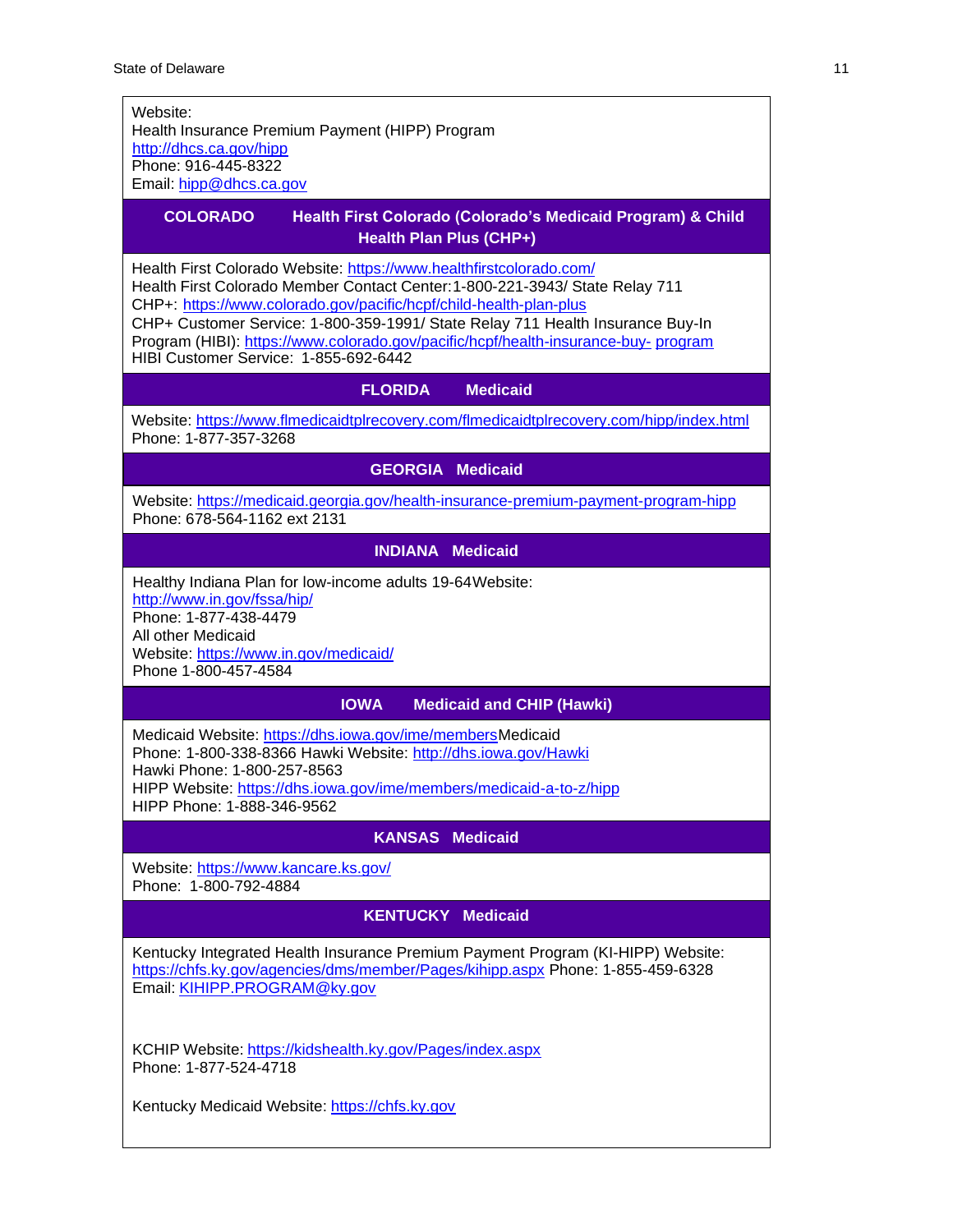#### **LOUISIANA Medicaid**

Website: [www.medicaid.la.gov](http://www.medicaid.la.gov/) or [www.ldh.la.gov/lahipp](http://www.ldh.la.gov/lahipp) Phone: 1-888-342-6207 (Medicaid hotline) or 1-855-618-5488(LaHIPP)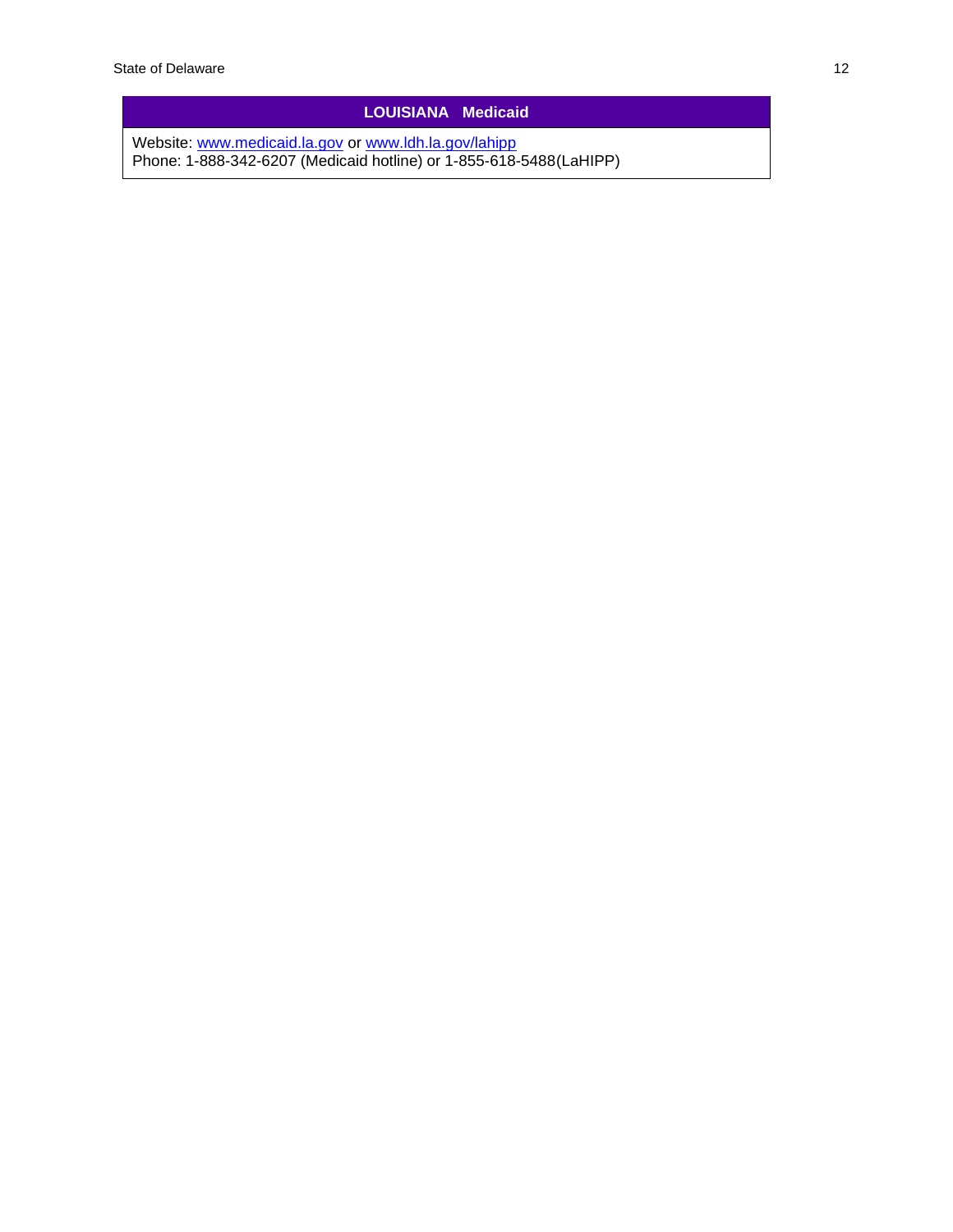| <b>MAINE</b> Medicaid                                                                                                                                                                                |  |  |  |
|------------------------------------------------------------------------------------------------------------------------------------------------------------------------------------------------------|--|--|--|
| Enrollment Website: https://www.maine.gov/dhhs/ofi/applications-forms<br>Phone: 1-800-442-6003<br>TTY: Maine relay 711                                                                               |  |  |  |
| Private Health Insurance Premium Webpage:<br>https://www.maine.gov/dhhs/ofi/applications-forms                                                                                                       |  |  |  |
| Phone: -800-977-6740.<br>TTY: Maine relay 711                                                                                                                                                        |  |  |  |
| <b>MASSACHUSETTS</b><br><b>Medicaid and CHIP</b>                                                                                                                                                     |  |  |  |
| Website: https://www.mass.gov/info-details/masshealth-premium-assistance-pa<br>Phone: 1-800-862-4840                                                                                                 |  |  |  |
| <b>Medicaid</b><br><b>MINNESOTA</b>                                                                                                                                                                  |  |  |  |
| Website:<br>https://mn.gov/dhs/people-we-serve/children-and-families/health-care/health-care-<br>programs/programs-and- services/other-insurance.jsp<br>Phone: 1-800-657-3739                        |  |  |  |
| <b>Medicaid</b><br><b>MISSOURI</b>                                                                                                                                                                   |  |  |  |
| Website: http://www.dss.mo.gov/mhd/participants/pages/hipp.htm<br>Phone: 573-751-2005                                                                                                                |  |  |  |
| <b>MONTANA</b><br><b>Medicaid</b>                                                                                                                                                                    |  |  |  |
| Website: http://dphhs.mt.gov/MontanaHealthcarePrograms/HIPP<br>Phone: 1-800-694-3084                                                                                                                 |  |  |  |
| <b>Medicaid</b><br><b>NEBRASKA</b>                                                                                                                                                                   |  |  |  |
| Website: http://www.ACCESSNebraska.ne.gov<br>Phone: 1-855-632-7633<br>Lincoln: 402-473-7000<br>Omaha: 402-595-1178                                                                                   |  |  |  |
| <b>Medicaid</b><br><b>NEVADA</b>                                                                                                                                                                     |  |  |  |
| Medicaid Website: http://dhcfp.nv.gov<br>Medicaid Phone: 1-800-992-0900                                                                                                                              |  |  |  |
| <b>NEW HAMPSHIRE</b><br><b>Medicaid</b>                                                                                                                                                              |  |  |  |
| Website: https://www.dhhs.nh.gov/oii/hipp.htm<br>Phone: 603-271-5218<br>Toll free number for the HIPP program: 1-800-852-3345, ext. 5218                                                             |  |  |  |
| <b>Medicaid and CHIP</b><br><b>NEW JERSEY</b>                                                                                                                                                        |  |  |  |
| Medicaid Website: http://www.state.nj.us/humanservices/dmahs/clients/medicaid/<br>Medicaid Phone: 609-631-2392<br>CHIP Website: http://www.njfamilycare.org/index.html<br>CHIP Phone: 1-800-701-0710 |  |  |  |
| <b>Medicaid</b><br><b>NEW YORK</b>                                                                                                                                                                   |  |  |  |
| Website: https://www.health.ny.gov/health_care/medicaid/<br>Phone: 1-800-541-2831                                                                                                                    |  |  |  |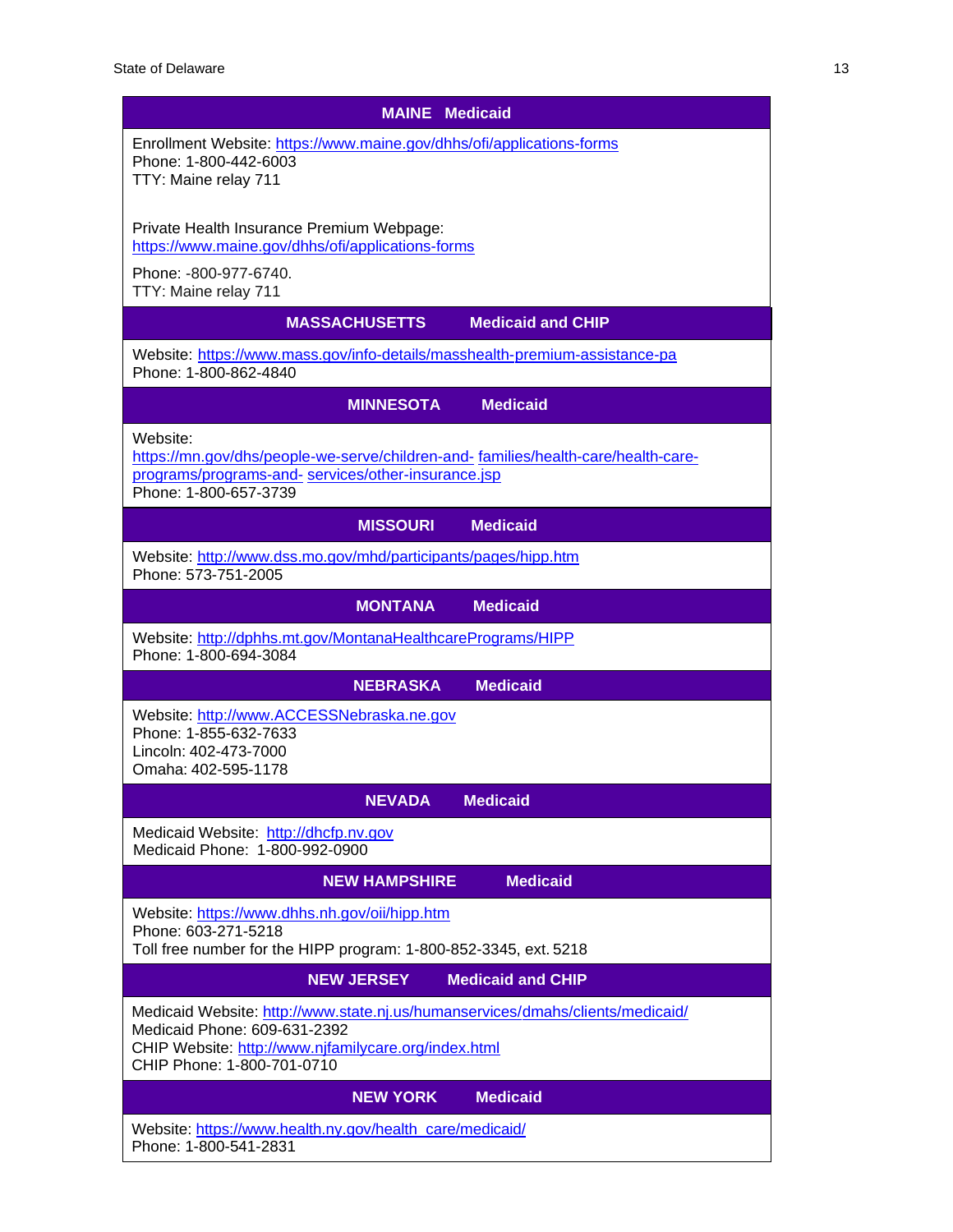| <b>Medicaid</b><br><b>NORTH CAROLINA</b>                                                                                                            |
|-----------------------------------------------------------------------------------------------------------------------------------------------------|
| Website: https://medicaid.ncdhhs.gov/<br>Phone: 919-855-4100                                                                                        |
| <b>NORTH DAKOTA</b><br><b>Medicaid</b>                                                                                                              |
| Website: http://www.nd.gov/dhs/services/medicalserv/medicaid/<br>Phone: 1-844-854-4825                                                              |
| <b>OKLAHOMA</b><br><b>Medicaid and CHIP</b>                                                                                                         |
| Website: http://www.insureoklahoma.org<br>Phone: 1-888-365-3742                                                                                     |
| <b>Medicaid</b><br><b>OREGON</b>                                                                                                                    |
| Website: http://healthcare.oregon.gov/Pages/index.aspx<br>http://www.oregonhealthcare.gov/index-es.html<br>Phone: 1-800-699-9075                    |
| <b>Medicaid</b><br><b>PENNSYLVANIA</b>                                                                                                              |
| Website: https://www.dhs.pa.gov/providers/Providers/Pages/Medical/HI PP-Program.aspx<br>Phone: 1-800-692-7462                                       |
| <b>Medicaid and CHIP</b><br><b>RHODE ISLAND</b>                                                                                                     |
| Website: http://www.eohhs.ri.gov/<br>Phone: 1-855-697-4347, or 401-462-0311<br>(Direct RIte Share Line)                                             |
| <b>Medicaid</b><br><b>SOUTH CAROLINA</b>                                                                                                            |
| Website: https://www.scdhhs.gov<br>Phone: 1-888-549-0820                                                                                            |
| <b>SOUTH DAKOTA Medicaid</b>                                                                                                                        |
| Website: http://dss.sd.gov<br>Phone: 1-888-828-0059                                                                                                 |
| <b>TEXAS</b><br><b>Medicaid</b>                                                                                                                     |
| Website: http://gethipptexas.com/<br>Phone: 1-800-440-0493                                                                                          |
| <b>UTAH</b><br><b>Medicaid and CHIP</b>                                                                                                             |
| Medicaid Website: https://medicaid.utah.gov/<br>CHIP Website: http://health.utah.gov/chip<br>Phone: 1-877-543-7669                                  |
| <b>VERMONT Medicaid</b>                                                                                                                             |
| Website: http://www.greenmountaincare.org/<br>Phone: 1-800-250-8427                                                                                 |
| <b>Medicaid and CHIP</b><br><b>VIRGINIA</b>                                                                                                         |
| Website: https://www.coverva.org/en/famis-select<br>https://www.coverva.org/en/hipp<br>Medicaid Phone: 1-800-432-5924<br>CHIP Phone: 1-800-432-5924 |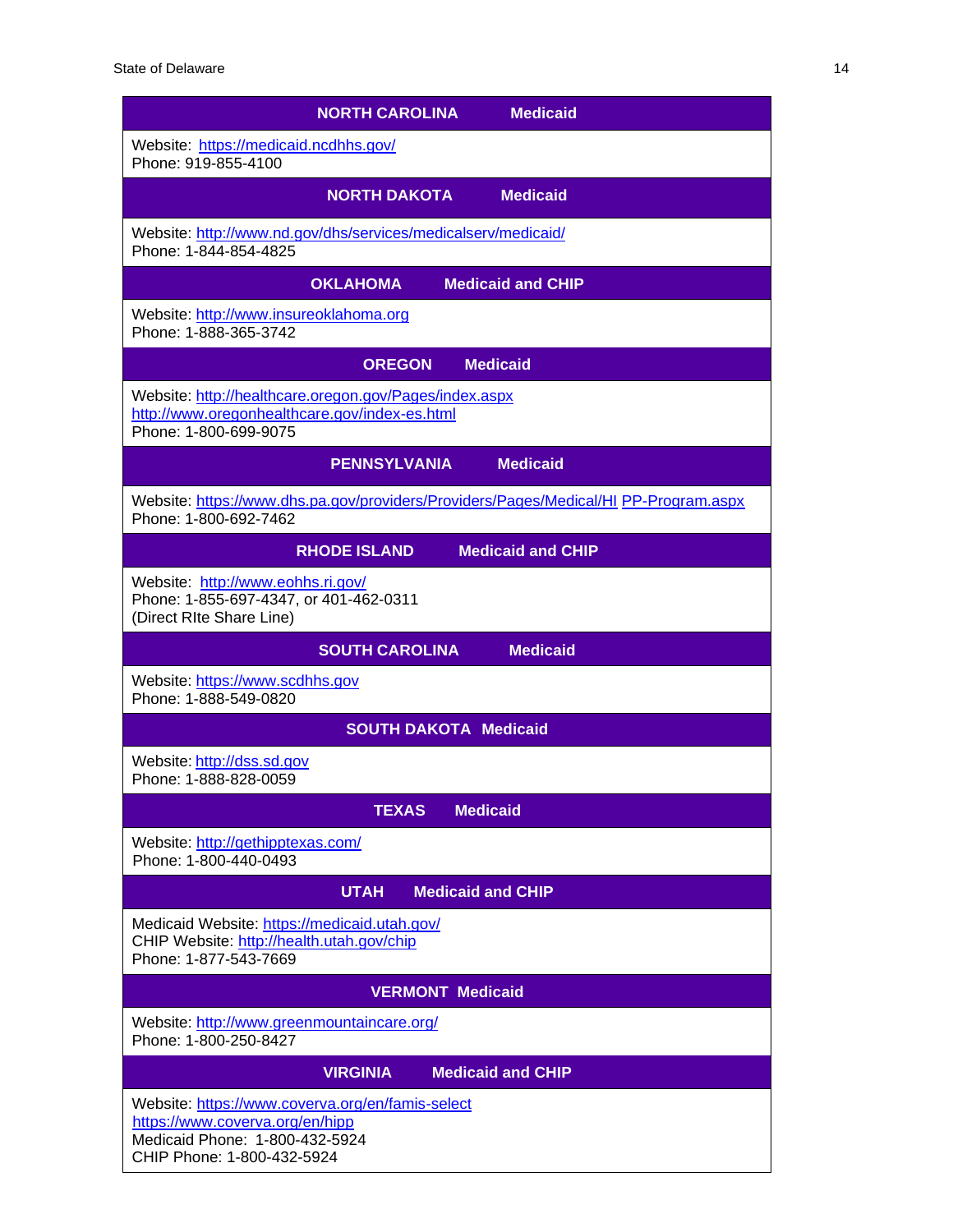|                                                                                                           | WASHINGTON           | <b>Medicaid</b>          |
|-----------------------------------------------------------------------------------------------------------|----------------------|--------------------------|
| Website: https://www.hca.wa.gov/<br>Phone: 1-800-562-3022                                                 |                      |                          |
|                                                                                                           | <b>WEST VIRGINIA</b> | <b>Medicaid</b>          |
| Website: http://mywvhipp.com/<br>Toll-free phone: 1-855-MyWVHIPP (1-855-699-8447)                         |                      |                          |
| <b>WISCONSIN</b>                                                                                          |                      | <b>Medicaid and CHIP</b> |
| Website:<br>https://www.dhs.wisconsin.gov/badgercareplus/p-10095.htm<br>Phone: 1-800-362-3002             |                      |                          |
|                                                                                                           | <b>WYOMING</b>       | <b>Medicaid</b>          |
| Website: https://health.wyo.gov/healthcarefin/medicaid/programs-and-eligibility/<br>Phone: 1-800-251-1269 |                      |                          |

To see if any other states have added a premium assistance program since July 31, 2021, or for more information on special enrollment rights, contact either:

**[www.dol.gov/agencies/ebsa](http://www.dol.gov/agencies/ebsa) [www.cms.hhs.gov](http://www.cms.hhs.gov/)**

U.S. Department of Labor U.S. Department of Health and Human Services Employee Benefits Security Administration Centers for Medicare & Medicaid Services 1-866-444-EBSA (3272) 1-877-267-2323, Menu Option 4, Ext. 61565

#### **Paperwork Reduction Act Statement**

According to the Paperwork Reduction Act of 1995 (Pub. L. 104-13) (PRA), no persons are required to respond to a collection of information unless such collection displays a valid Office of Management and Budget (OMB) control number. The Department notes that a Federal agency cannot conduct or sponsor a collection of information unless it is approved by OMB under the PRA, and displays a currently valid OMB control number, and the public is not required to respond to a collection of information unless it displays a currently valid OMB control number. See 44 U.S.C. 3507. Also, notwithstanding any other provisions of law, no person shall be subject to penalty for failing to comply with a collection of information if the collection of information does not display a currently valid OMB control number. See 44 U.S.C. 3512.

The public reporting burden forthis collection of information is estimated to average approximately seven minutes per respondent. Interested parties are encouraged to send comments regarding the burden estimate or any other aspect of this collection of information, including suggestions for reducing this burden, to the U.S. Department of Labor, Employee Benefits Security Administration, Office of Policy and Research, Attention: PRA Clearance Officer, 200 Constitution Avenue, N.W., Room N-5718, Washington, DC 20210 or email [ebsa.opr@dol.gov](mailto:ebsa.opr@dol.gov) and reference the OMB Control Number 1210- 0137.

OMB Control Number 1210-0137 (expires 1/31/2023)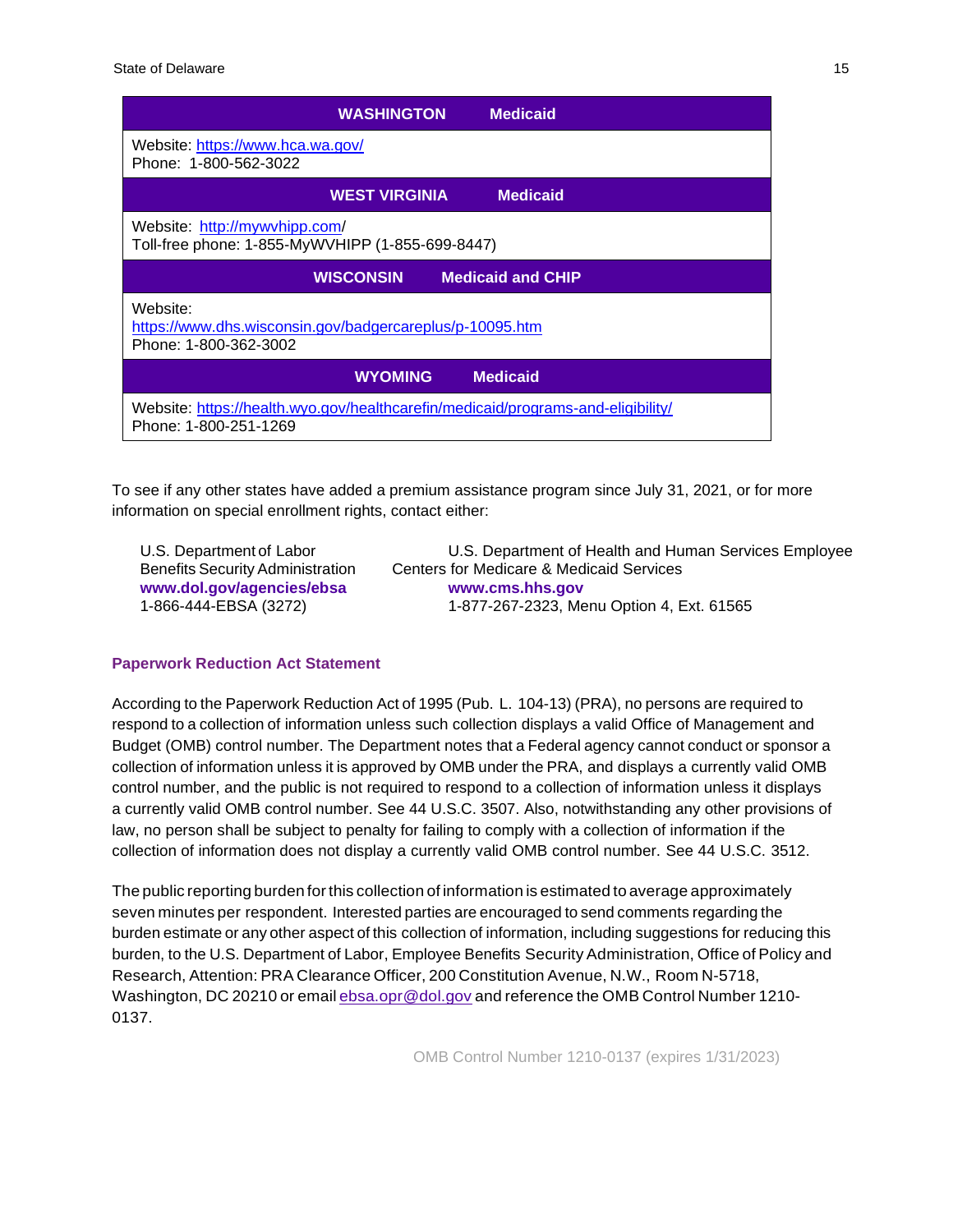# <span id="page-20-0"></span>When Prescription Drug Coverage Ends

Your entitlement to benefits automatically ends on the date that coverage ends. When your coverage ends, State of Delaware will still pay claims for covered prescription drugs that you received before your coverage ended. However, once your coverage ends, benefits are not provided for prescription drugs that you receive after coverage ended, even if the underlying medical condition occurred before your coverage ended.

Your coverage under the Plan will end if:

- The Plan is discontinued;
- You voluntarily stop your coverage;
- You are no longer eligible for coverage;
- You do not retain coverage under both Part A and Part B of Medicare;
- SilverScript receives written notice from State of Delaware to end your coverage;
- You are enrolled in another Medicare Part D prescription drug plan, which includes a Medicare Advantage Plan;
- You become covered under another plan offered by the State of Delaware; or
- Date of your death.

Coverage for your eligible dependents will end if:

- Your coverage ends for any of the reasons listed above;
- Your dependent does not retain coverage under both Part A and Part B of Medicare;
- SilverScript receives written notice from the State of Delaware to end their coverage;
- Your dependent becomes eligible for comparable benefits under this or any other group plan offered by your employer;
- Your dependent no longer qualifies as a dependent under this Plan; or
- The Plan is canceled.

Coverage for your surviving spouse and any eligible dependents ends as of the last day of the month of your death.

Former spouses are not eligible for coverage. Coverage for the former spouse ends on the last day of the month in which the divorce becomes final. You must notify the Office of Pensions of the divorce and provide them a copy of the divorce decree. An enrollment form/application must be completed within 30 days of the divorce. Failure to provide notice of the divorce to the Office of Pensions will result in you being financially responsible for the cost of the premium as well as health care and prescription services provided to your former spouses and his or her children.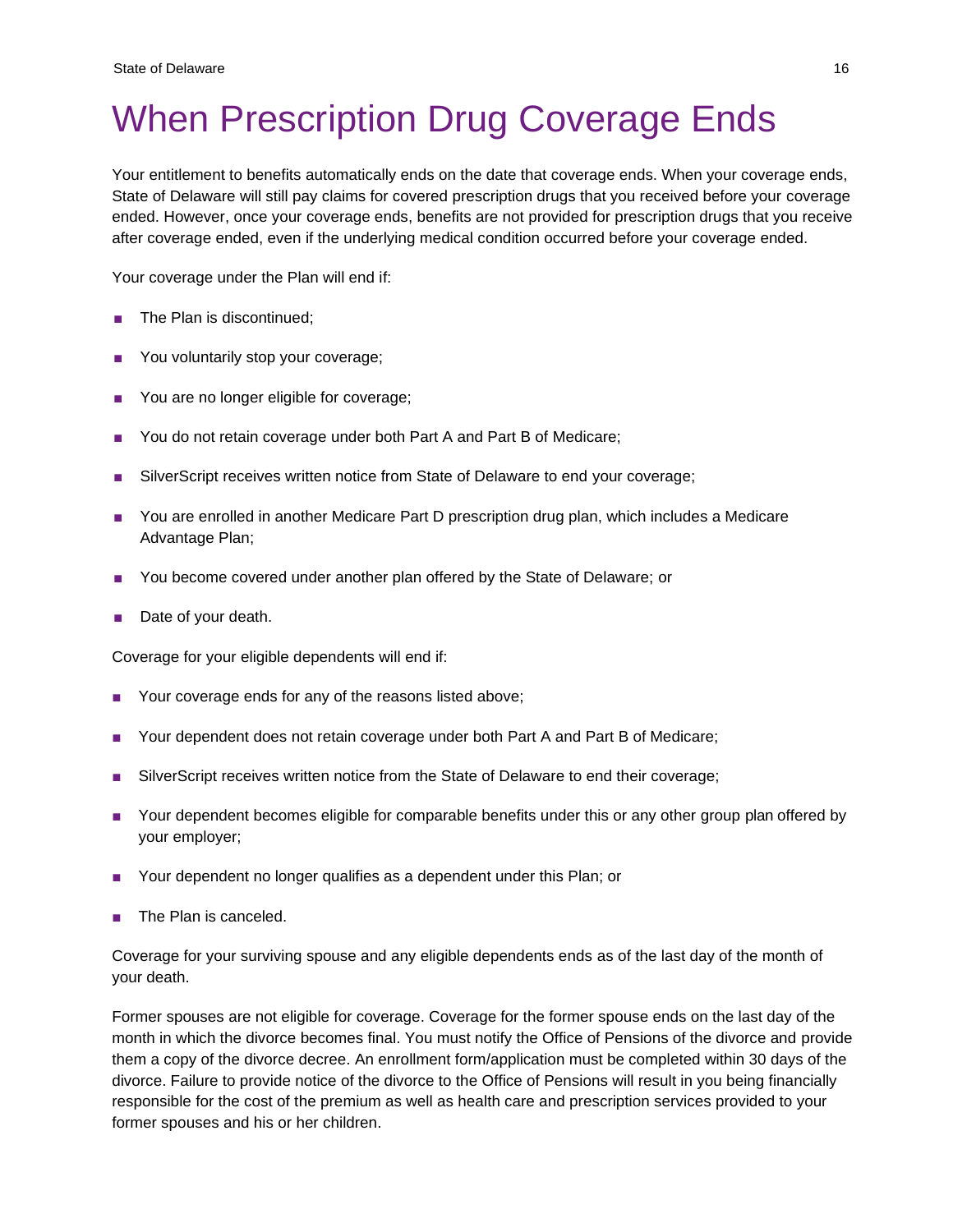## <span id="page-21-0"></span>**Other Events Ending Your Coverage**

Persons under 65 can lose their Medicare eligibility by losing their Social Security disability classification. This occurs when the disabled or blind person becomes gainfully employed or, in the case of the dialysis patient, three years after a successful kidney transplant or one year after termination of dialysis.

Your coverage (and your dependents coverage) ends on the date on which the State's contract with CVS Caremark for the provision of benefits ends.

The Plan will provide prior written notice to you that your coverage will end on the date identified in the notice if you have committed an act, practice or omission that constituted fraud, or an intentional misrepresentation of a material fact including, but not limited to, false information relating to another person's eligibility or status as a dependent.

*Note***:** The State of Delaware has the right to demand that you pay back benefits that the State of Delaware paid to you, or paid in your name, during the time you were incorrectly covered under the Plan due to fraud or intentional misrepresentation.

**For an explanation of your plan's rules, please refer to the 2022 SilverScript member communications. The 2022** *Evidence of Coverage (EOC)* **lists other instances where membership may end. You can review the** *EOC* **by visiting [https://MyDocumentSource.MemberDoc.com.](https://mydocumentsource.memberdoc.com/) All you need to view your documents is your member number found on your member ID card and your zip code. Or, you may request a copy of the EOC by contacting SilverScript Customer Care at 1-844- 757-0448.**

## <span id="page-21-1"></span>**Continuation of Coverage**

## <span id="page-21-2"></span>**Coverage for a Disabled Child**

If an unmarried enrolled dependent child with a mental or physical disability reaches an age when coverage would otherwise end, the Plan will continue to cover the child, as long as the child is fully handicapped. Your child is fully handicapped if:

- He or she is not able to earn his or her own living because of mental retardation or a physician handicap which started prior to the date he or she reaches the maximum age for dependent children under the plan; and
- The child depends mainly on you for support and maintenance.

Coverage will not continue if the child has been issued an individual medical conversion policy. Coverage will cease on the first to occur:

- Cessation of the handicap
- Failure to give proof
- Failure to have any required exam
- Termination of Dependent Coverage as to your child for any reason other than reaching the maximum age under your plan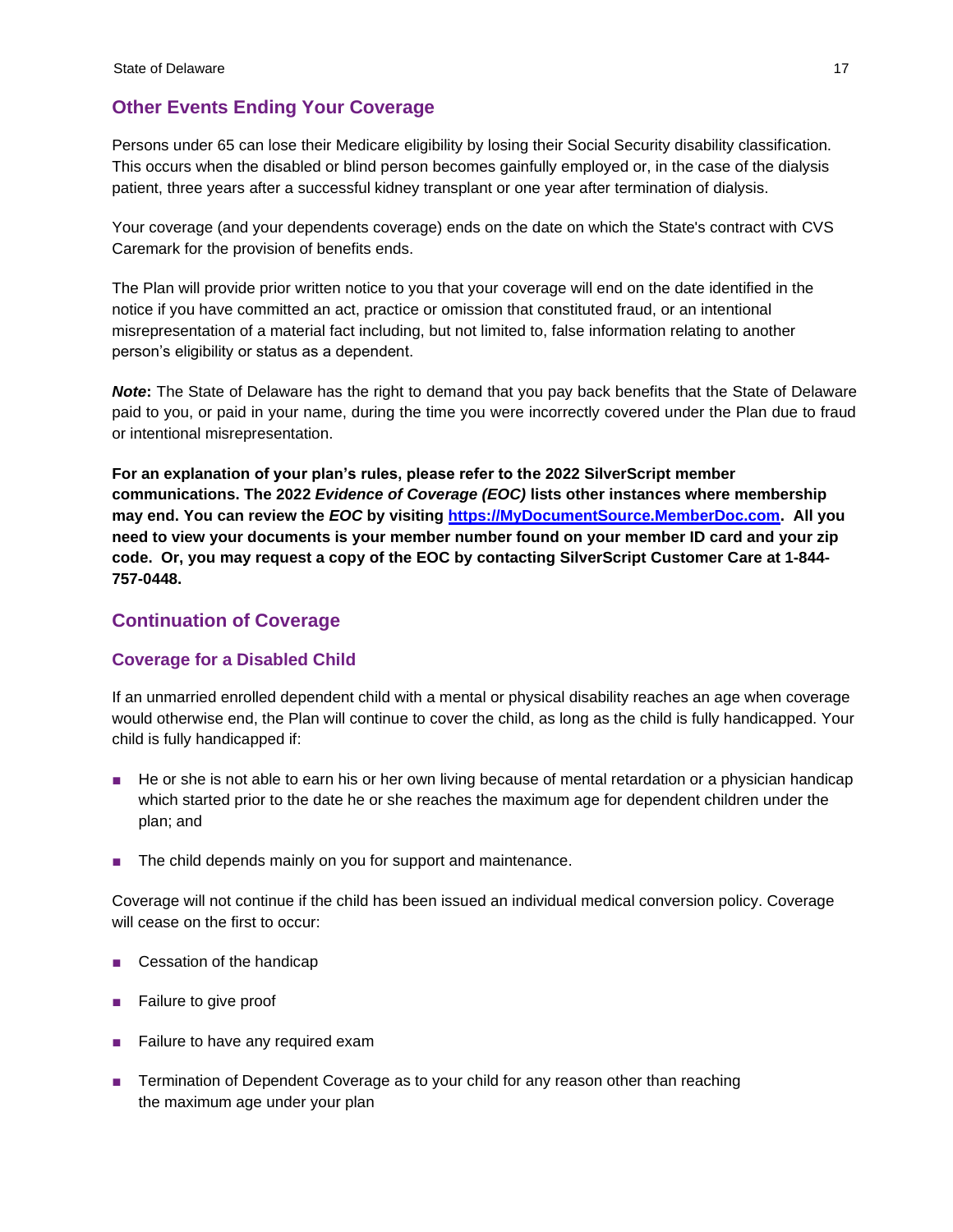The Plan Administrator will have the right to require proof of the continuation of the handicap. Aetna or Highmark Delaware also has the right to examine your child as often as needed while the handicap continues at its own expense. An exam will not be required more often than once each year after 2 years from the date your child reached the maximum age under your plan.

#### <span id="page-22-0"></span>**Benefits after Your Coverage Ends**

If you are an inpatient in a hospital, skilled nursing facility or specialized care facility on the date your coverage terminates because your employer dropped coverage with us, we will continue to provide the benefits described in this booklet for the facility and professional charges related to that admission for up to 10 days after the coverage termination date or until the day you are discharged from the hospital, skilled nursing facility or specialized care facility, whichever occurs first.

If you lose coverage for any reason other than because your employer dropped coverage, all health care benefits under this health care plan terminate on the date your group coverage terminates.

#### <span id="page-22-1"></span>**Continuing Coverage under COBRA**

If you lose your State of Delaware medical plan coverage, you may have the right to extend it under the Consolidated Budget Reconciliation Act of 1985 (COBRA). If you elect to extend your medical plan coverage through COBRA, your coverage under the Prescription drug plan is also extended. See the "Continuation of Coverage Rights under COBRA" section later in this summary of Plan benefits for more information.

As described above, you may NOT elect to continue pharmacy benefits through COBRA without choosing COBRA continuation for the underlying medical plan.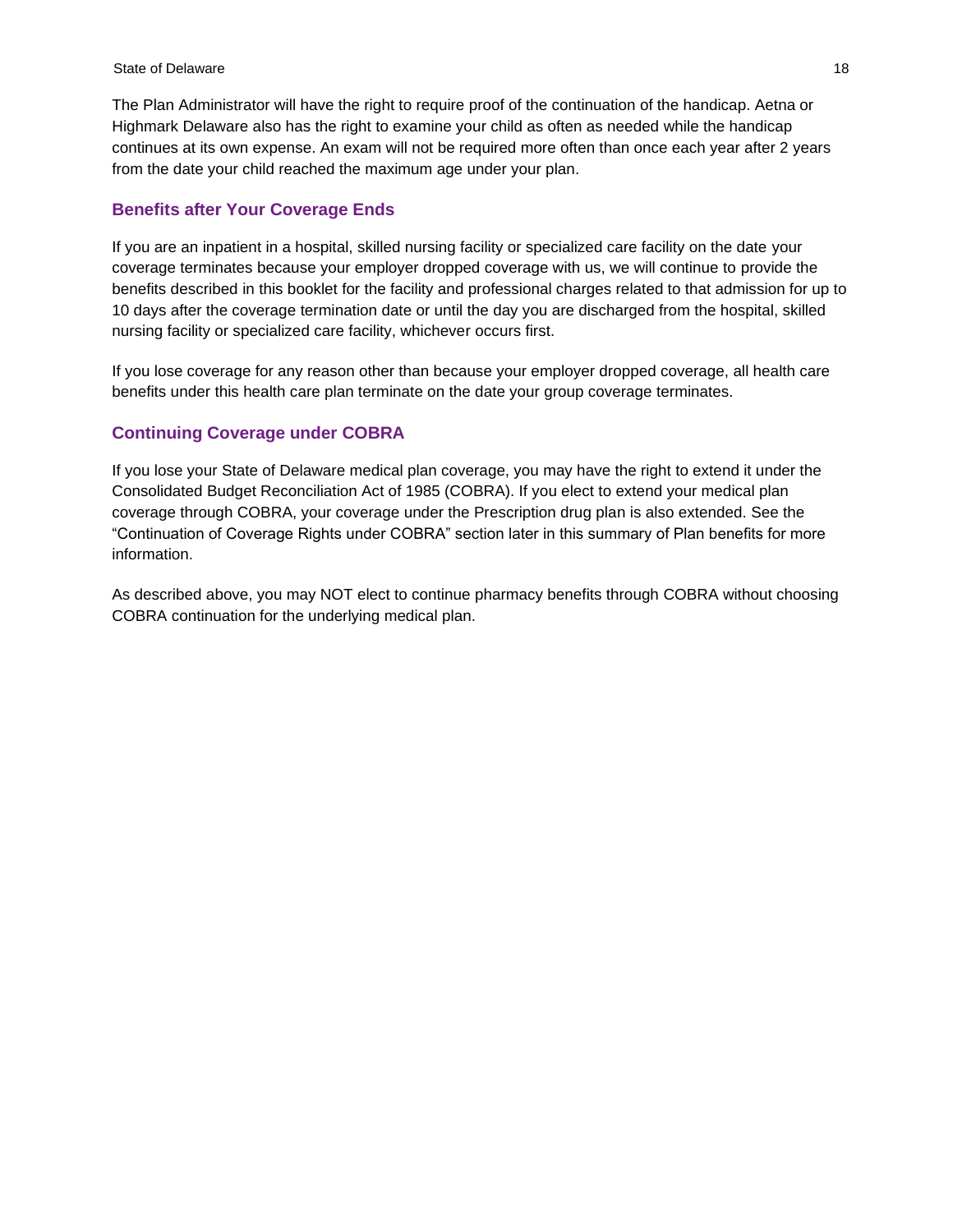## <span id="page-23-0"></span>Terms You Should Know

**Claims Administrator:** SilverScript, who provides certain claim administration services for the Plan.

**Consolidated Omnibus Budget Reconciliation Act of 1985 (COBRA):** A federal law that requires employers to offer continued health insurance coverage to certain employees and their dependents whose group health insurance has been terminated.

**Copay:** The fee that must be paid by the plan participant to a participating pharmacy at the time of service for covered prescription drugs.

**Formulary**: A list of FDA-approved generic and brand name prescription drugs that are covered by the prescription drug plan. Plans may have their own formularies.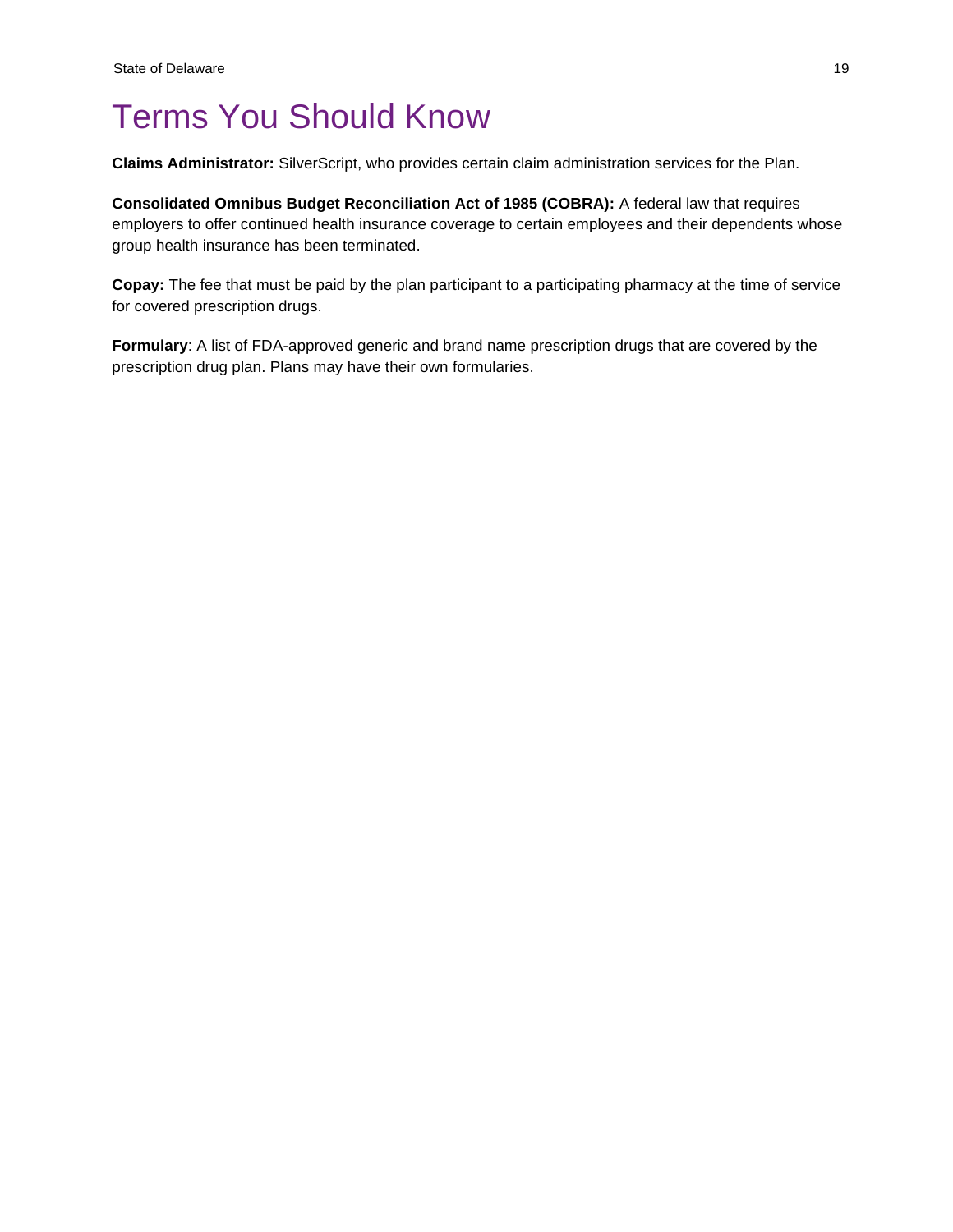# <span id="page-24-0"></span>SilverScript Prescription Drug Benefits

## **SilverScript Employer PDP for the State of Delaware**

## <span id="page-24-1"></span>**Your Prescription Drug Plan Benefit**

The drug benefit described in this document is your final benefit after combining the standard Medicare Part D benefit with additional drug coverage being provided by the State of Delaware. The following table provides a summary of what you will pay for covered prescription drugs across the different stages of your Medicare Part D benefit. You can fill your covered prescriptions at any participating retail network pharmacy or through the CVS Caremark Mail Service Pharmacy. Some network retail pharmacies in your plan will only dispense a one-month supply, while CVS Pharmacy as well as select local retail pharmacies will provide up to a 90-day supply. Please visit the CVS Caremark website at<https://www.caremark.com/> or call SilverScript Customer Care at 1-844-757-0448 for more information.

## <span id="page-24-2"></span>**Three Copay/Coinsurance Levels/Tiers**

The prescription drug program has three copay levels (tiers) for covered prescriptions. The amount you pay for your prescription depends on whether the drug is:

- $\checkmark$  A generic drug or a brand name drug, and
- $\checkmark$  On the SilverScript Formulary (a list of preferred drugs)
- $\checkmark$  The pharmacy you use (network retail or home delivery)
- $\checkmark$  The Medicare Part D benefit stage you're in

The copay chart below shows your share of the cost that applies to each tier of the prescription drug program:

- $\checkmark$  Tier one generic drugs
- $\checkmark$  Tier two preferred brand name drugs that are on the Formulary, and
- $\checkmark$  Tier three non-preferred brand/generic drugs, as well as other Medicare-approved drugs that are not on the Formulary.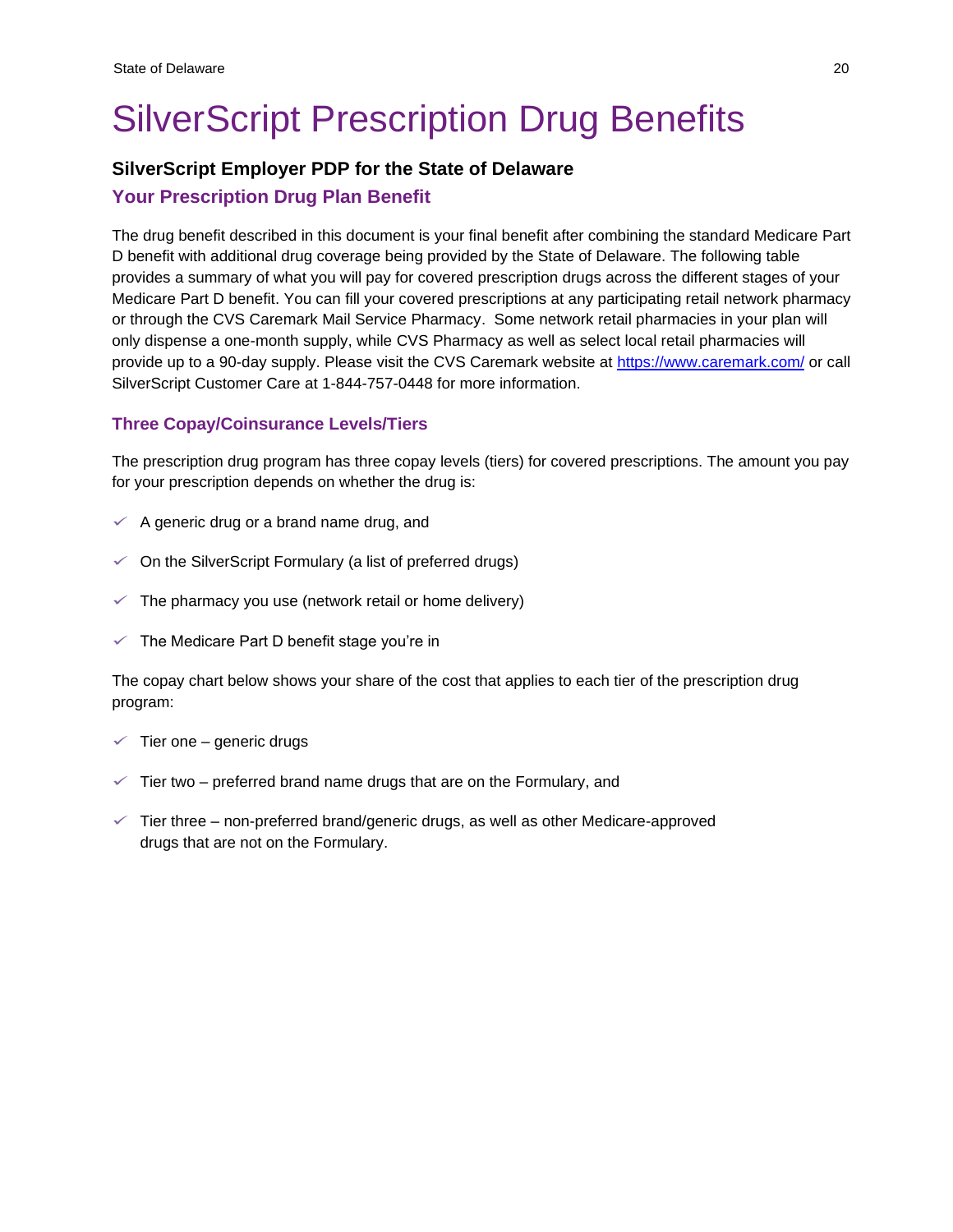| <b>Plan Premium</b>                     | Your actual premium will be determined by the portion of the State contribution for which<br>you are eligible, according to your years of service and retirement date.                                                                                                                                                                                        |                                                      |                                                        |                                                            |
|-----------------------------------------|---------------------------------------------------------------------------------------------------------------------------------------------------------------------------------------------------------------------------------------------------------------------------------------------------------------------------------------------------------------|------------------------------------------------------|--------------------------------------------------------|------------------------------------------------------------|
| <b>Initial Coverage</b><br>and Coverage | You will pay the following copayments:                                                                                                                                                                                                                                                                                                                        |                                                      |                                                        |                                                            |
| Gap stages                              | Tier                                                                                                                                                                                                                                                                                                                                                          | <b>Retail</b><br><b>One-Month</b><br>(31-day) Supply | <b>Retail</b><br><b>Three-Month</b><br>(90-day) Supply | <b>Mail Order</b><br><b>Three-Month</b><br>(90-day) Supply |
|                                         | Tier 1:<br><b>Generic Drugs</b>                                                                                                                                                                                                                                                                                                                               | \$8 copayment                                        | \$16 copayment*                                        | \$16 copayment                                             |
|                                         | Tier 2:<br><b>Preferred Brand Drugs</b>                                                                                                                                                                                                                                                                                                                       | \$28 copayment                                       | \$56 copayment*                                        | \$56 copayment                                             |
|                                         | Tier 3:<br>Non-Preferred<br><b>Brand/Generic Drugs</b>                                                                                                                                                                                                                                                                                                        | \$50 copayment                                       | \$100<br>copayment*                                    | \$100 copayment                                            |
|                                         | *Some retail pharmacies in your plan only provide a one-month supply of your covered<br>prescriptions at the one-month supply copayment.                                                                                                                                                                                                                      |                                                      |                                                        |                                                            |
|                                         | You may fill 90-day maintenance prescriptions (medications taken on a long-term basis)<br>at a participating retail pharmacy. You may also receive up to a 90-day supply of certain<br>maintenance drugs by mail through the CVS Caremark Mail Service Pharmacy. There is<br>no charge for standard shipping. Not all drugs are available at a 90-day supply. |                                                      |                                                        |                                                            |
| <b>Catastrophic</b><br>Coverage stage   | After your yearly out-of-pocket drug costs (what you and others pay on your behalf,<br>including manufacturer discounts but excluding payments made by your Medicare<br>prescription drug plan) reach \$7,050 you will pay the greater of 5% coinsurance or:                                                                                                  |                                                      |                                                        |                                                            |
|                                         | a \$3.95 copayment for covered generic drugs (including brand drugs treated as<br>generics), with a maximum not to exceed the standard copayment during the Initial<br>Coverage stage<br>a \$9.85 copayment for all other covered drugs, with a maximum not to exceed the<br>standard copayment during the Initial Coverage stage.                            |                                                      |                                                        |                                                            |

## <span id="page-25-0"></span>**Formulary Drug List**

The list of drugs covered by the plan is also known as the "formulary." It contains a list of highly utilized Medicare Part D drugs selected by SilverScript in consultation with a team of health care providers, which represents the prescription therapies believed to be a necessary part of a quality treatment program. The formulary also includes information on requirements or limits for some covered drugs that are part of the SilverScript standard formulary drug rules.

You can reduce how much you have to pay for a covered prescription drug by using a covered generic drug (tier one) or a covered brand-name drug that appears on the Formulary (tier two – preferred). In most cases, your share of the cost will be highest if your physician prescribes a covered brand-name or generic drug that does not appear on the Formulary (tier three – non- preferred).

For more information on your plan's specific drug coverage, please review your other plan materials, visit the CVS Caremark website at<https://www.caremark.com/> or contact SilverScript Customer Care at 1-844-757-0448.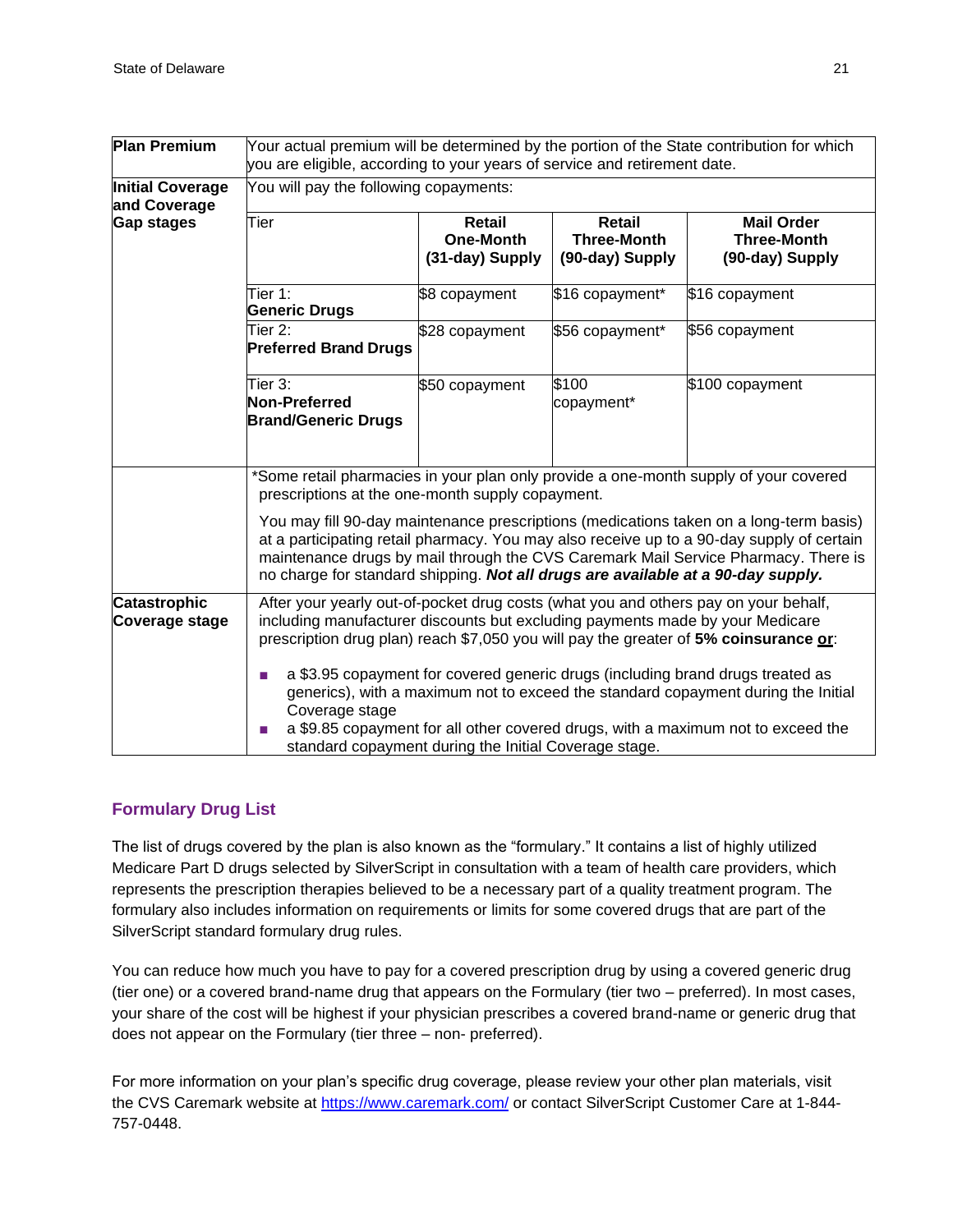#### **Specialty Drugs**

Specialty prescription drugs are defined as certain pharmaceutical and/or biotech or biological prescription drugs (including "biosimilars" or "follow-on biologics") which are used in the management of chronic or genetic disease, including but not limited to injectables, infused, inhaled or oral prescription drugs, meeting a certain cost threshold or prescription drugs that otherwise require special handling. SilverScript also provides comprehensive services for your specialty pharmacy needs designed to help you manage chronic disorders. Comprehensive services include delivery of time-sensitive, temperature-controlled pharmaceuticals to your home. SilverScript has a nationwide network of specialty pharmacies accredited by the Joint Commission on Accreditation of Healthcare Organizations (JCAHO). These specialty drugs will process at the preferred brand copay level. In order to ensure that the right drug gets to the right person at the right cost, prior authorization may be required for specialty medications. SilverScript can provide assistance in education, counseling and coordination of injection training. Through SilverScript's specialty pharmacy service you have access to emergency pharmacist consultation and refill order convenience 24 hours a day, 365 days a year.

To contact CVS Specialty Pharmacy, please call Specialty Customer Care at 1-800-237-2767 between 7:30 a.m. and 9:00 p.m., Eastern Standard Time, Monday through Friday, and between 9:00 a.m. and 4:00 p.m. on Saturday.

## <span id="page-26-0"></span>Member Cost Saving Programs

#### <span id="page-26-1"></span>**Maintenance Medication Program**

Under this program, you can fill 90-day prescriptions for maintenance medications for reduced copays. When you receive maintenance medications every 31 days, you will pay three 31-day copays in order to receive a 90-day supply of medication. A 90-day prescription costs the same as two 31-day fills. You can fill your covered prescriptions at any participating retail network pharmacy or through the CVS Caremark Mail Service Pharmacy. Some network retail pharmacies in your plan will only dispense a one-month supply, while CVS Pharmacy as well as select local retail pharmacies will provide up to a 90-day supply. Please visit the CVS Caremark website at<https://www.caremark.com/> or call SilverScript Customer Care at 1-844-757- 0448 for more information.

Maintenance medications are generally used to control conditions or diseases that are chronic or last for an extended time, such as diabetes, high blood pressure (hypertension), high cholesterol, and asthma. Nonmaintenance medications are those medications used to treat short term conditions, such as bronchitis, bacterial infections or pain following minor surgery.

## <span id="page-26-2"></span>**Medicare Part B**

Some medications as well as diabetic medications and supplies described under the Diabetic Program are covered through Medicare Part B.

Questions about specific medications and supplies covered through Medicare Part B may be answered by calling CVS Caremark Customer Care at 1-833-458-0835 (active employees), or SilverScript Customer Care at 1-844-757-0448 (retirees).

#### <span id="page-26-3"></span>**Diabetic Medications & Supplies**

Diabetic supplies (lancets, test strips, syringes/needles) are provided at no cost (\$0 copay) when the prescription is filled at a retail participating pharmacy or through the CVS Caremark Mail Service Pharmacy. Supplies do not need to be ordered at the same time as medications to take advantage of the \$0 copay.

Multiple diabetic medications may be obtained for just one copay when the prescriptions are filled at the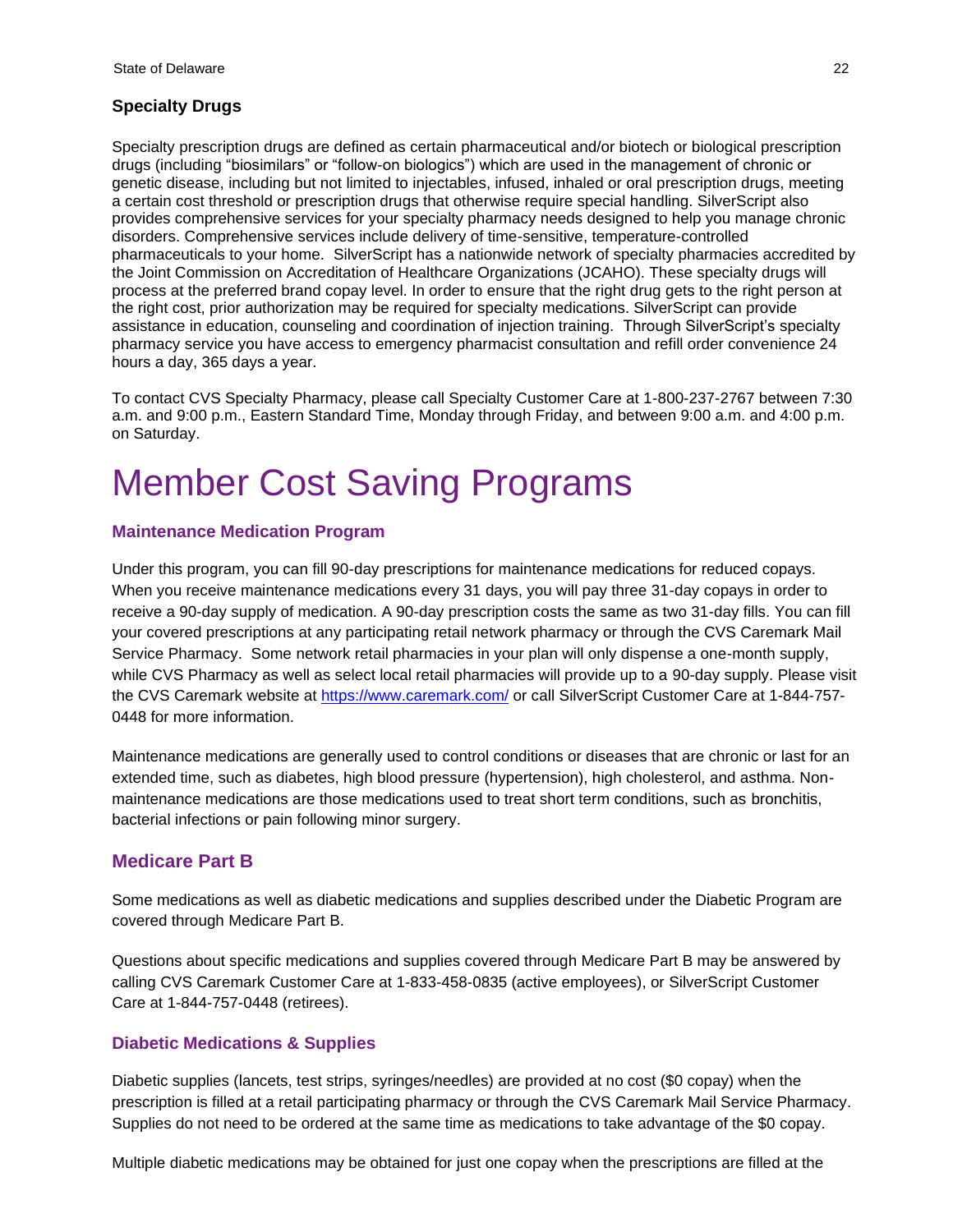same time at a 90-day retail pharmacy that participates in the SilverScript network or through the CVS Caremark Mail Service Pharmacy. For more information on the Diabetic Program, visit [https://dhr.delaware.gov/benefits/prescription/medicare/diabetic.shtml.](https://dhr.delaware.gov/benefits/prescription/medicare/diabetic.shtml)

#### <span id="page-27-0"></span>**Transform Diabetes Care Diabetes Monitoring Program**

Medicare members have access to a **free** diabetes care management program called Transform Diabetes Care. The program provides members with access to Certified Diabetes Educators to assist with diabetes management decisions and engages with members on actionable steps to address gaps in care, evaluate medical needs and facilitate overall wellness.

For questions and to learn more call SilverScript Customer Care at 1-844-757-0448.

#### <span id="page-27-1"></span>**Drugs That Are Not Covered**

The following are some of the drugs currently **not covered** under the Plan**:**

- Non-Federal Legend Drugs (OTC) excepted where mandated by ACA
- Investigational drugs
- Prescription drugs that have OTC equivalents
- **Ostomy Supplies**
- **Mifeprex**
- Cosmetic & hypopigmentation Drugs
- Plan B One Step
- Anti-Obesity Preparations, Weight Loss Medications (i.e., Saxenda)
- Dental Fluoride Products except where mandated by ACA
- Allergy Sera & Blood Products
- Erectile Dysfunction Agents
- Hypoactive Sexual Desire Disorder (HSDD) Agents
- Continuous Blood Glucose Monitoring Systems (e.g., monitor, transmitter, receiver, sensor)
- Insulin Pumps and Supplies
- Peak Flow Meters and Nebulizers
- **Nutritional Supplements**
- Select Vitamins requiring a prescription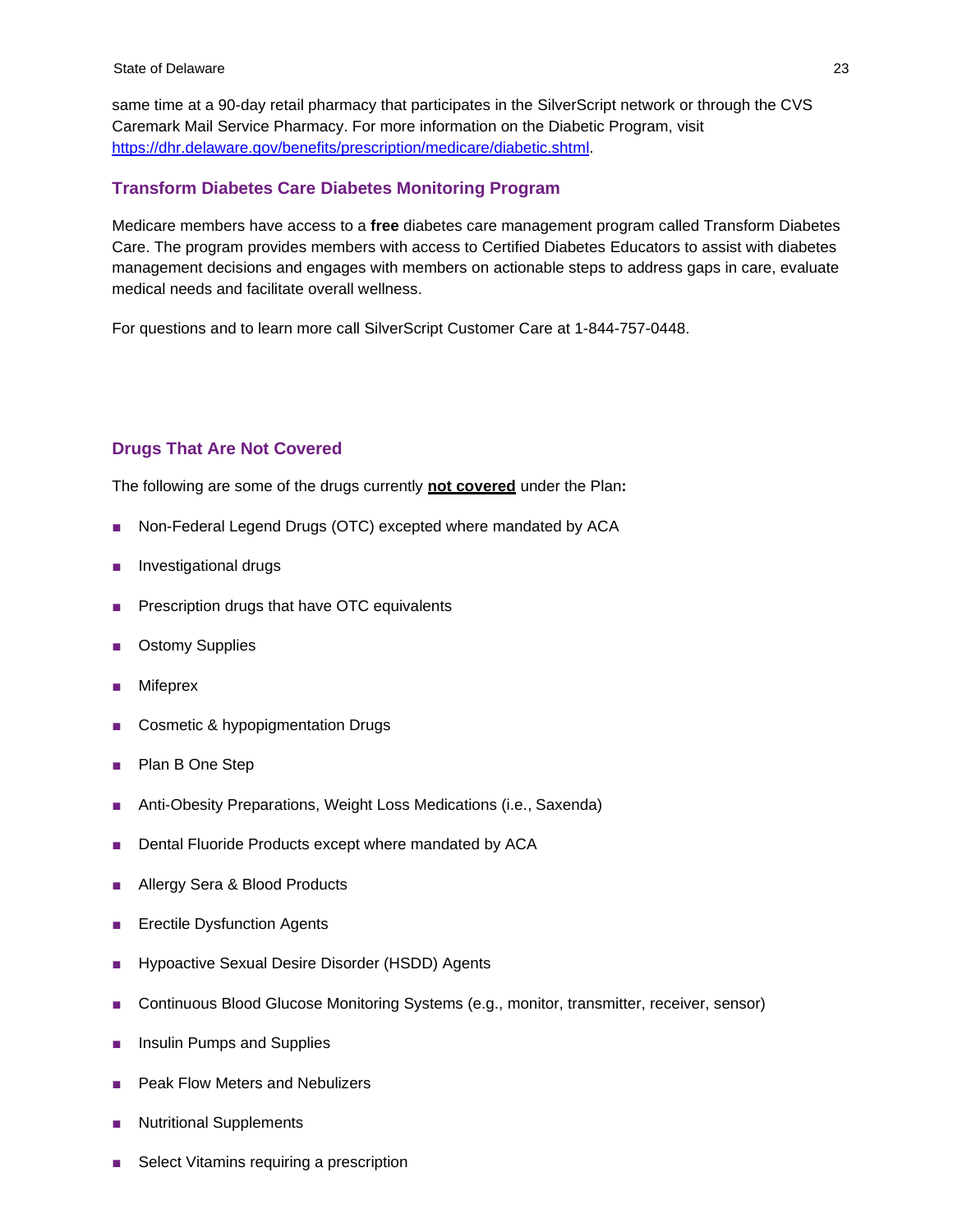State of Delaware 24

- **Periodontal Subgingival Implants**
- Medical Benefit Only Drugs
- Addyi

#### <span id="page-28-0"></span>**Additional Coverage**

The State of Delaware provides additional coverage on certain medications. The Drug List provided to you includes information for the covered drugs that are most commonly used by members. If one of your drugs is not listed in the Drug List, please use the "check drug cost tool" to confirm coverage and pricing of the drug or contact Customer Care to find out if the drug is covered under your prescription drug plan. You can find a list of these drugs on the State of Delaware Statewide Benefits Office website: [https://dhr.delaware.gov/benefits/cvs/medicare/formulary.shtml](https://urldefense.com/v3/__https:/dhr.delaware.gov/benefits/cvs/medicare/formulary.shtml__;!!IF02HbLKfvgGAZjM2hVeUw!M1lhzgFmKwuVaZ1WDmqEyyt0rjEAZw0YuYrcltERUFTNJgFNjJE5jGbzuH3lnhNFUd7vUjDLX2k$)

If you have any questions regarding your prescription drug coverage, please contact SilverScript Customer Care at 1-844-757-0448 (TTY users only: 711). Customer Service is available 24 hours a day, 7 days a week.

#### <span id="page-28-1"></span>**Compound Medications**

Compound medications covered under your prescription plan are created to fit unique member needs by combining or processing appropriate ingredients as prescribed by a physician. For example, the form of a medication may be changed from a solid pill to a liquid, or the medication may be customized to avoid a non-essential ingredient that the patient is allergic to.

- The copay for all compound medications is the tier copay of the most expensive primary ingredient of the compound.
- The ingredients that (1) are not approved by the FDA for use in compounds, or (2) have experienced significant unjustified cost increases, are not covered under your plan. For more information contact SilverScript Customer Care at 1-844-757-0448.
	- *■* If your compound medication includes a non-covered ingredient, your doctor can write a new prescription using only covered ingredients.
	- *■* If there is a medical reason that you must take a non-covered medication, your doctor can file an appeal with a letter of medical necessity.
- Filling a compound prescription:
	- *■* Some compound medications can be filled at an in-network retail pharmacy. Others may need to be filled at an in-network compounding pharmacy. You may want to check with your regular pharmacy before exploring other options.
	- *■* CVS Caremark Mail Service Pharmacy does not fill prescriptions for compound medications.

If you use an out-of-network compounding pharmacy, you must pay out of pocket for your prescription and submit a direct claim to SilverScript. Depending on why you've used an out-of-network pharmacy, you may be able to receive partial reimbursement based on the maximum allowable cost for the total ingredients. Covered Medicare Part D drugs are available at out-of-network pharmacies only in special circumstances, such as illness while traveling outside of the plan's service area where there is no network pharmacy.

#### <span id="page-28-2"></span>**Drug Coverage Provided by your State of Delaware Medical Plan**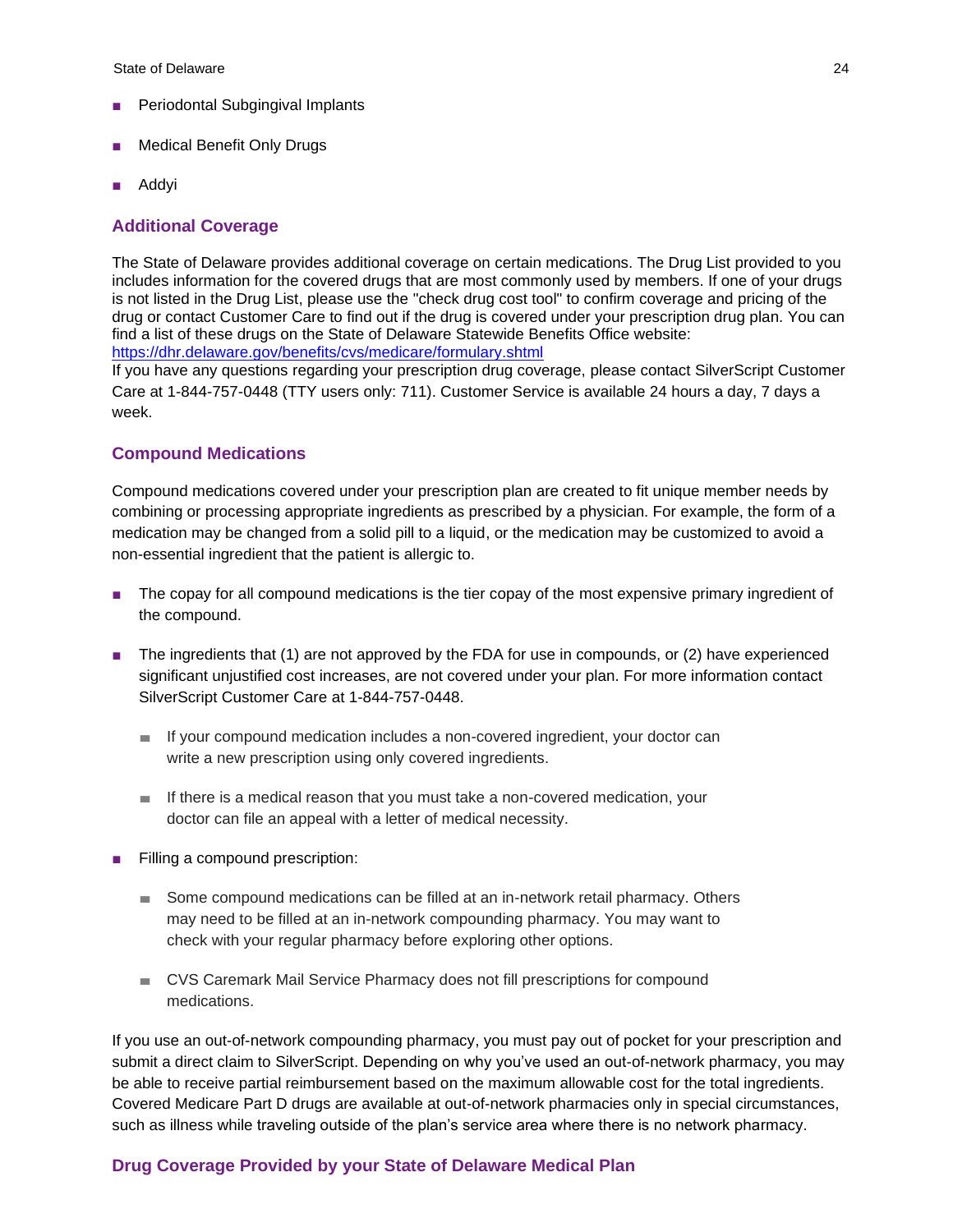Prescription drugs that are dispensed to you while in a hospital, either as an inpatient or as an outpatient at an approved outpatient facility, or in your doctor's office, are covered under Medicare Part B and your State of Delaware medical plan. You must follow normal medical claim procedures for reimbursement for these drugs.

### <span id="page-29-0"></span>**If you qualify for Extra Help**

If you qualify for Extra Help from Medicare to help pay for your prescription drugs, your cost- sharing amounts may be lower than your plan's standard benefit. Members who qualify for Extra Help will receive a notice called "Important Information for Those Who Receive Extra Help Paying for Their Prescription Drugs" ("Low Income Rider" or "LIS Rider"). Please read it to find out what your costs are. You can also contact SilverScript Customer Care with any questions.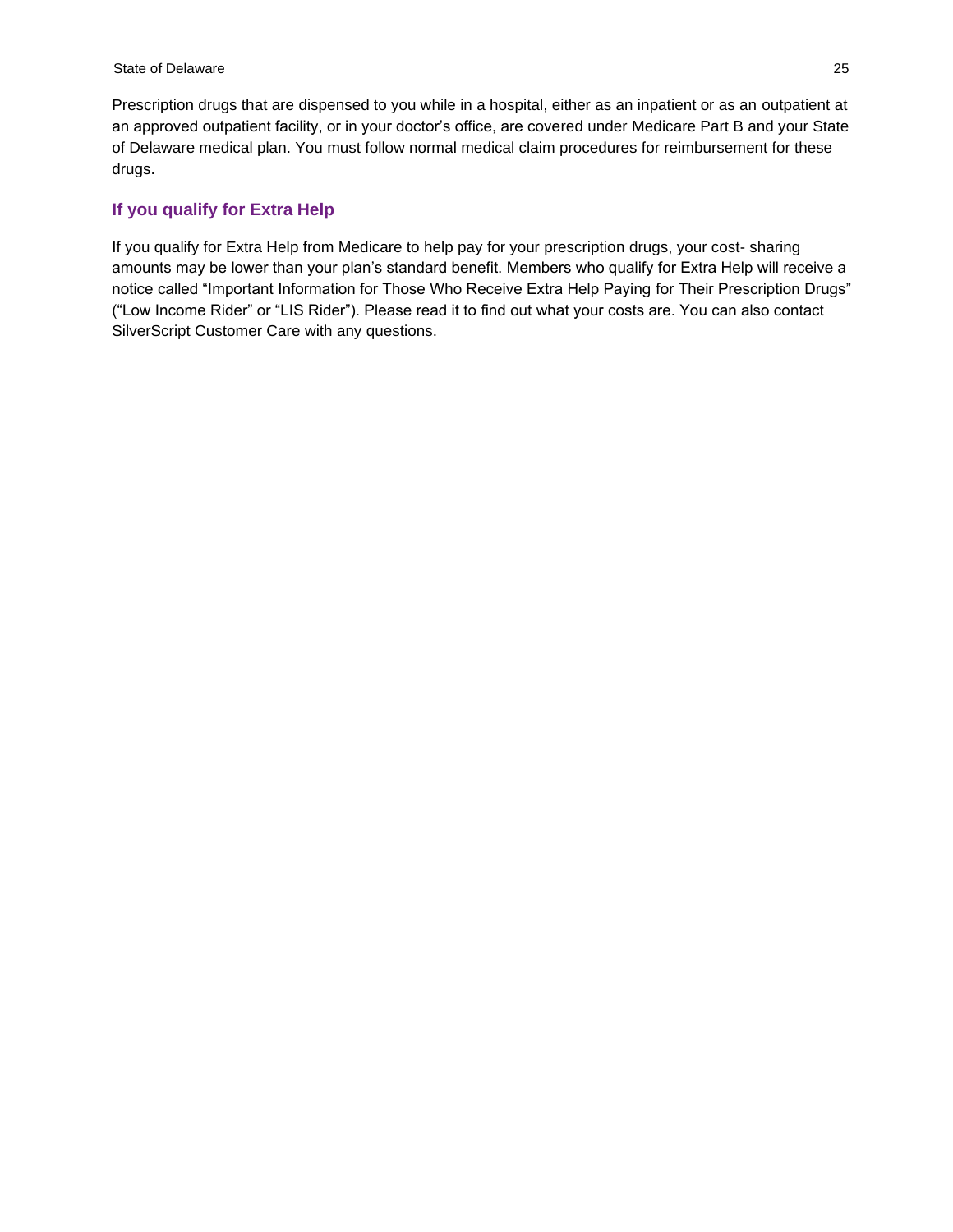## <span id="page-30-0"></span>**Long-Term Care (LTC) Pharmacy**

If you reside in an LTC facility, you pay the same as at a network retail pharmacy. LTC pharmacies must dispense brand-name drugs in amounts of 14 days or less at a time. They may also dispense less than a one month's supply of generic drugs at a time. Contact SilverScript Customer Care at 1-844-757-0448, if you have questions about copayment or billing when less than a one-month supply is dispensed.

## <span id="page-30-1"></span>**Out-of-Network Coverage**

You must use SilverScript network pharmacies to fill your prescriptions. Covered Medicare Part D drugs are available at out-of-network pharmacies only in special circumstances, such as illness while traveling outside of the plan's service area where there is no network pharmacy. You generally have to pay the full cost for drugs received at an out-of-network pharmacy at the time you fill your prescription. You can ask us to reimburse you for our share of the cost. Please contact SilverScript Customer Care at 1-844-757-0448 for more details.

## <span id="page-30-2"></span>**Coverage Review Programs**

#### *Coverage Review*

The Coverage Review Process is designed to keep up with changes in the prescription marketplace and ensure that plan participants are receiving prescription medications that result in appropriate, cost-effective care. The coverage review process may be necessary when:

- The medication is not on the formulary or covered under the plan.
- The medication is used to treat multiple conditions.
- There may also be other instances where certain restrictions or limitations apply.

If you are taking any drugs that are subject to coverage review, SilverScript will need to review additional information from your doctor before a decision can be made as to whether if the prescription can be covered under the prescription drug plan. Check the Statewide Benefits Office website at [www.de.gov/statewidebenefits](http://www.de.gov/statewidebenefits) more information.

#### *Prior Authorization*

You or your doctor may be required to get prior authorization for certain drugs. This means that you will need to get approval from the plan before you fill your prescriptions. If you do not get approval, the drugs may not be covered.

Some drugs may be covered under Part B or under Part D, depending on your medical condition. Your doctor will need to get a prior authorization for these drugs as well, so your pharmacy can process your prescription correctly.

#### *Step Therapy*

Certain medications may not be covered unless you have first tried another medication or therapy. If a drug has a step therapy restriction and you would like to request an exception, contact SilverScript Customer Care at 1-844-757-0448. If the preferred alternative medication does not show in your prescription history with SilverScript, then your doctor will need to provide additional information before coverage can be authorized.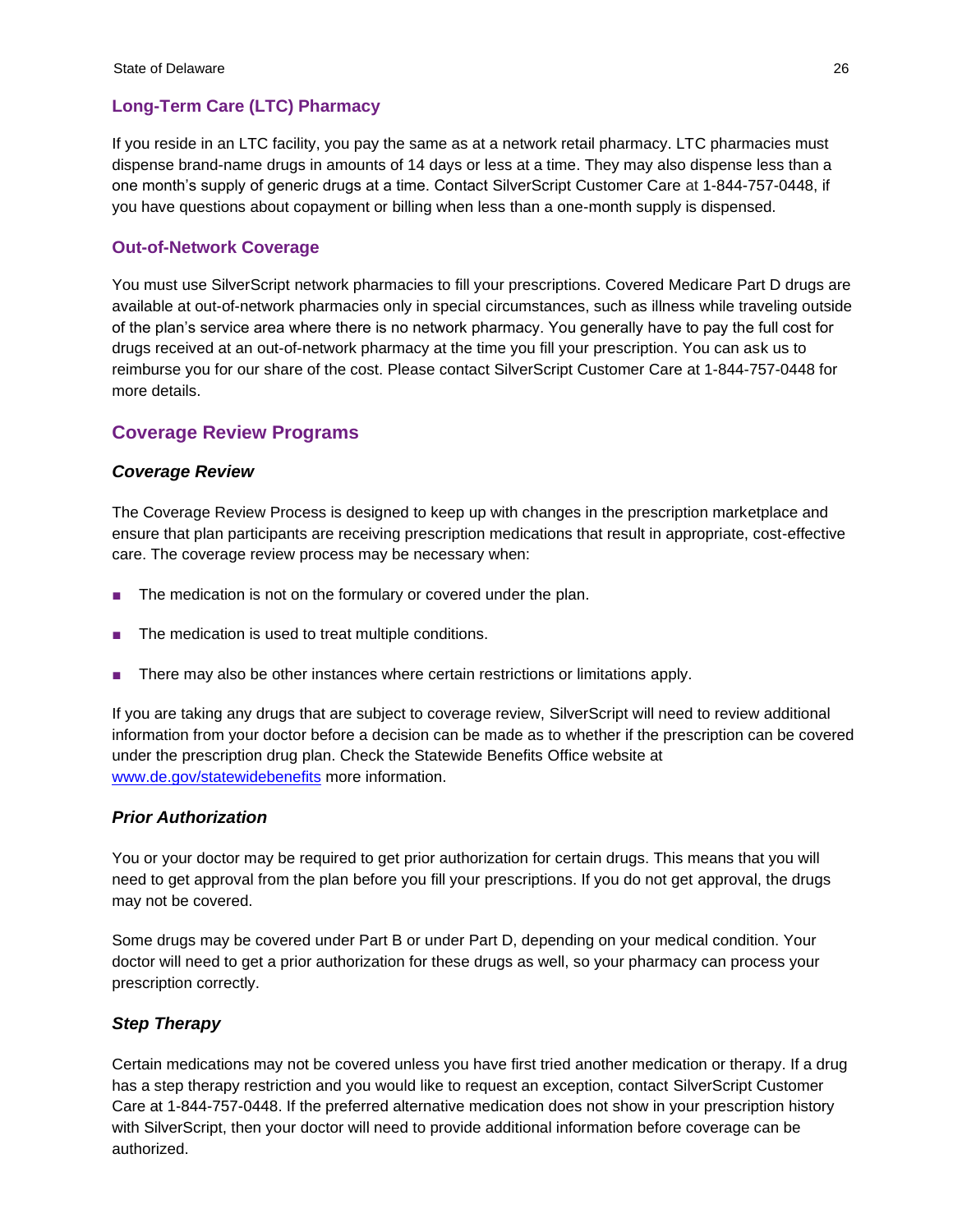#### *Authorization for Additional Quantity of Medication*

Quantity rules are in place for many medications, and coverage review is required to request additional quantities. In addition, quantities for narcotics and other controlled substances are limited to comply with Federal Food and Drug Administration guidelines. To find out in advance if a drug has a quantity limit, contact SilverScript Customer Care at 1-844-757-0448.

### <span id="page-31-0"></span>**Your ID Card**

When you first enroll in your State of Delaware medical plan, you will receive an identification card from SilverScript. If you need additional cards, you can request a card by calling SilverScript Customer Care at 1- 844-757-0448. You can print a temporary identification card from the CVS Caremark website at [https://www.caremark.com/.](https://www.caremark.com/) If you are a first-time visitor, take a moment to register using your member ID number or social security number (SSN).

It is important to remember to use your Prescription drug plan ID card at the pharmacy rather than your medical plan's insurance card. **Please Note:** Some prescriptions may require you to provide your Medicare card to the pharmacist as they may be covered under Medicare Part B.

## <span id="page-31-1"></span>**When You Need to Fill a Prescription**

When you need to fill a prescription, you can choose to go to your local participating retail pharmacy or, for mail order, use the CVS Caremark Mail Service Pharmacy. If your prescription is for a 31-day supply of a medication or less, one of the retail options is best. If you are filling a maintenance medication that you are expecting to take for a longer period of time, the CVS Caremark Mail Service Pharmacy is your best choice. You may also obtain a 90-day supply of a maintenance medication through certain retail pharmacies that participate in the SilverScript network.

Regardless of whether you choose a participating pharmacy or the CVS Caremark Mail Service Pharmacy, generic drugs are used to fill prescriptions whenever possible, unless your doctor specifies otherwise. The pharmacist may contact your doctor to suggest that a preferred brand- name drug be substituted with a comparable drug from the SilverScript formulary. You and your doctor decide whether or not to switch to the formulary medication.

If you choose to fill your prescription at a non-participating pharmacy, or, in other words, at an out-ofnetwork pharmacy, no benefits are payable from the Plan and you are responsible for the full cost.

#### <span id="page-31-2"></span>**Retail Pharmacies**

SilverScript has contracted with retail pharmacies, including most major drug stores and local pharmacy locations. These retail pharmacies in the SilverScript network are referred to as "participating pharmacies." To verify coverage at a particular pharmacy, check the CVS Caremark website at <https://www.caremark.com/> or call SilverScript Customer Care at 1-844-757-0448. You can purchase up to a 31-day supply at one time at any retail pharmacy. You may obtain a 90-day supply of a maintenance medication through certain retail pharmacies that participate in the SilverScript network.

#### <span id="page-31-3"></span>**The CVS Caremark Mail Service Pharmacy**

To receive your covered drugs through home delivery, you may sign up online by logging into your <https://www.caremark.com/> account and select "Start Rx Delivery by Mail" OR ask your doctor to send in a new prescription electronically for delivery from the CVS Caremark Mail Service Pharmacy. (Only your doctor can electronically send prescriptions to CVS Caremark.) Only 90-day supplies of maintenance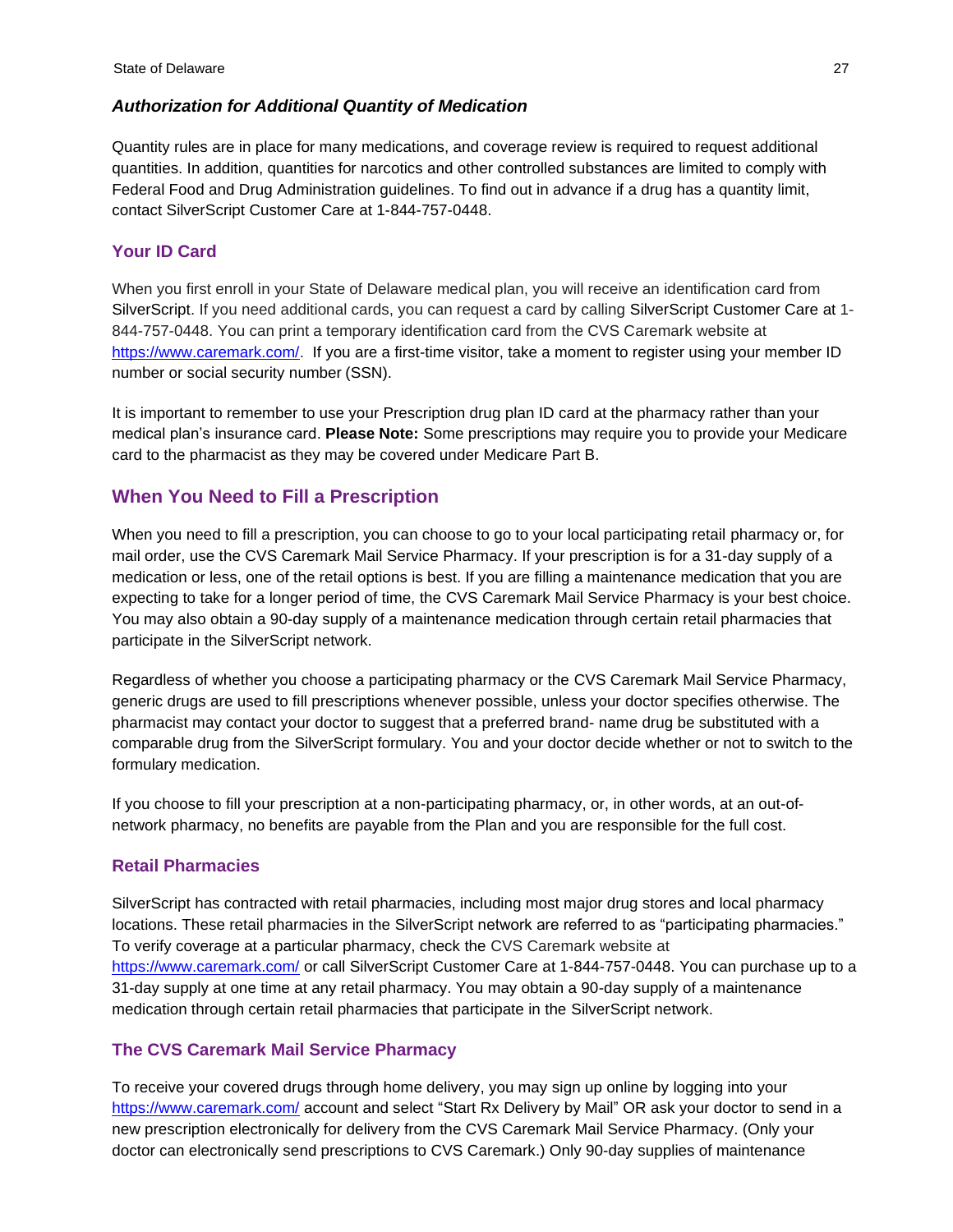medications can be obtained through the CVS Caremark Mail Service Pharmacy. Refills may be ordered online at [https://www.caremark.com/.](https://www.caremark.com/) For more information, visit<https://www.caremark.com/MailService> or call SilverScript Customer Care at 1-844-757-0448.

## <span id="page-32-0"></span>**When You Need to File a Claim Form**

If you obtain a prescription drug from a non-participating retail pharmacy (i.e., a pharmacy that is not in the SilverScript network) in certain situations, including while you are traveling outside of the plan's service area and an emergency comes up; you must pay the non-participating pharmacy the full cost of the prescription. Then, you may submit a paper claim form along with original receipts directly to SilverScript for reimbursement of the covered expenses. **Claims must be filed within three (3) years of the prescription fill date**.

To obtain a claim form, call SilverScript Customer Care toll-free at 1-844-757-0448 or visit <https://dhr.delaware.gov/benefits/cvs/medicare/index.shtml> to view and print a claim form. You should submit your claim form to:

> SilverScript Insurance Company Prescription Drug Plans Medicare Part D Paper Claim P.O. Box 52066 Phoenix, AZ 85072-2066

Your claim will be reimbursed according to the cost-sharing provisions of your prescription drug coverage applicable to prescriptions purchased at a participating pharmacy in the SilverScript network. To find out if your pharmacy is affiliated with SilverScript, for instructions on filing claims, for refills and for status of an order, call SilverScript Customer Care toll-free at 1-844-757-0448.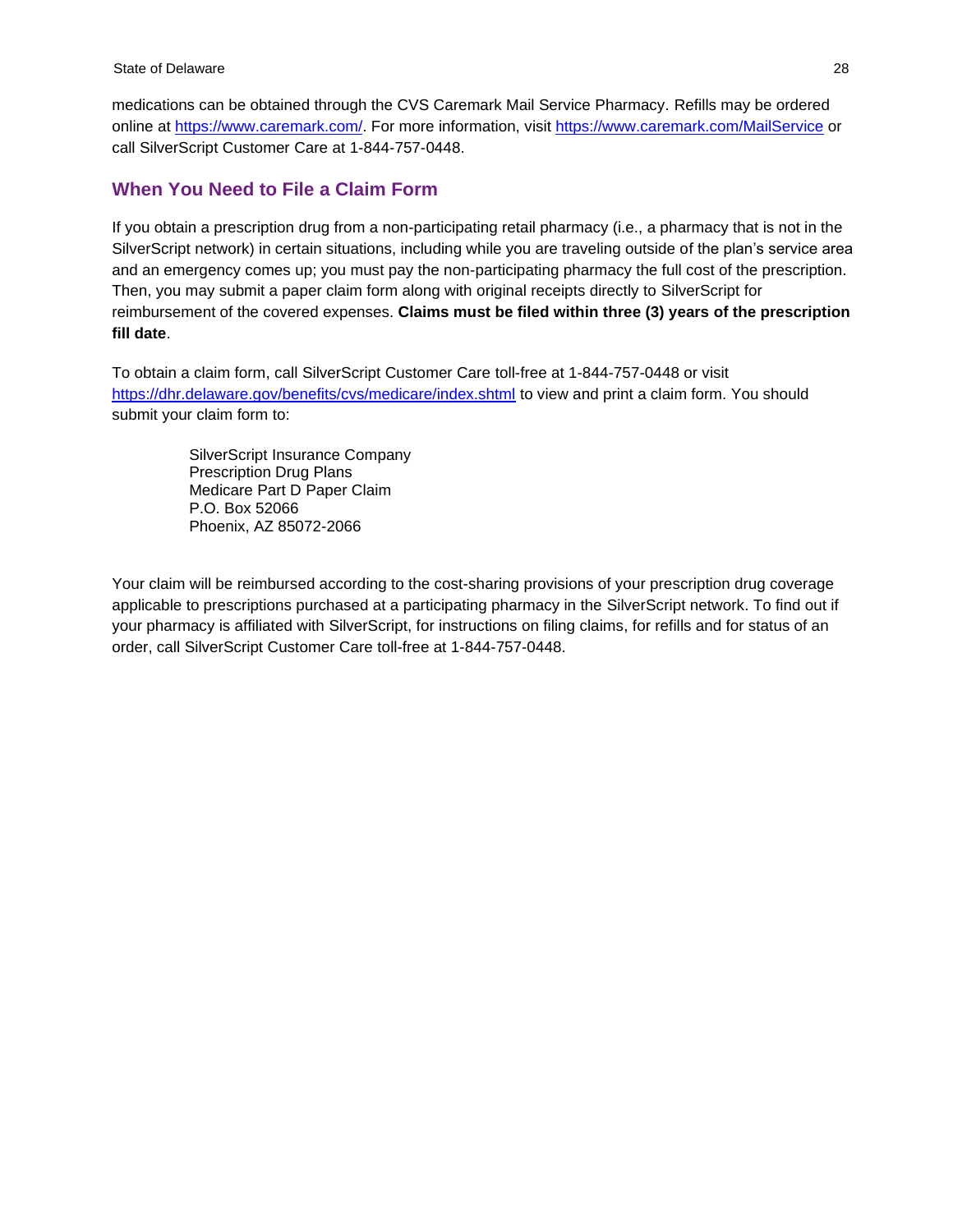## <span id="page-33-0"></span>Claims Procedures

You must use and exhaust this Plan's administrative claims and appeals procedure before bringing a suit in either state or federal court. Similarly, failure to follow the Plan's prescribed procedures in a timely manner will also cause you to lose your right to sue regarding an adverse benefit determination.

State of Delaware as plan sponsor, has delegated final claims and appeal authority for this Plan to SilverScript. SilverScript, acting on behalf of State of Delaware, will provide the following claims and appeals review services:

- Pre-authorization review services, and
- Post-service appeals review services.

## <span id="page-33-1"></span>**Definitions**

The following terms, whether capitalized or not capitalized, are used in this booklet to describe the claims and appeals review services provided by SilverScript:

**Adverse Benefit Determination** – A denial, reduction, or termination of, or a failure to provide or make payment (in whole or in part) for, a plan benefit. Such denial, reduction or termination of, or failure to provide or make payment (in whole or in part) may apply to both clinical and non-clinical determinations. However, only adverse benefit determinations of a claim involving medical judgment will be eligible for external review.

**Claim** – A request for a plan benefit that is made in accordance with a plan's established procedures for filing benefit claims.

**Claim Involving Medical Judgment** – A claim for prescription drug benefits involving, but not limited to, decisions based on the plan's standards for medical necessity, appropriateness, health care setting, level of care, or effectiveness of a covered benefit, or involving determinations as to whether a treatment is experimental or investigational.

**Prior Authorization** – Approval in advance to get certain prescription drugs that may or may not be on the SilverScript formulary. Some prescription drugs are covered only if your doctor or other network provider gets "prior authorization" from SilverScript. Covered prescription drugs that need prior authorization are marked in the formulary.

## <span id="page-33-2"></span>**SilverScript Claims and Appeals Process**

#### <span id="page-33-3"></span>**Prior Authorization Review**

SilverScript will implement the prescription drug cost containment programs requested by the plan sponsor by comparing member requests for certain medicines and/or other prescription benefits against pre-defined medical criteria specifically related to use of those medicines or prescription benefits before those prescriptions are filled.

If SilverScript determines that the member's request for prior authorization cannot be approved, that determination will constitute an Adverse Benefit Determination. SilverScript will send a denial letter to the member and the member's physician.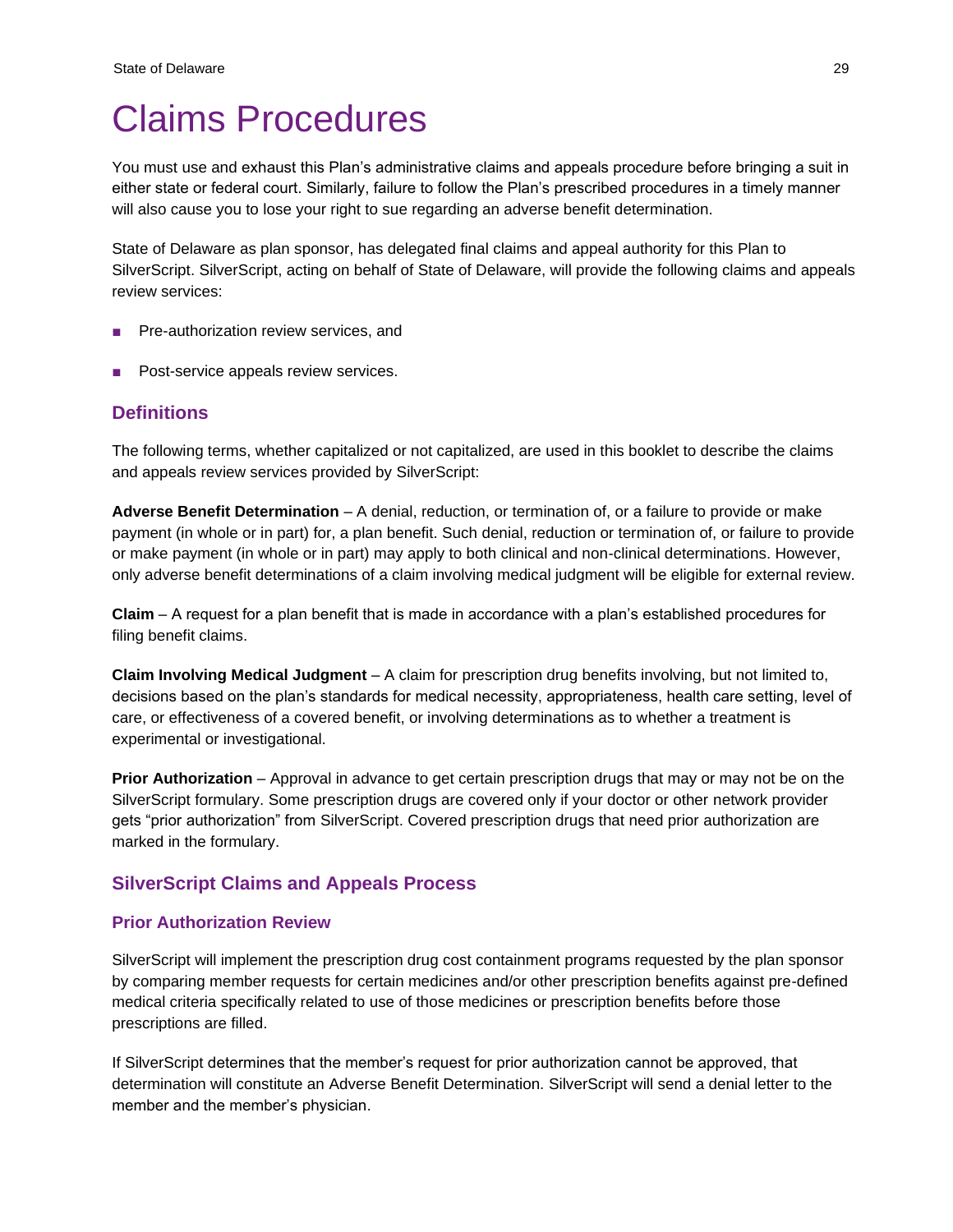### <span id="page-34-0"></span>**Initial Coverage Determination**

A member's request for a particular drug or benefit will be reviewed and processed according to current plan rules, including that the drug or benefit is covered by the plan at the time of service.

If SilverScript determines that the member's request for a drug or benefit cannot be approved based on the terms of the Plan that determination will constitute an adverse benefit determination.

### **SilverScript Appeals Process**

If an adverse benefit determination of the Initial Coverage Determination is rendered on the member's claim, the member may file an appeal of that determination. The appeals process has five (5) levels:

- Level 1: Redetermination by SilverScript
- Level 2: Reconsideration by an Independent Review Entity (IRE)
- Level 3: Hearing before an Administrative Law Judge (ALJ) or attorney adjudicator
- Level 4: Review by the Medicare Appeals Council (the Council)
- Level 5: Judicial review by a federal district court

#### *Level 1 Appeal*

You, your representative, your doctor, or other prescriber can request a standard or expedited redetermination of the Initial Coverage Determination. A Level 1 Appeal is handled by a SilverScript individual not involved in the Initial Coverage Determination.

A Level 1 Appeal should be filed within 60 calendar days from the date of the adverse benefit determination of the Initial Coverage Determination. The member's appeal should include the following information:

- Name of the person the appeal is being filed for
- Medicare and SilverScript Identification Number
- Date of birth
- Written statement of the issue(s) being appealed
- Drug name(s) being requested
- Written comments, documents, records or other information relating to the claim
- If you have appointed a representative, include the name of your representative and proof of representation.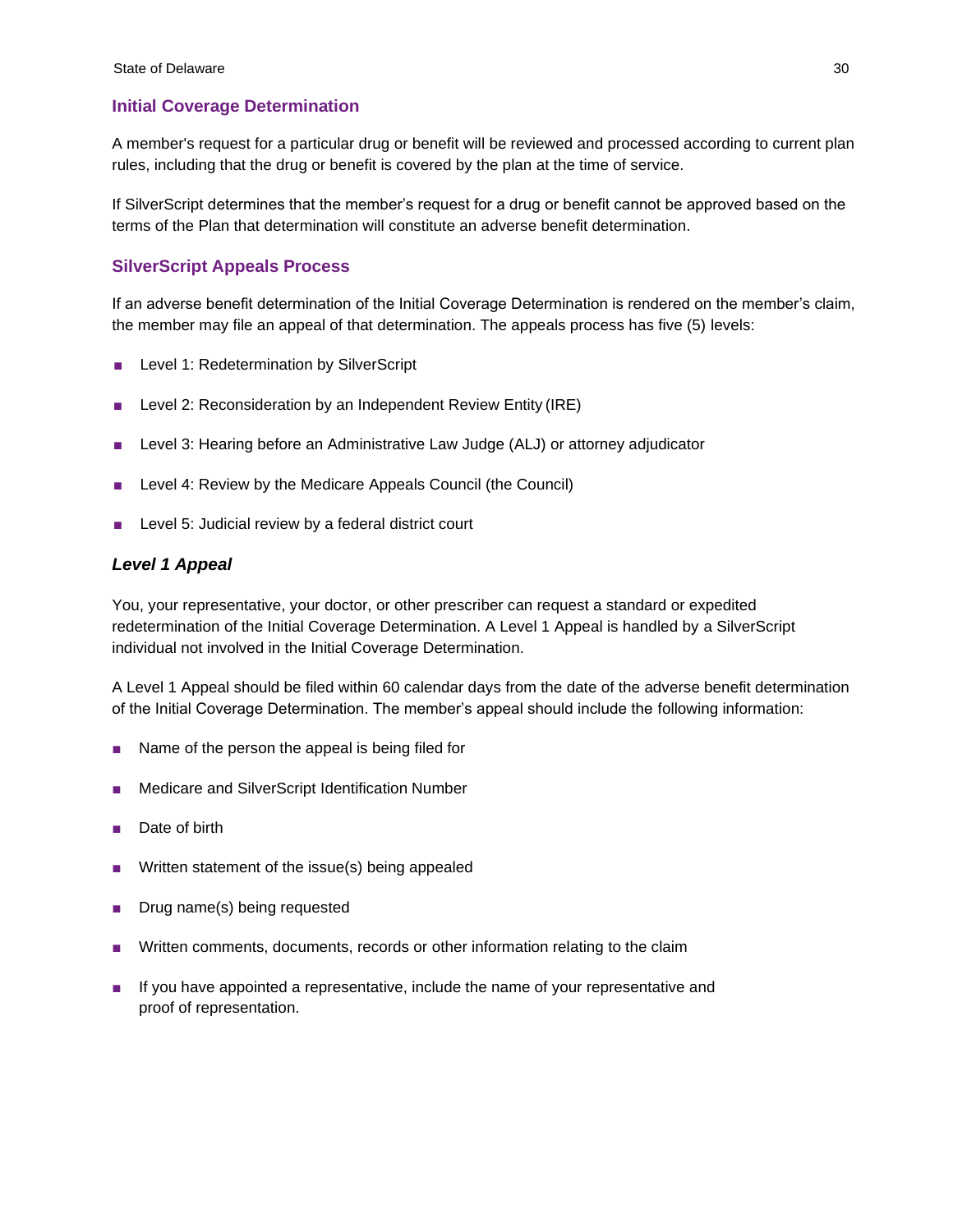#### State of Delaware 31 and 32

The member's appeal and supporting documentation may be mailed or faxed to SilverScript at:

SilverScript Insurance Company Prescription Drug Plans Coverage Decisions and Appeals Department P.O. Box 52000, MC 109 Phoenix, AZ 85072-2000

If you need help right away: Call: 1-844-757-0448 TTY Users Call: 711 Fax: 1-855-633-7673 Hours of Operation: 24 hours a day, 7 days a week

Physicians may submit urgent appeal requests by calling the physician-only toll-free number 1-866-693- 4620.

Members will receive an appeal notice with the determination of their claim. A standard appeal for a drug you have not received yet will result in a response within 7 days (or 14 days, if you are requesting repayment for a drug you have already purchased) and an expedited appeal will have a response as quickly as your health condition requires, but no later than 72 hours.

## *Level 2 Appeal*

If we say no to all or part of your Level 1 Appeal, you can ask for a Level 2 Appeal. The Level 2 Appeal is conducted by an Independent Review Organization that is not connected to us. If you are not satisfied with the decision at the Level 2 Appeal, you may be able to continue through additional levels of appeal.

- Would you like some help? Here are resources you may wish to use if you decide to ask for any kind of coverage decision or appeal a decision:
- You **can call us at Customer Care** (phone numbers are printed on the back cover of this booklet).
- You can **get free help from** your State Health Insurance Assistance Program (see Section 2 of this chapter).
- Your doctor or other prescriber can make a request for you. For Part D prescription drugs, your doctor or other prescriber can request a coverage decision or a Level 1 or Level 2 Appeal on your behalf. To request any appeal after Level 2, your doctor or other prescriber must be appointed as your representative.
- **You can ask someone to act on your behalf**. If you want to, you can name another person to act for you as your "representative" to ask for a coverage decision or make an appeal.
	- o There may be someone who is already legally authorized to act as your representative under state law.
	- $\circ$  If you want a friend, relative, your doctor or other prescriber, or other person to be your representative, call Customer Care (phone numbers are printed on the back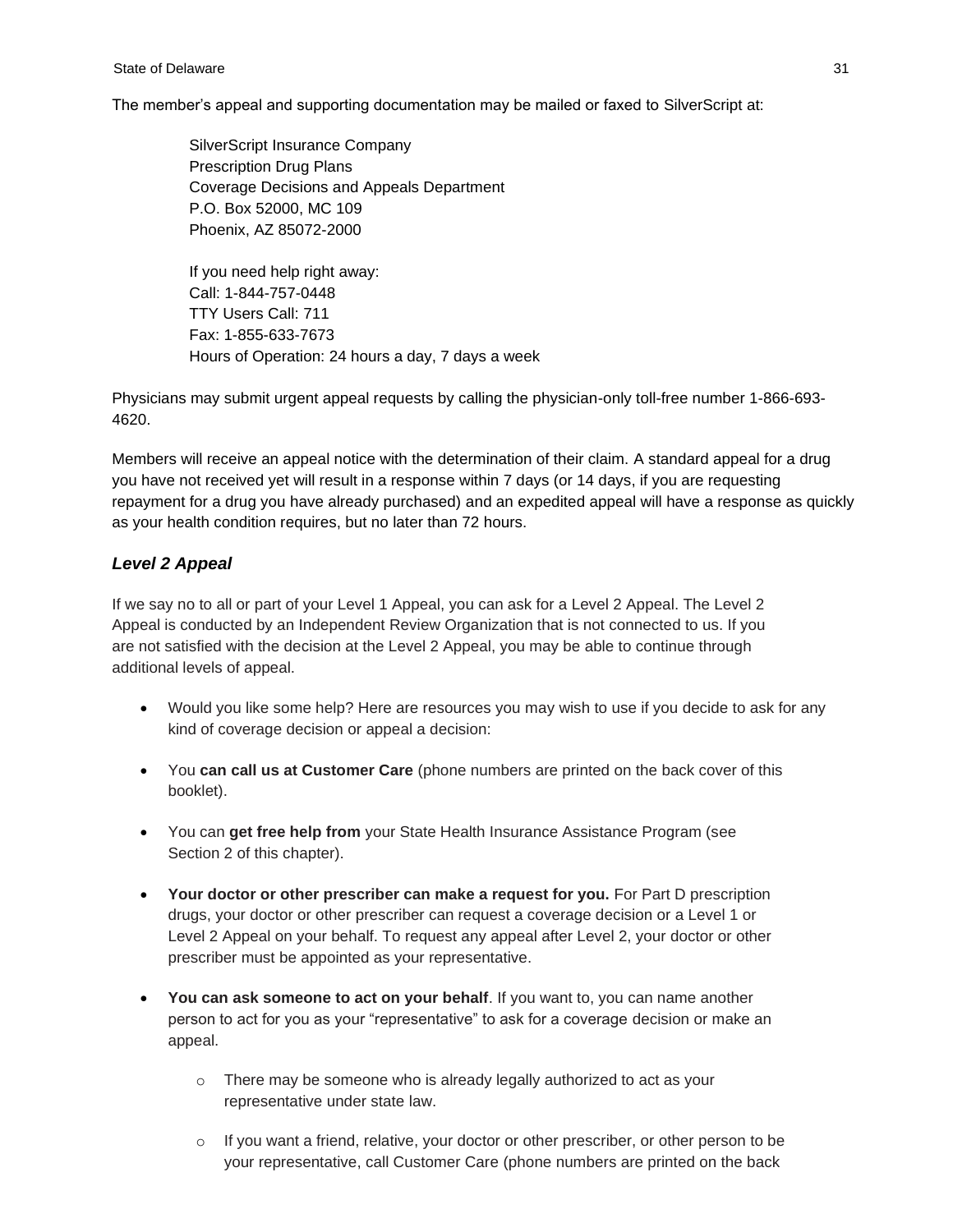cover of this booklet) and ask for the "Appointment of Representative" form. (The form is also available on Medicare's website at www.cms.gov/Medicare/CMS-Forms/CMS-Forms/downloads/cms1696.pdf.) The form gives that person permission to act on your behalf. It must be signed by you and by the person whom you would like to act on your behalf. You must give us a copy of the signed form.

• **You also have the right to hire a lawyer to act for you**. You may contact your own lawyer or get the name of a lawyer from your local bar association or other referral service. There are also groups that will give you free legal services if you qualify. However, **you are not required to hire a lawyer** to ask for any kind of coverage decision or appeal a decision.

## *Level 3 Appeal*

If you disagree with the determination of the IRE and the value of the drug meets a minimum dollar amount, you can request a standard or expedited reconsideration by an Administrative Law Judge (ALJ) or attorney adjudicator within 60 days from the date of the Level 2 Appeal determination notice. This gives you the opportunity to present your appeal to a new person who will independently review the facts of your appeal and listen to your testimony before making a new and impartial decision in accordance with the applicable law.

If the Level 2 Appeal issues an unfavorable determination, you may submit a written request with the information listed below. Note that if any of the described information is missing from your request for an ALJ or attorney adjudicator hearing, it can cause delays in the processing of your appeal.

- The beneficiary's name, address and Medicare health insurance claim number;
- The name and address of the appellant, when the appellant is not the beneficiary;
- The name and address of the designated representative, if any;
- The document control number assigned by the IRE, if any;
- The dates of service being appealed;
- The reasons you disagree with the IRE's reconsideration or other determination being appealed, and
- A statement of any [additional evidence to be submitted a](https://www.hhs.gov/omha/Coverage%20and%20Claims%20Appeals/Documents%20for%20Your%20Hearing/docs_hearing.html)nd the date it will be submitted.

Send your written request for ALJ or attorney adjudicator hearing to the office specified in the Level 2 Appeal determination notice.

If you are requesting an expedited hearing, you can make an oral request. Follow the instructions in the IRE's determination notice. An expeditious decision will be decided if your doctor or other prescriber indicates, or the ALJ or attorney adjudicator determines, that waiting 90 days for a decision may seriously jeopardize your life, health, or ability to regain maximum function.

You will be sent a Notice of Hearing with the date, time, and location of your hearing at least twenty (20) days before the hearing. Once you receive the "Notice of Hearing", fill out [Response](https://www.hhs.gov/sites/default/files/omha/forms/hhs729.pdf) [to Notice of Hearing](https://www.hhs.gov/sites/default/files/omha/forms/hhs729.pdf)  [Form \(HHS-729\) -](https://www.hhs.gov/sites/default/files/omha/forms/hhs729.pdf) PDF and return it to the ALJ or attorney adjudicator listed on the Notice of Hearing within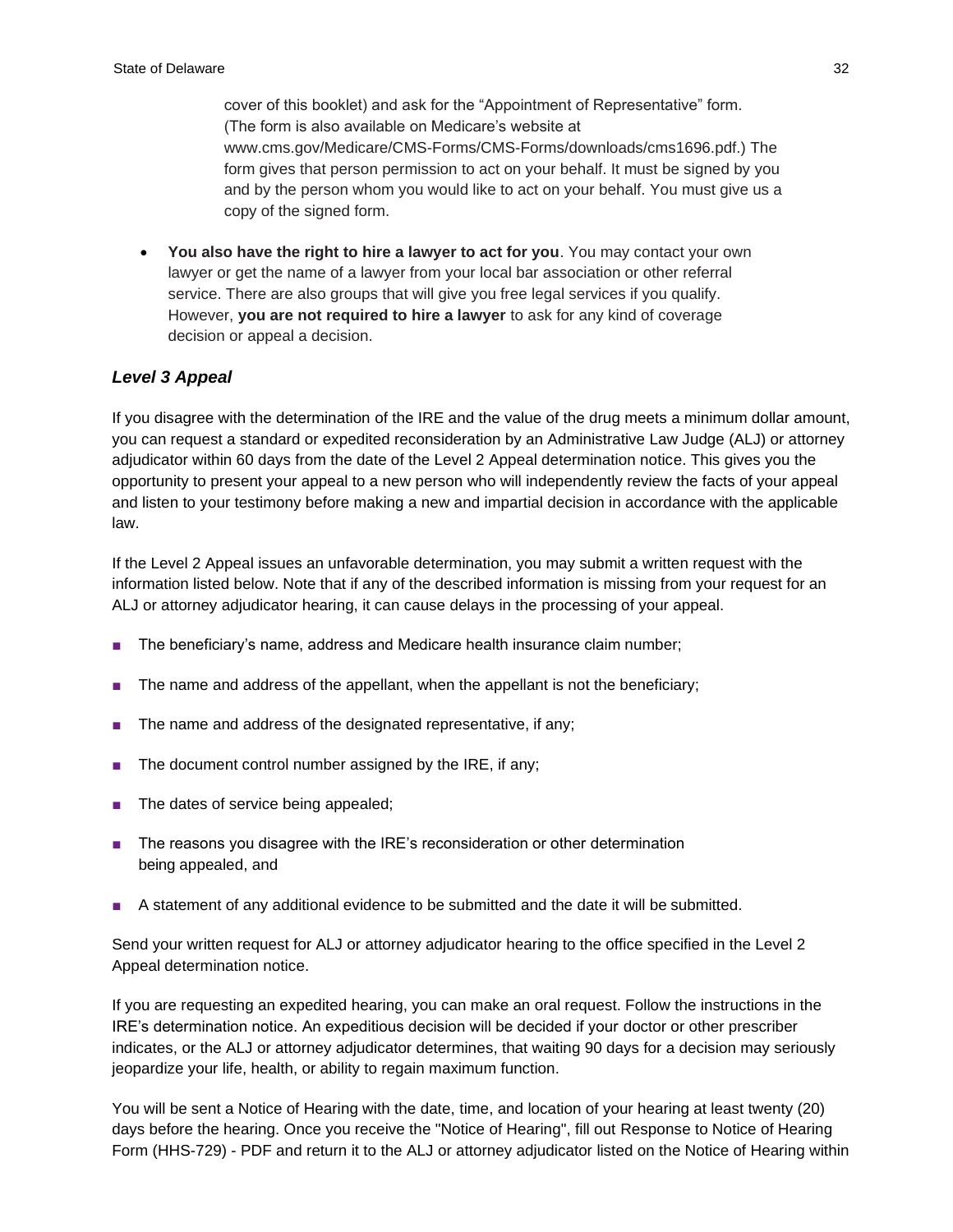#### 5 days of receiving it.

A hearing will generally be held by [video-teleconference \(VTC\).](https://www.hhs.gov/omha/glossary/glossary_main.html#V) However, an in-person hearing may be held if the ALJ or attorney adjudicator determines the circumstances of the appeal warrant an in-person hearing. Telephone hearings may also be arranged in certain circumstances for the convenience of the parties. Your hearing may take longer to schedule if the ALJ or attorney adjudicator needs to schedule a medical or nonmedical expert to testify.

Members will receive a decision with the determination of their claim. A standard appeal will result in a response within 90 days and an expedited appeal will have a response as quickly as your health condition requires, but no later than 10 days. For additional information, please go to the Office of Medicare Hearings and Appeals (OMHA) website at<https://www.hhs.gov/> or call (844) 419-3358.

## *Level 4 Appeal*

If you disagree with the ALJ's or attorney adjudicator's decision, you can request a standard or expedited reconsideration by the Medicare Appeals Council (the Council) within 60 days from the date of the Level 3 Appeal decision.

If the ALJ or attorney adjudicator Level 3 Appeal issues an unfavorable determination, you may submit a written request with the information listed below.

- Beneficiary's name;
- Name of the health services provider;
- Date and type of service;
- Medicare contractor or managed care organization that issued the initial determination in your case;
- Health Insurance Claim Number (HICN);
- OMHA appeal number;
- Date of the Administrative Law Judge (ALJ) or attorney adjudicator decision or dismissal;
- An appointment of representative, such as [CMS Form 1696 -](http://www.cms.hhs.gov/cmsforms/downloads/cms1696.pdf) PDF (PDF, 66.4) KB) (if applicable);
- Any additional evidence, clearly marked as new or duplicate; and
- Proof that you provided copies of your request to all other parties.

You may fax your request for review to (202) 565-0227 or mail your request to:

Department of Health and Human Services Departmental Appeals Board, MS 6127 Medicare Operations Division – Cohen Building 330 Independence Avenue, SW, Room G-644 Washington DC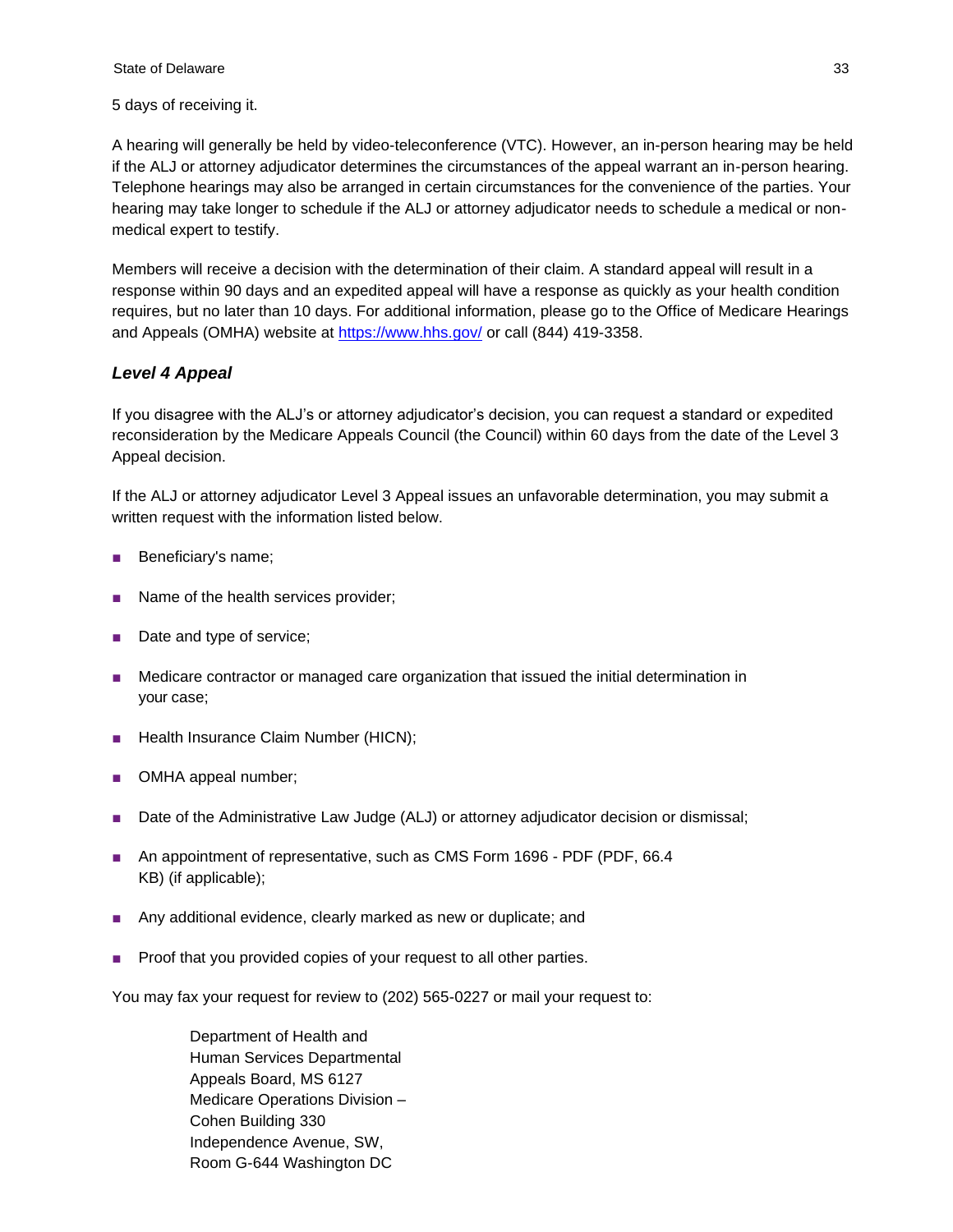20201

If you are requesting an expedited hearing, you can make an oral request. Follow the instructions in the ALJ's or attorney adjudicator's determination notice. An expeditious decision will be decided if your doctor or other prescriber indicates, or the ALJ or attorney adjudicator determines, that waiting 90 days for a decision may seriously jeopardize your life, health, or ability to regain maximum function.

Members will receive a decision with the determination of their claim. A standard appeal will result in a response within 90 days and an expedited appeal will have a response as quickly as your health condition requires, but no later than 10 days.

For additional information, please go to the Medicare Appeals Council (the Council) website at <https://www.hhs.gov/> or call 1-800-MEDICARE.

## *Level 5 Appeal*

If you disagree with the Council's decision, and the value of your claim meets a minimum dollar amount, you can request a judicial review by a federal district court within 60 days from the date of the Level 4 Medicare Council decision. You should contact the clerk's office of the federal district court for instructions on how to file the appeal. The court location will be on the Council's decision notice.

For more information on the appeals process:

- The State of Delaware Statewide Benefits Office website at [https://dhr.delaware.gov/benefits/prescription/medicare/appeals](https://dhr.delaware.gov/benefits/prescription/medicare/appeals.shtml).shtml.
- Visit <https://www.medicare.gov/claims-and-appeals/file-an-appeal/appeals.html>
- Call 1-800-MEDICARE (1-800-633-4227)
- Visit <https://www.medicare.gov/forms-help-and-resources/forms/medicare-forms.html>
- Call your State Health Insurance Assistance Program (SHIP) for free, personalized health insurance counseling, including help with appeals. Please visit

<https://www.medicare.gov/contacts/> or call 1-800-MEDICARE for the SHIP phone number in your state.

## <span id="page-38-0"></span>**Filing a Grievance or Complaint**

If you have an issue or concern with this plan that is not a request for coverage or reimbursement for a drug, you have the right to file a complaint or grievance.

If your complaint involves the quality of care you received, you can file a grievance with SilverScript Customer Care by calling 1-844-757-0448 (TTY users only: 711) or your Beneficiary and Family Centered Quality Improvement Organization (BFCC-QIO). Visit [https://www.medicare.gov/contacts/ o](https://www.medicare.gov/contacts/)r call 1-800- MEDICARE for the phone number of your local BFCC-QIO.

If you want to file a complaint:

- You must file your complaint within 60 days from the date of the event that led to the complaint.
- You can file your complaint and any supporting documentation with SilverScript at the following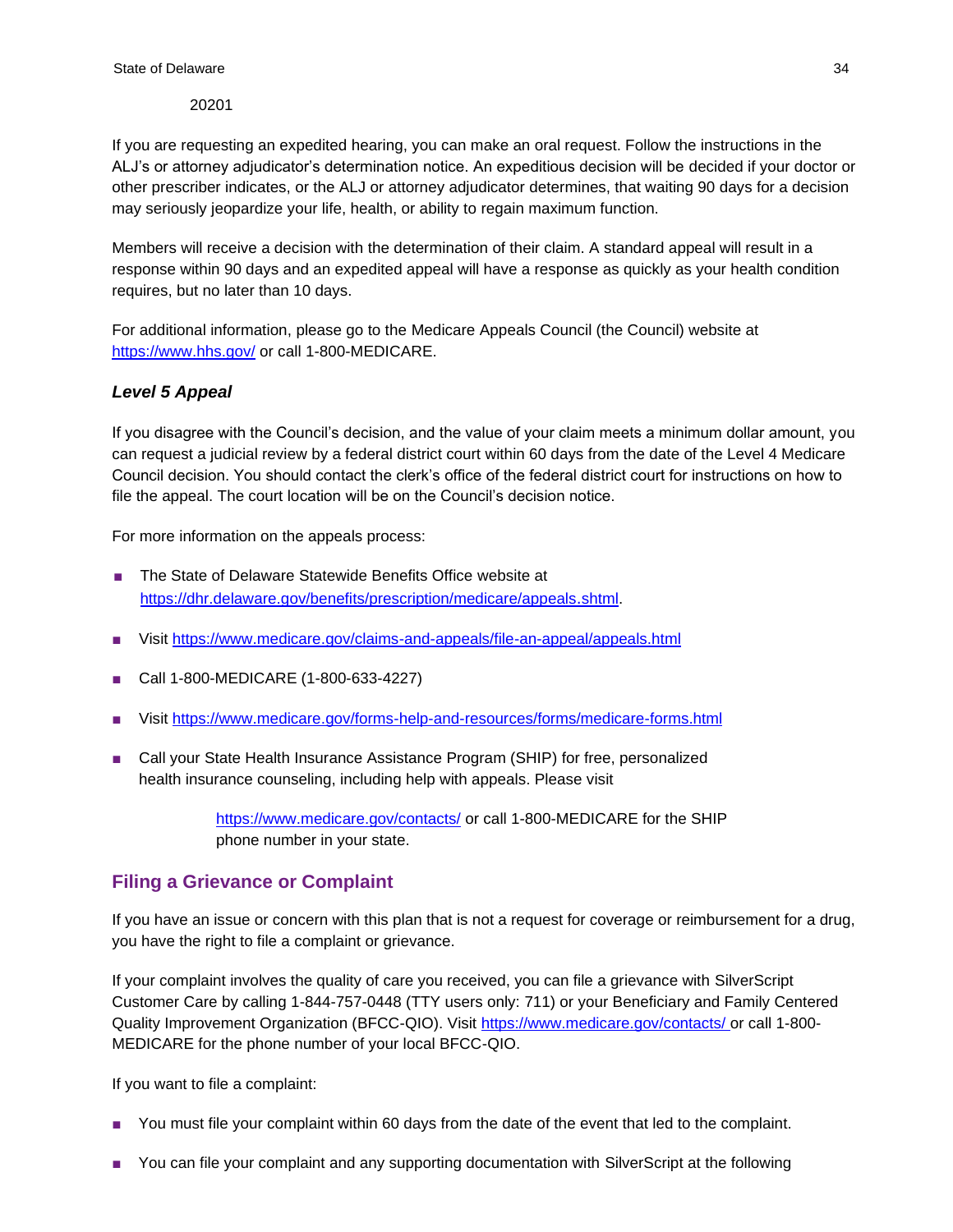#### address:

SilverScript Insurance Company Prescription Drug Plans Grievance Department P.O. Box 14834 Lexington, KY 40512 If you need help right away: Call: 1-844-757-0448 TTY Users Call: 711 Fax: 1-724-741-4956 Hours of Operation: 24 hours a day, 7 days a week

- You must be notified of the plan's decision generally no later than 44 days after the plan receives the complaint.
- If the complaint relates to a plans' refusal to make an expedited coverage determination or redetermination and you have not yet purchased or received the drug, the plan must notify you of its decision within 24 hours after it receives the complaint.

If the plan does not address your complaint, call 1-800-MEDICARE.

For more information on filing a complaint:

- Visit [https://www.medicare.gov/claims-and-appeals/file-an-appeal/appeals.html.](https://www.medicare.gov/claims-and-appeals/file-an-appeal/appeals.html)
- Call your SHIP for free, personalized counseling and help filing a complaint. Call 1-800- MEDICARE or visit <https://www.medicare.gov/contacts/> for the phone number of your local SHIP office.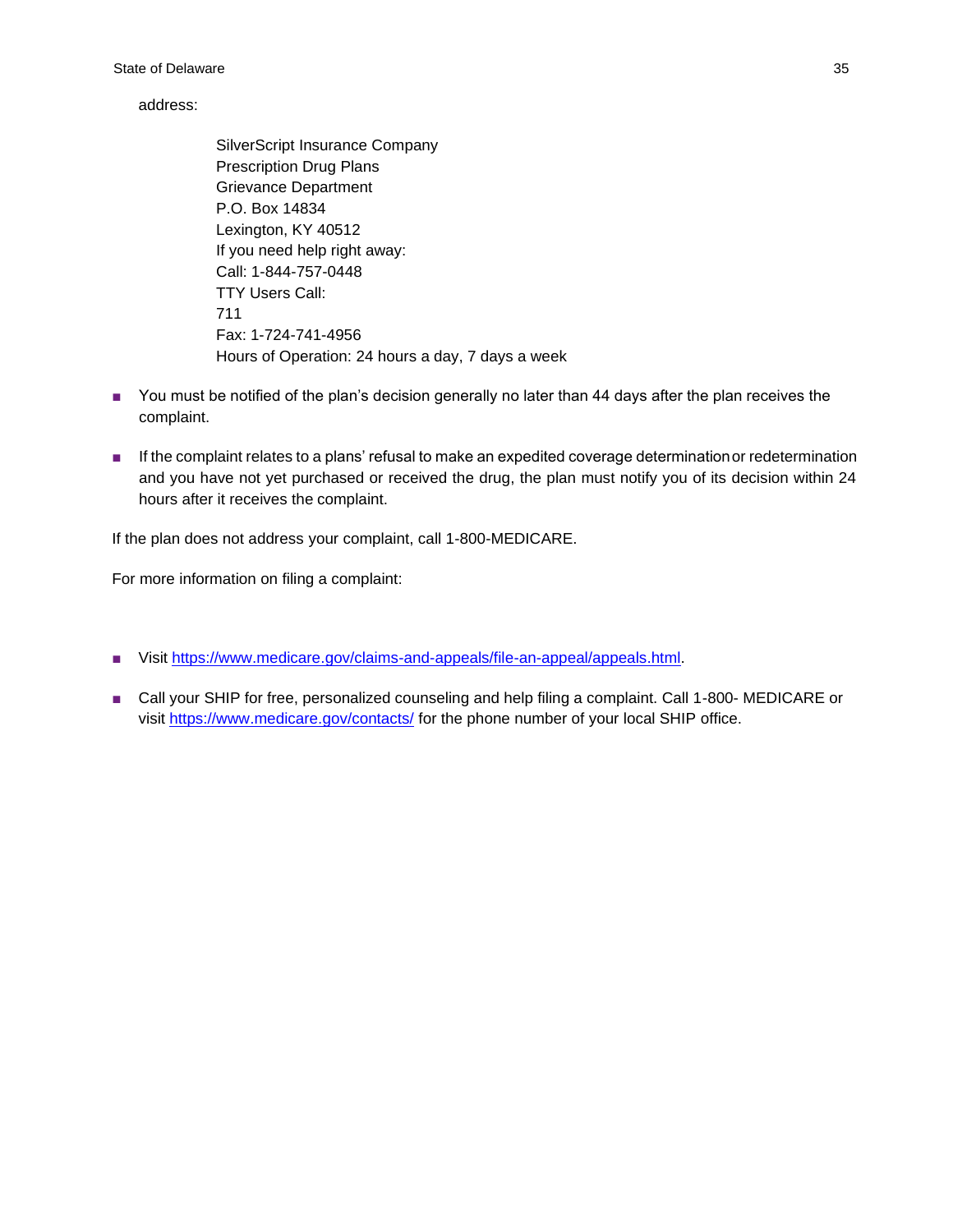# <span id="page-40-0"></span>Additional Rules that Apply to this Prescription Drug Plan

## <span id="page-40-1"></span>**Women's Health and Cancer Rights Act of 1998**

As required by the Women's Health and Cancer Rights Act ("WHCRA") of 1998, the Plan provides benefits for mastectomy, including reconstruction and surgery to achieve symmetry between the breasts, prostheses and complications resulting from a mastectomy (including lymphedema).

If you are receiving benefits in connection with a mastectomy, benefits are also provided for the following covered health services, as you determine appropriate with your attending physician:

- All stages of reconstruction of the breast on which the mastectomy was performed
- Surgery and reconstruction of the other breast to produce a symmetrical appearance
- Prostheses and treatment of physical complications of the mastectomy, including lymphedemas.

These benefits will be provided subject to the same deductibles and coinsurance applicable to other covered health services provided under this Plan. Limitations on benefits are the same as for any other covered health service.

If you would like more information, please contact the Office of Pensions.

## <span id="page-40-2"></span>**Qualified Medical Child Support Order (QMCSO)**

This Plan will comply with all the terms of a qualified medical child support order (QMCSO). A QMCSO is a judgment, decree or order issued by a court or appropriate State agency that requires a child to be covered for medical benefits, and, as a result, under the Plan. Generally, a QMCSO is issued as part of a paternity, divorce or other child support settlement.

If the Plan receives a medical child support order for your child that instructs the Plan to cover the child, the Plan Administrator will review it to determine if it meets the requirements for a QMCSO. If it determines that it does, your child will be enrolled in the Plan as your dependent, and the Plan will be required to pay benefits as directed by the order.

You may obtain, without charge, a copy of the procedures governing QMCSOs from the Plan Administrator.

*Note*: A National Medical Support Notice will be recognized as a QMCSO if it meets the requirements of a QMCSO. When an order is received, each affected participant and each child (or the child's representative) covered by the order will be given notice of the receipt of the order and a copy of the Plan's procedure for determining if the order is valid. Coverage under the Plan pursuant to a medical child support order will not become effective until the Plan Administrator determines that the order is a QMCSO. If you have any questions or if you would like to receive a copy of the written procedure for determining whether a QMCSO is valid, please contact the Pension Office.

## <span id="page-40-3"></span>**Subrogation and Right of Reimbursement**

The Plan has a right to subrogation and reimbursement as defined in your medical plan summary of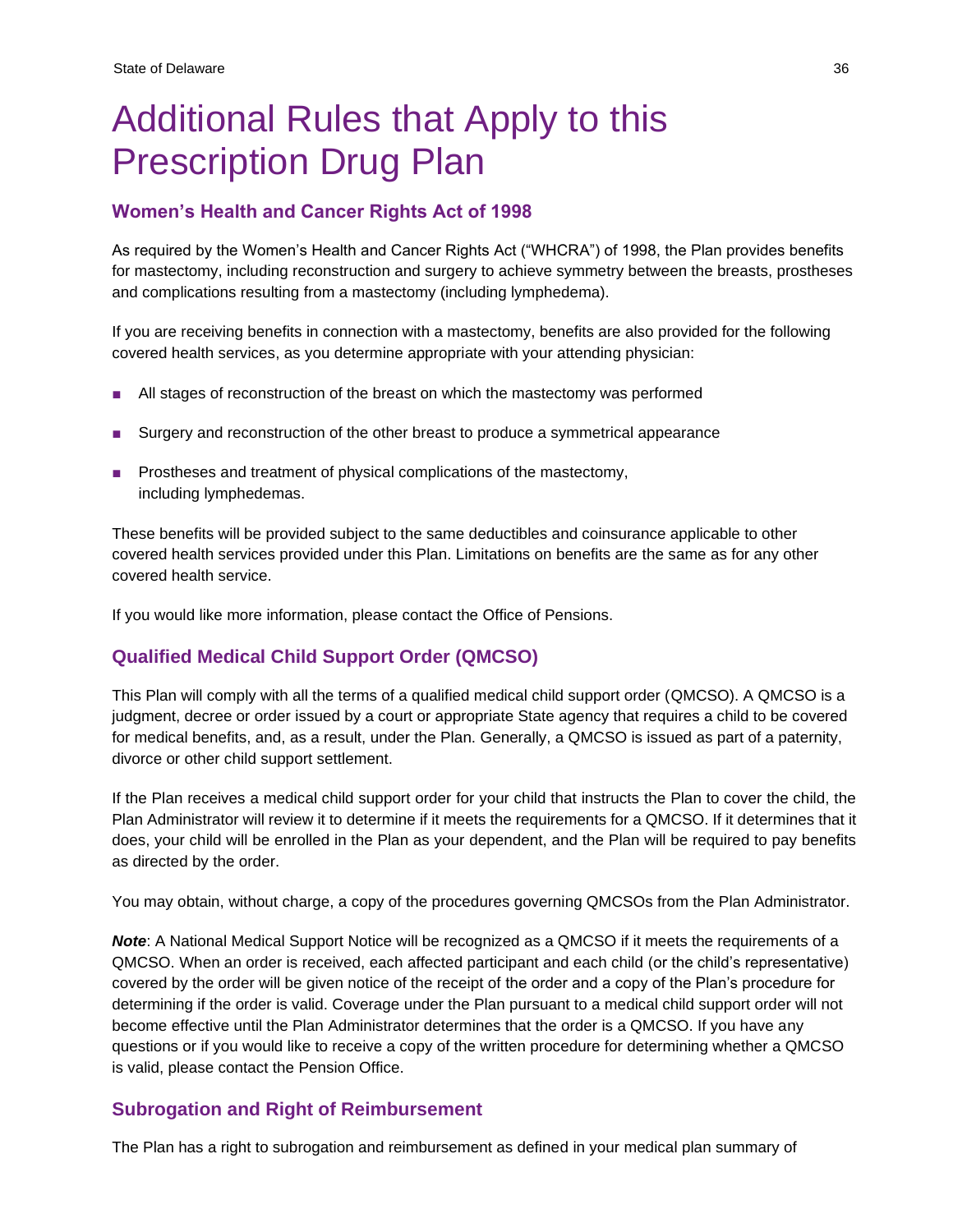benefits. Please refer to your summary of medical benefits or contact your medical plan administrator for more information.

## <span id="page-41-0"></span>**Coordination of Benefits If You Are Covered by More Than One Medical Plan**

In situations where you have other primary coverage, the Plan has a provision to ensure that payments from all of your group medical plans do not exceed the amount the Plan would pay if it were your only coverage.

The coordination of benefits rules described in your State of Delaware medical plan summary of benefits will also apply to the Plan. Please refer to that document or contact the Office of Pensions for more information on coordinating other coverage you may have.

## <span id="page-41-1"></span>**Circumstances That May Result in Denial, Loss, Forfeiture or Rescission of Benefit**

Under certain circumstances, Plan benefits may be denied or reduced from those described in this summary of Plan benefits. Cancellation or discontinuance of coverage is permitted if it has only a prospective effect on coverage or is effective retroactively due to failure to pay required premiums or contributions.

The PDP sponsor may request to disenroll a member if his/her behavior is disruptive to the extent that his/her continued enrollment in the PDP substantially impairs the PDP sponsor's ability to arrange for or provide services to either that particular member or other members of the PDP. However, the PDP sponsor may only disenroll a member for disruptive behavior after it has met the requirements of this section and with CMS' approval. The PDP sponsor may not disenroll a member because he/she exercises the option to make treatment decisions with which the PDP sponsor disagrees. The PDP sponsor may not disenroll a member because he/she chooses not to comply with any treatment regimen developed by the PDP sponsor, or any health care professionals associated with the PDP sponsor.

Rescission of coverage is cancellation or discontinuance of coverage retroactively for reasons other than failure to pay required premiums or contributions. For example, rescission of coverage may be permitted in limited circumstances such as fraud or the intentional misrepresentation of a material fact. If coverage is subject to rescission, all affected participants must be provided with a written notice at least 30 days prior to the date of rescission.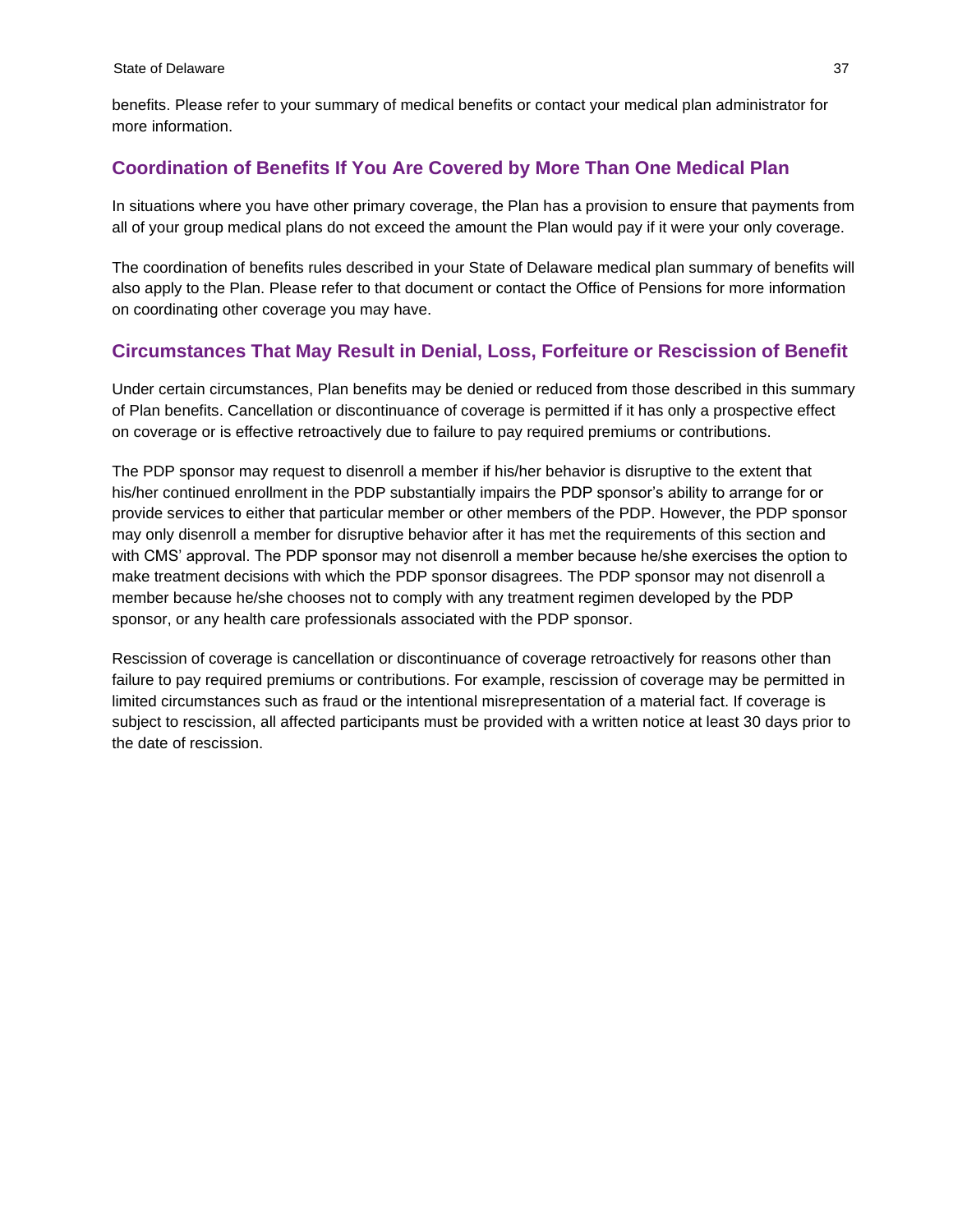## <span id="page-42-0"></span>Continuation of Your Plan Coverage

You may be able to continue coverage under the Plan under certain conditions if you choose to continue your State of Delaware medical plan coverage. Medical plan coverage may be continued under certain circumstances under the federal Consolidated Omnibus Reconciliation Act of 1985 (COBRA).

## <span id="page-42-1"></span>**Continuing Coverage through COBRA**

If you lose your Plan coverage, you have the right to extend it under the Consolidated Omnibus Budget Reconciliation Act of 1985 (COBRA) if you elect to continue your State of Delaware medical plan coverage under COBRA. COBRA continuation coverage can become available to you when you would otherwise lose coverage under the Plan. It can also become available to your spouse and your dependent children who are covered under the Plan when they would otherwise lose such coverage.

This section contains important information about your right to COBRA continuation coverage, which is a temporary extension of coverage under the Plan. This continuation is available to you if you elect to continue your State of Delaware medical plan coverage only. **This notice generally explains COBRA continuation coverage, when it may become available to you and your covered spouse and dependent children, and what you need to do to protect the right to receive it.**

The right to COBRA continuation coverage was created by a federal law, the Consolidated Omnibus Budget Reconciliation Act of 1985 (COBRA). COBRA continuation coverage can become available to you when you would otherwise lose coverage under the Plan. It can also become available to your spouse and dependent children who are covered under the Plan when they would otherwise lose such coverage.

## <span id="page-42-2"></span>**What Is COBRA Continuation Coverage?**

COBRA continuation coverage is a continuation of Plan coverage when you would otherwise lose such coverage because of a life event known as a "qualifying event." Specific qualifying events are listed below. After a qualifying event, COBRA continuation coverage must be offered to each person who is a "qualified beneficiary." You, your spouse, and your dependent children could become qualified beneficiaries if covered under the Plan at the time of a qualifying event, and such coverage is lost because of the qualifying event. Additionally, a child who is born to or adopted or placed for adoption with you (the covered individual) during the COBRA continuation coverage period is also considered a qualified beneficiary, provided that you elected COBRA continuation coverage for yourself. Under the Plan, qualified beneficiaries must pay for the COBRA continuation coverage they elect, as described in the "Paying for COBRA Continuation Coverage" section.

#### <span id="page-42-3"></span>**COBRA Qualifying Events**

If you are the **spouse of a Pensioner**, you will become a qualified beneficiary if you lose coverage under the Plan because any of the following qualifying events happens:

- Your spouse dies,
- Your spouse's hours of employment are reduced,
- Your spouse's employment ends for any reason other than his or her gross misconduct,
- Entitlement to Medicare benefits, or
- You become divorced or legally separated from your spouse.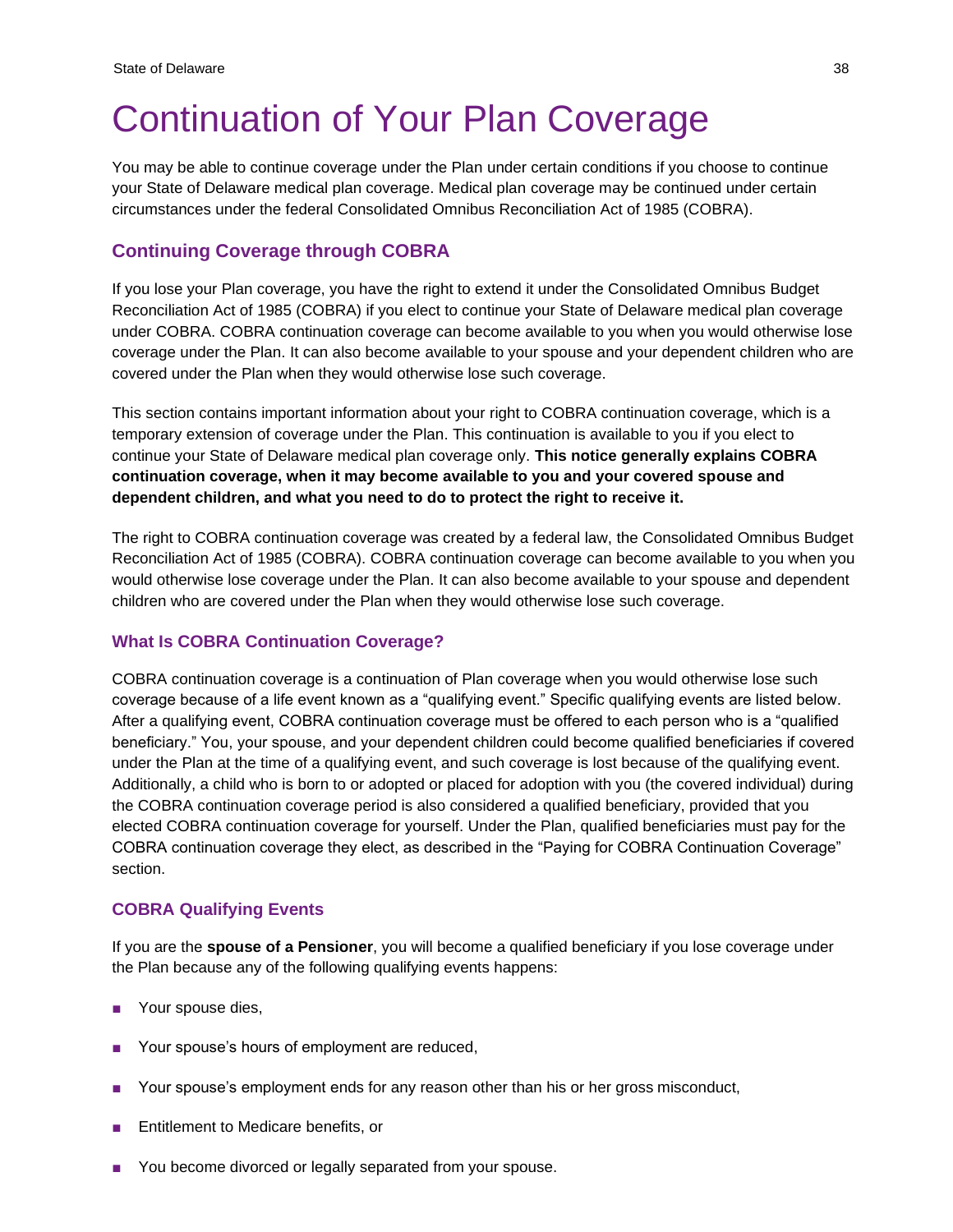Your **dependent children** will become qualified beneficiaries if they lose coverage under the Plan because any of the following qualifying events happens:

- The parent-employee dies,
- The parent-employee's hours of employment are reduced,
- The parent-employee's employment ends for any reason other than his or her gross misconduct,
- **Entitlement to Medicare benefits,**
- The parents become divorced or legally separated, or
- The child stops being eligible for coverage under the Plan as a "dependent child."

Certain Pensioners, and their spouses and dependents, may also be eligible for COBRA coverage if the Company commences a bankruptcy proceeding and those individuals lose coverage.

For this purpose, "lose coverage" means to cease to be covered under the same terms and conditions as in effect immediately before the qualifying event. For example, any increase in the premium or contribution that must be paid by you (or your covered spouse or dependent children) for coverage under the Plan that results from the occurrence of a qualifying event is a loss of coverage.

#### <span id="page-43-0"></span>**Giving Notice that a COBRA Qualifying Event (or Second Qualifying Event) Has Occurred**

The Plan will offer COBRA continuation coverage to qualified beneficiaries only after the Plan Administrator has been timely notified that a qualifying event has occurred. When the qualifying event is the death of the Pensioner or commencement of a bankruptcy proceeding, the employer must notify the Plan Administrator of the qualifying events. For the other qualifying events, you are responsible for notifying the Plan Administrator.

Important Note: For the other qualifying events (divorce or legal separation of the Pensioner and spouse or a dependent child's losing eligibility for coverage as a dependent child), you must notify the Plan Administrator in writing within 60 days after the later of: 1) the date of qualifying event (or second qualifying event) or 2) the date the qualified beneficiary loses (or would lose) coverage under the Plan as a result of the qualifying event (or second qualifying event). You must provide this notice through the Pension Office.

#### <span id="page-43-1"></span>**How Is COBRA Continuation Coverage Provided?**

Once the Plan Administrator receives timely notice that a qualifying event has occurred, COBRA continuation coverage will be offered (through a "COBRA Continuation Coverage

Election Notice") to each of the qualified beneficiaries. This notice will come from ASI COBRA, State of Delaware's COBRA administrator. Each qualified beneficiary will have an independent right to elect COBRA continuation coverage. Covered Pensioners may elect COBRA continuation coverage on behalf of their spouses, and parents may elect COBRA continuation coverage on behalf of their children. For questions about your COBRA notice, you may call ASI COBRA at 1-877-388-8331 and through the web at [www.asicobra.com.](http://www.asicobra.com/)

If coverage under the Plan is changed for Pensioners, the same changes will apply to individuals receiving COBRA continuation coverage. Qualified beneficiaries also may change their coverage elections during the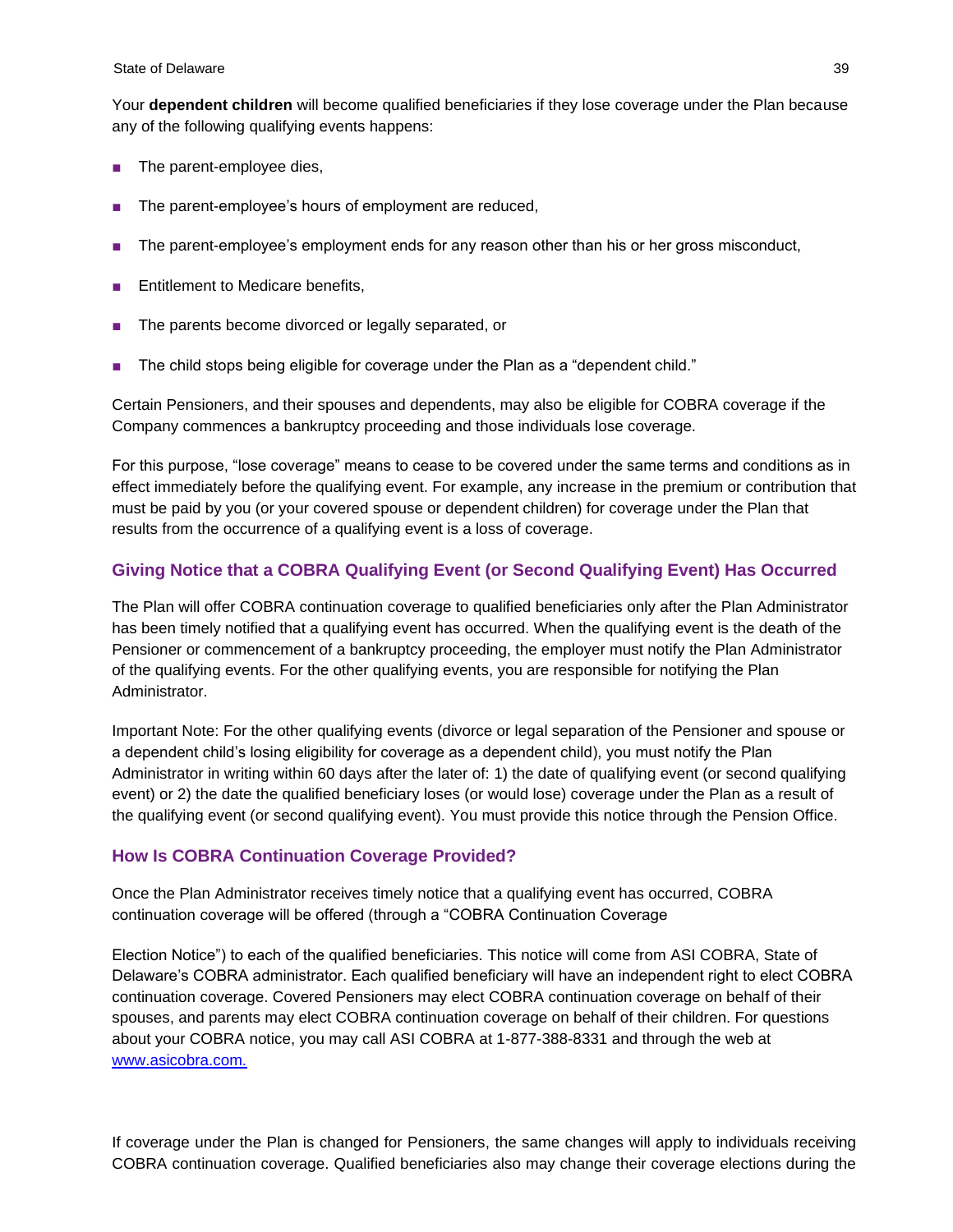annual enrollment period or at other times under the Plan to the same extent that Pensioners may do so.

## **Duration of COBRA Continuation Coverage**

COBRA continuation coverage is a temporary continuation of health coverage. When the qualifying event is the death of the Pensioner, or your divorce or legal separation, COBRA continuation coverage for the Pensioner's spouse and/or dependent children (but not the Pensioner) lasts for up to a total of **36 months**  from the date of the qualifying event. Also, the Pensioner's dependent children are entitled to COBRA continuation coverage for up to **36 months** after losing eligibility as a dependent child under the terms of the Plan.

The table below provides a summary of the COBRA provisions outlined in this section.

|                                                                               |           | <b>Maximum Continuation Period</b> |           |
|-------------------------------------------------------------------------------|-----------|------------------------------------|-----------|
| <b>Qualifying Events That Result in Loss of</b><br>Coverage                   | Pensioner | Spouse                             | Child     |
| <b>Pensioner dies</b>                                                         | N/A       | 36 months                          | 36 months |
| Pensioner and spouse legally separate or divorce                              | N/A       | 36 months                          | 36 months |
| Child no longer qualifies as a dependent child under<br>the terms of the Plan | N/A       | N/A                                | 36 months |

## <span id="page-44-0"></span>**Electing COBRA Continuation Coverage**

You and/or your covered spouse and dependent children must choose to continue coverage within 60 days after the later of the following dates:

- The date you and/or your covered spouse and dependent children would lose coverage under the Plan as a result of the qualifying event, or
- The date State of Delaware notifies you and/or your covered spouse and dependent children (through a "COBRA Continuation Coverage Election Notice") of your right to choose to continue coverage as a result of the qualifying event.

#### <span id="page-44-1"></span>**Paying for COBRA Continuation Coverage**

**Cost:** Generally, each qualified beneficiary is required to pay the entire cost of COBRA continuation coverage. The cost of COBRA continuation coverage is 102% of the cost to the group health plan (including both employer and Pensioner contributions) for coverage of a similarly situated plan participant or beneficiary who is not receiving COBRA continuation coverage. The Trade Act of 2002, as reinstated by the Trade Adjustment Preferences Act of 2015, created a tax credit for certain individuals who become eligible for trade adjustment assistance and for certain retired employees who are receiving pension payments from the Pension Benefit Guaranty Corporation (PBGC). Under the tax provisions, eligible individuals can either take a tax credit or get advance payment of 72.5% of premiums paid for qualified health insurance, including continuation coverage under COBRA.

**Premium Due Dates:** If you elect COBRA continuation coverage, you must make your initial payment for continuation coverage (including all premiums due but not paid) no later than 45 days after the date of your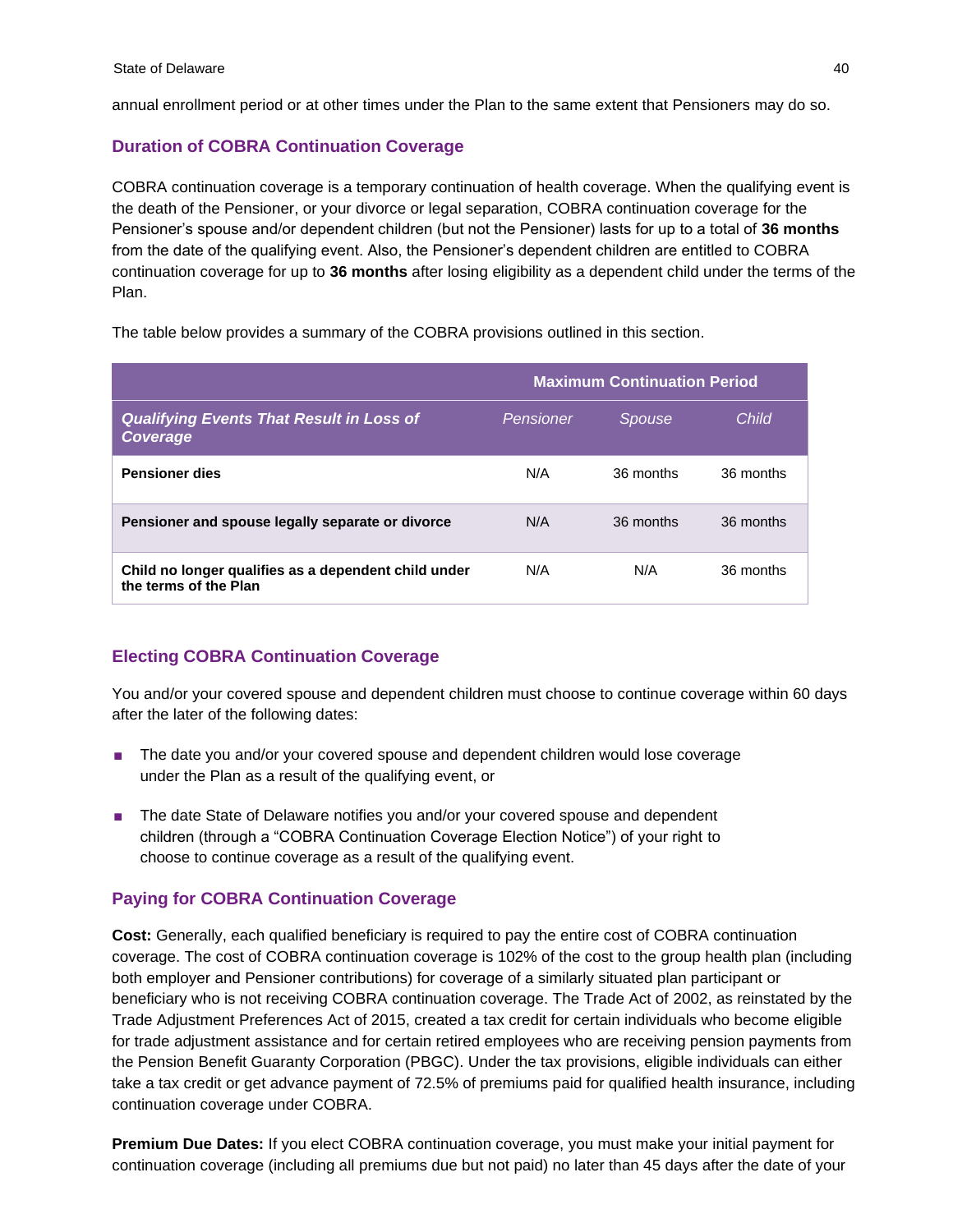election. (This is the date the COBRA Election Notice is post-marked, if mailed.) If you do not make your initial payment for COBRA continuation coverage within 45 days after the date of your election, you will lose all COBRA continuation coverage rights under **the Plan.** Payment is considered made on the date it is sent to the third-party COBRA Administrator.

After you make your initial payment for COBRA continuation coverage, you will be required to make periodic payments for each subsequent coverage period. The premium due date and exact amount due each coverage period for each qualified beneficiary will be shown in the COBRA Election Notice you receive.

Although periodic payments are due on the dates shown in the COBRA Election Notice, you will be given a grace period of 30 days after the first day of the coverage period to make each periodic payment. Your COBRA continuation coverage will be provided for each coverage period as long as payment for that coverage period is made before the end of the grace period for that payment.

If you elect COBRA continuation coverage but then fail to make an initial or periodic payment before the end of the 45- or 30-day grace period, respectively, for that coverage period, you will lose all rights to COBRA continuation coverage under the plan, and such coverage will be terminated retroactively to the last day for which timely payment was made (if any).

## <span id="page-45-0"></span>**When COBRA Continuation Coverage Ends**

COBRA continuation coverage for any person will end when the first of the following occurs:

- The applicable 36-month COBRA continuation coverage period ends
- Any required premium is not paid on time
- After the date COBRA continuation coverage is elected, a qualified beneficiary first becomes covered (as an employee or otherwise) under another group health plan (not offered by State of Delaware)
- State of Delaware ceases to provide any group health plan for its employees and Pensioners.

COBRA continuation coverage may also be terminated for any reason the Plan would terminate coverage of a participant or beneficiary not receiving COBRA continuation coverage (such as fraud).

#### <span id="page-45-1"></span>**If You Have Questions**

Questions concerning your Plan or your COBRA continuation coverage rights should be addressed to the contact or contacts identified below. For more information about your rights under ERISA, including COBRA, the Health Insurance Portability and Accountability Act (HIPAA) and other laws affecting group health plans, contact the nearest Regional or District Office of the

U.S. Department of Labor's Employee Benefits Security Administration (EBSA) in your area or visit the EBSA website at [www.dol.gov/ebsa. \(](http://www.dol.gov/ebsa)Addresses and phone numbers of Regional and District EBSA Offices are available through EBSA's website.)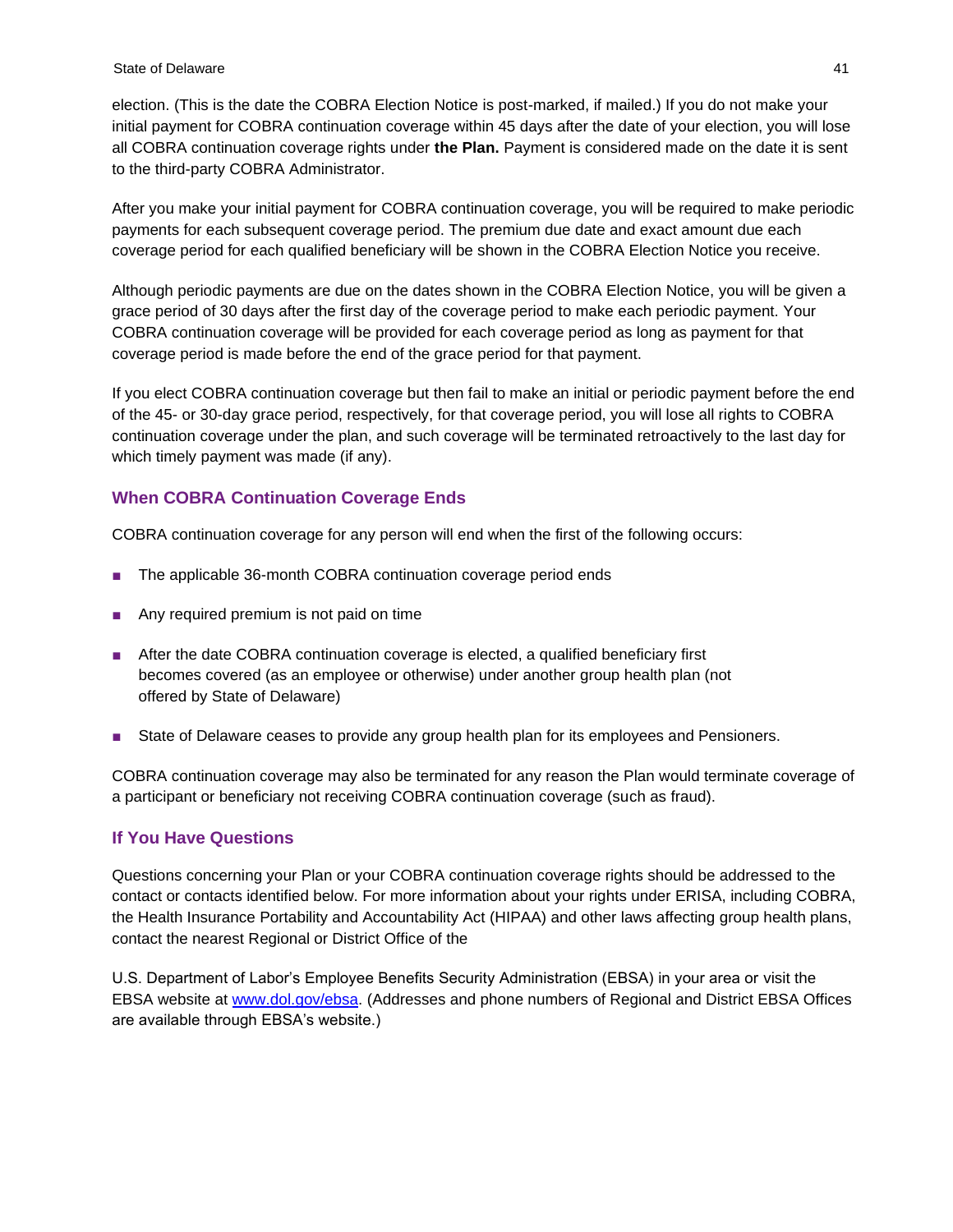## <span id="page-46-0"></span>**Keep Your Plan Informed of Address Changes**

In order to protect your rights as well as the rights of your spouse and dependent children, you should keep the COBRA administrator informed of any address changes for your spouse and/or dependent children. You should also keep a copy for your records of any notices you send to the COBRA administrator.

#### <span id="page-46-1"></span>**COBRA Contact Information**

ASI COBRA 201 West Broadway Columbia, MO 65203 [www.asicobra.com](http://www.asicobra.com/) 1-877-388-8331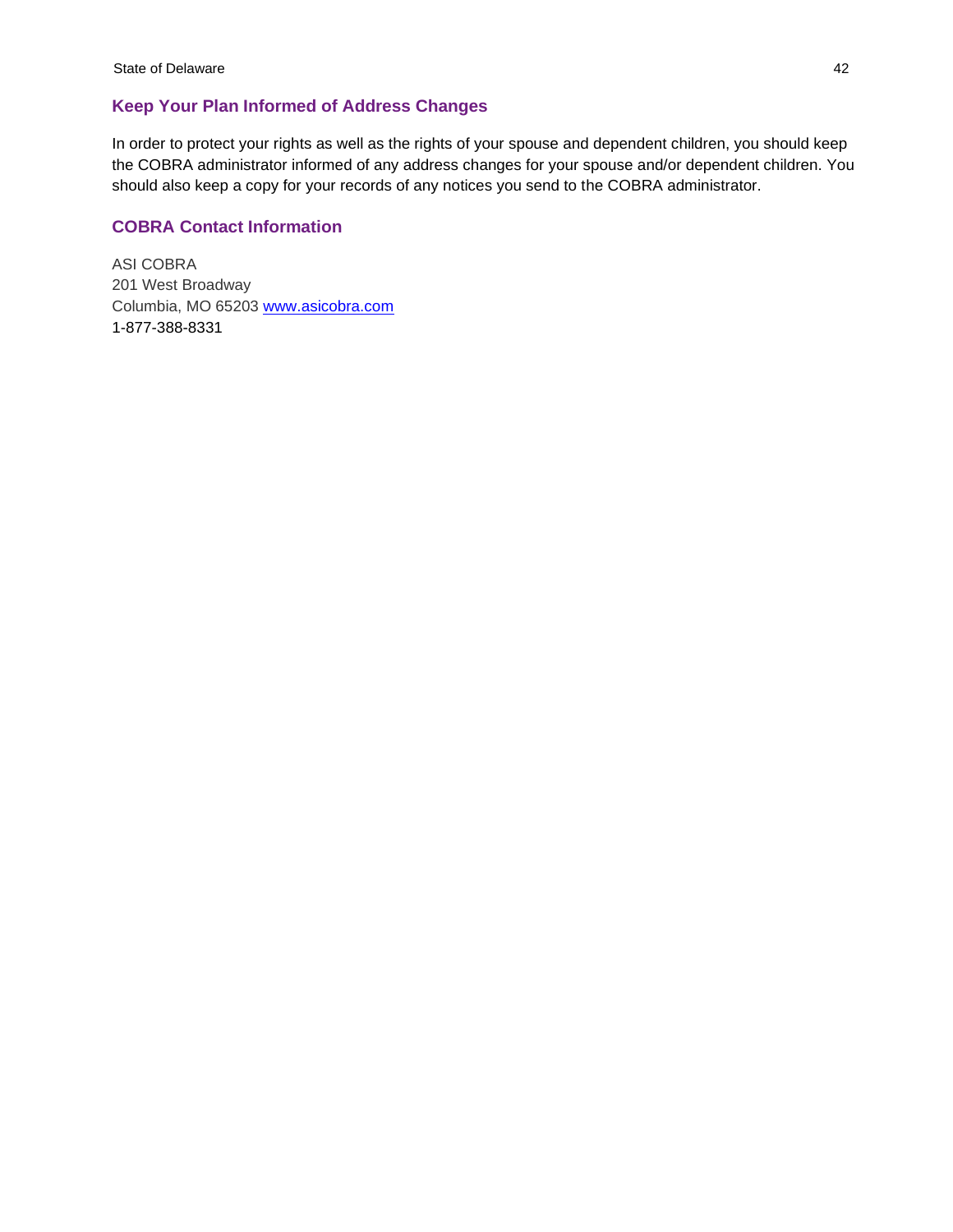# <span id="page-47-0"></span>Plan Administration

## DETAILS ABOUT PLAN ADMINISTRATION

| <b>Plan Sponsor/Plan</b><br>Administrator           | State of Delaware                                                                                                                                                                                                                                                                                                                              |
|-----------------------------------------------------|------------------------------------------------------------------------------------------------------------------------------------------------------------------------------------------------------------------------------------------------------------------------------------------------------------------------------------------------|
| <b>Official Plan Name</b>                           | Prescription Drug Plan Benefits for Post-65 Medicare Eligible<br>Pensioners, a component plan of the State of Delaware Health<br>and Welfare Benefits Plan                                                                                                                                                                                     |
| <b>Plan Year</b>                                    | January 1 – December 31                                                                                                                                                                                                                                                                                                                        |
| <b>Type of Plan</b>                                 | Group health plan providing prescription drug benefits                                                                                                                                                                                                                                                                                         |
| <b>Agent for Service of Legal</b><br><b>Process</b> | State of Delaware<br>97 Commerce Way, Suite 201<br>Dover, DE 19904                                                                                                                                                                                                                                                                             |
| <b>Carrier/Vendor/Claims</b><br>Administrator       | <b>SilverScript Insurance Company</b><br>P.O. Box 30006<br>Pittsburgh, PA 15222-0330<br>1-844-757-0448<br>https://www.caremark.com/                                                                                                                                                                                                            |
| <b>Plan Funding</b>                                 | The Plan is self-funded as part of the State of Delaware Health<br>and Welfare Benefits Plan. Benefits from this Plan are paid<br>from Pensioner contributions, as applicable, and from the<br>general assets of State of Delaware, as needed. State of<br>Delaware has contracted with third-party administrators to<br>administer this Plan. |